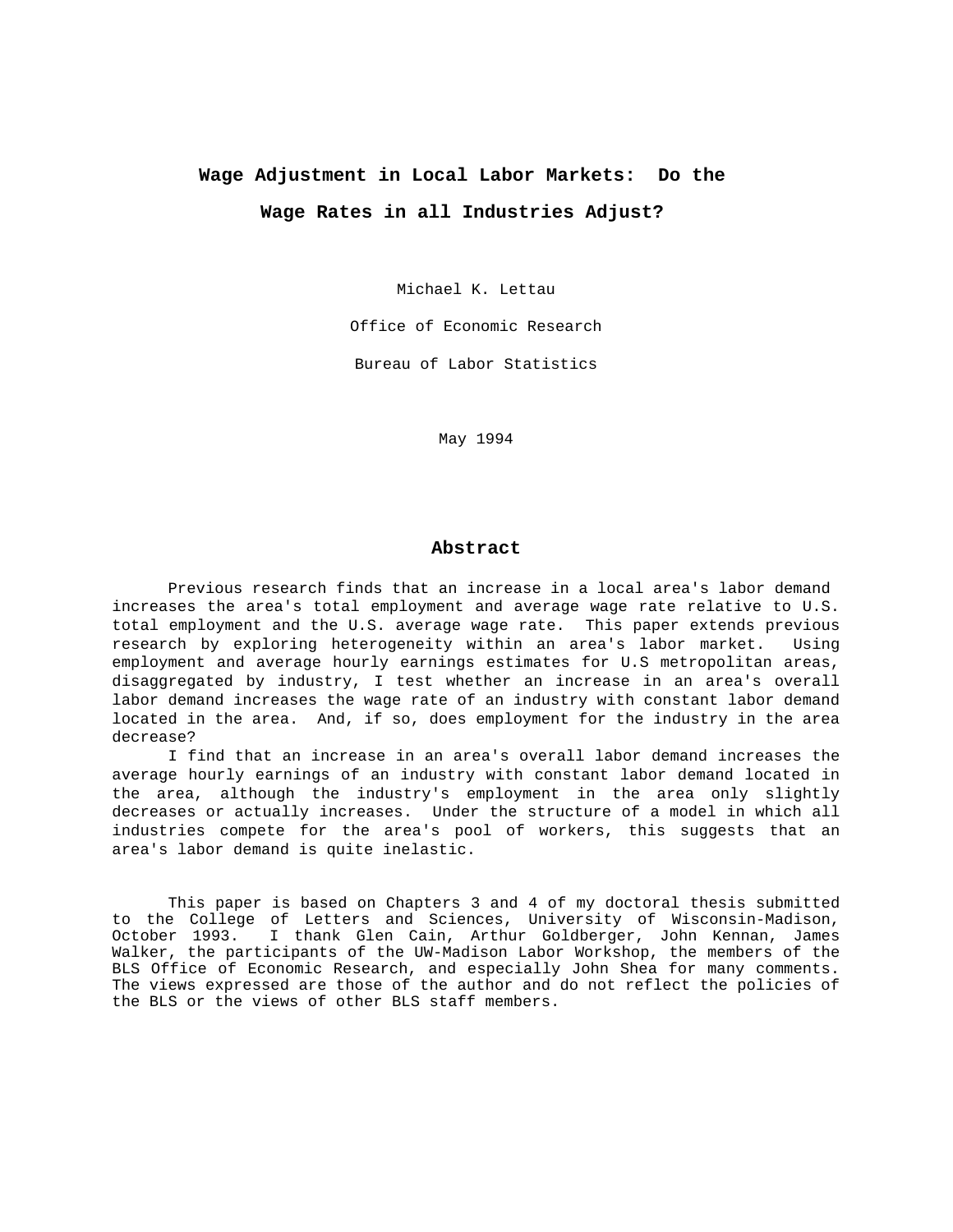#### **I. Introduction and Overview**

Labor market models with costless factor and product mobility predict that wage rates will be the same in all metropolitan areas of the United States. If the wage rate were higher in a particular area, workers would move to the area to increase their utility and firms would move out of the area to increase their profits. The area's wage rate would fall to the level in other areas.<sup>1</sup> However, it is costly for both labor and firms to move. Short-run mobility costs are likely to prevent wages from adjusting immediately, allowing an area's wage rate to diverge from the U.S. wage rate in the short run.

Several empirical studies find that an increase in an area's labor demand increases the area's wage rate relative to the U.S. wage rate. Topel (1986), Bartik (1991), Eberts and Stone (1992), and Blanchard and Katz (1992) are all examples. Bartik and Eberts and Stone use data for U.S. metropolitan areas. Topel and Blanchard and Katz use U.S. state data. The labor demand/labor supply diagram in Figure 1 gives a grossly simplified summary of these studies. Let  $n_{i}$  equal log employment in area j differenced from U.S. log employment. Let  $w_i$  equal the log average wage rate in area j differenced from the U.S. log average wage rate.<sup>2</sup>

 $2$ Section AI of the appendix summarizes this paper's notation.

÷,

 $^1$ See Rosen (1979) and Roback (1982) for an explanation of why wage rates may vary across areas in the long run.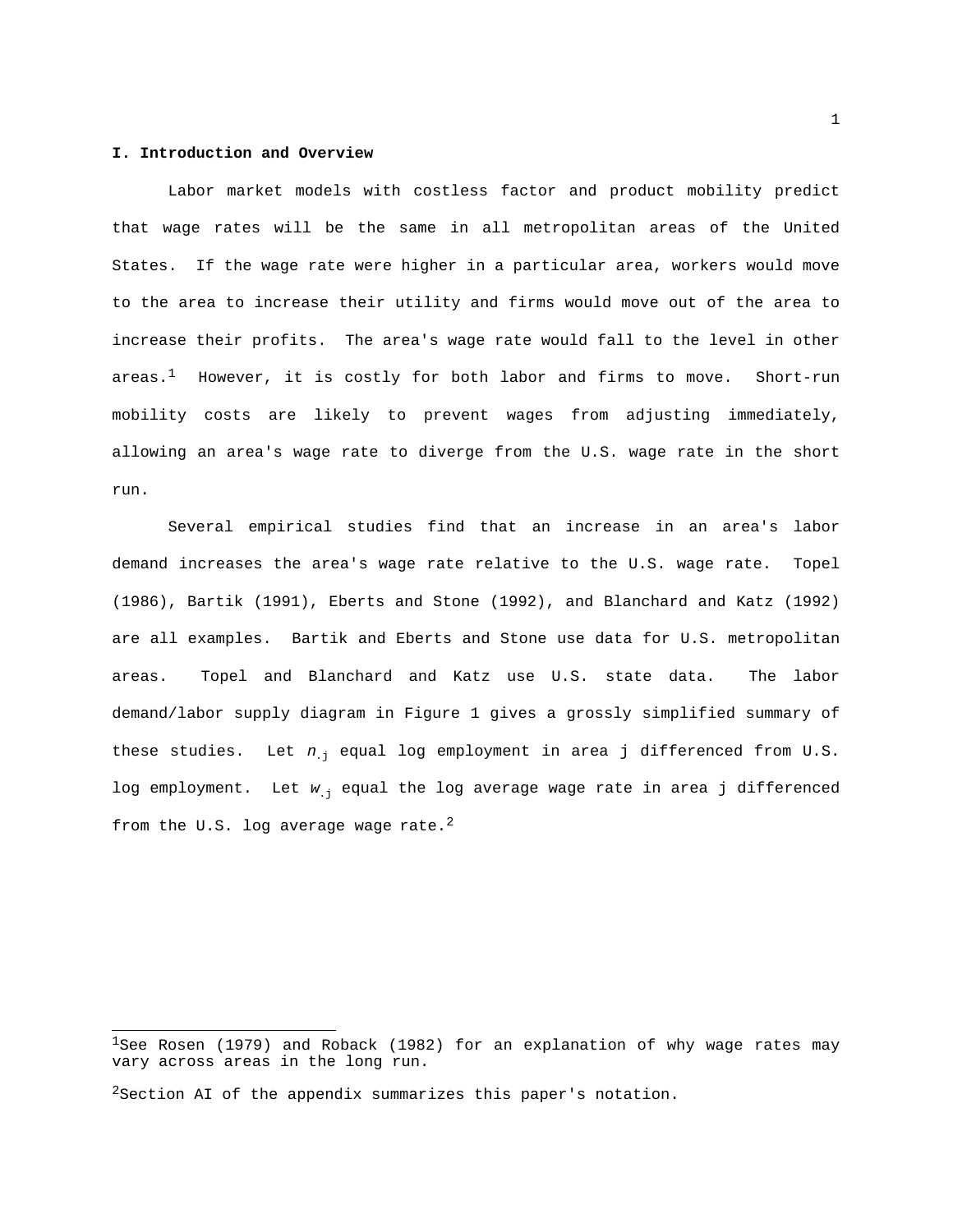



The studies estimate the response of  $n_{ij}$  and  $w_{ij}$  to a shift in labor demand from  $LD_{i}$  to  $LD_{i}$ . In general, they find that an area's elasticity of labor supply is between 2.0 and 5.0. That is, an increase in the area's labor demand increases both an area's employment and its wage rate. The percent increase in employment tends to exceed the percent increase in the wage rate, which suggests that  $LS$ , in Figure 1 is fairly elastic.

This paper extends the work in previous studies by exploring heterogeneity within an area's labor market. Previous studies typically use an area's total employment, an estimate of an area's average wage rate, and a single instrument for an area's labor demand to estimate the area's elasticity of labor supply. Consequently, their results imply that an increase in an area's labor demand increases the area's total employment and average wage rate.<sup>3</sup> However, does an increase in an area's average wage rate represent an increase in wage rates among all firms and individuals located in the area? When an area's overall labor demand increases, the labor demand curves of all

i<br>L

<sup>&</sup>lt;sup>3</sup>This is a bit overstated. Eberts and Stone (1992) also use employment and average wage rates for areas divided into good-producing and service-producing sectors. Blanchard and Katz (1992) also use average wage rates in manufacturing for U.S. states. And Bartik (1991) uses several estimates for areas' wage rates, including estimates for quantiles of areas' wage rates.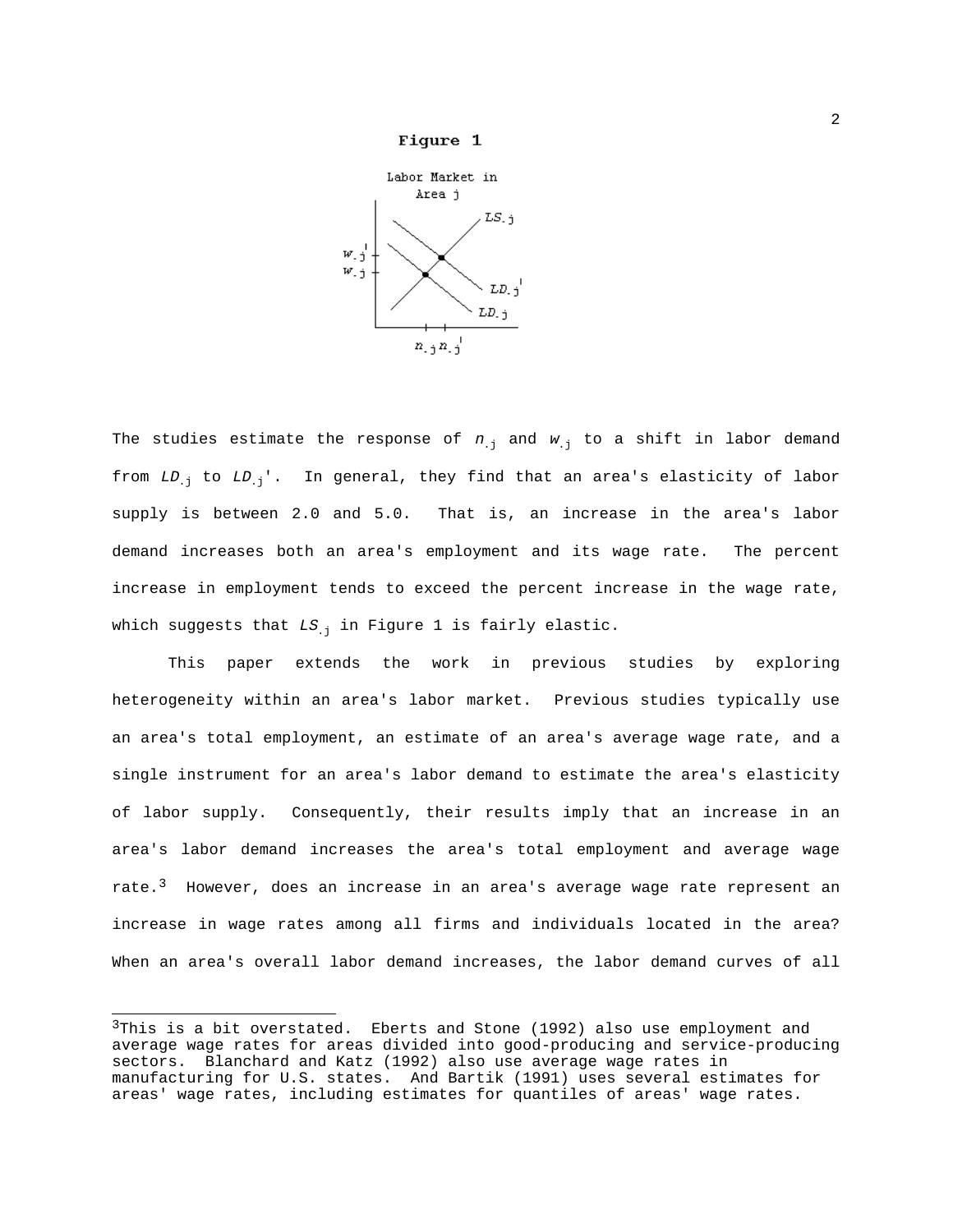industries in the area undoubtedly do not increase uniformly. Do the wage rates of all industries in the area increase uniformly or do the wage rates of some industries diverge from the wage rates of others? And how does an increase in an area's labor demand affect employment among industries in the area? As a concrete example, between 1980 and 1986, average hourly earnings increased by 18% in Akron, Ohio. In Denver, Colorado, average hourly earnings increased by 38%.4 Both Akron and Denver had firms in the furniture manufacturing industry in 1980. Did the wage rate of workers from Akron furniture manufacturing firms increase by 18% from 1980 to 1986 while the wage rate of workers from Denver furniture manufacturing firms increased by 38%? If so, did employment in Denver furniture manufacturing firms grow at a slower rate than employment in Akron furniture manufacturing firms?

This paper considers two alternative answers to these questions. Both are extreme cases. I will refer to the first case as the area model. In the area model, the wage rates of all industries in an area increase uniformly with an increase in the area's overall labor demand. Figure 2 shows the effect of an increase in labor demand for industry i=I while labor demand for other industries in area j remains constant.  $N_{i,j}$  equals total employment in area j,  $N_{i,j}$  equals employment for industry i in area j, and  $W_{j}$  equals the wage rate in area j.

÷,

<sup>&</sup>lt;sup>4</sup>Average hourly earnings growth in nominal terms; calculated using data described in Section III.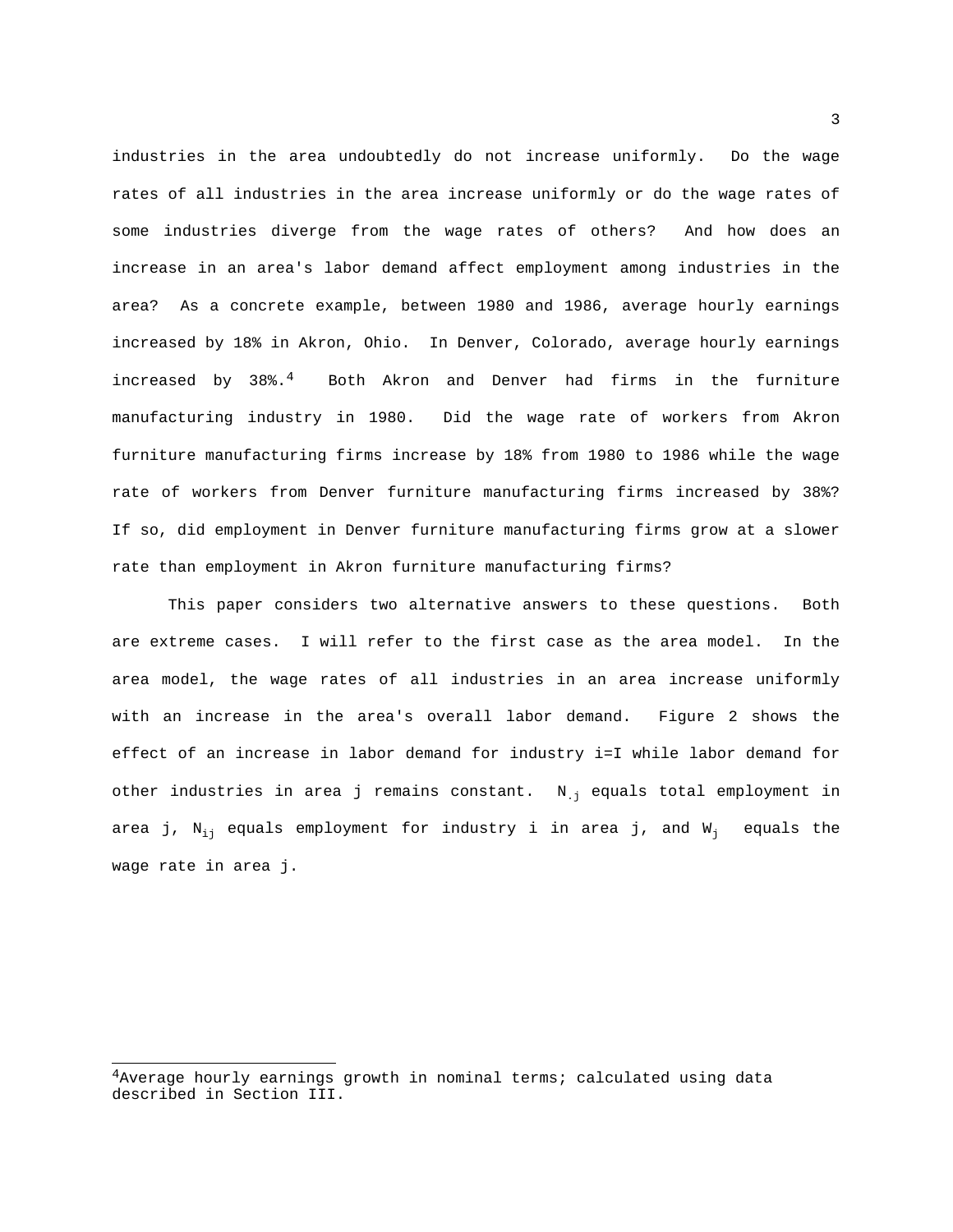



As shown in panel [2], the labor demand curve for industry i=I shifts to the upper right from  $LD_{i,j}$  to  $LD_{i,j}'$ . The labor demand curve for area j is the sum of the labor demand curves across industries in area j, so an increase in labor demand for industry i increases area j's overall labor demand. As shown in panel [1], area j's labor demand curve shifts to the upper right from  $LD_{.j}$ to LD<sub>.j</sub>', although the increase is proportionally smaller than the increase in labor demand for industry i=I in area j. The wage rate in area j increases from  $W_j$  to  $W_j$ ' and total employment increases from  $N_{.j}$  to  $N_{.j}$ '. For industry i=I, employment increases from  $N_{i,j}$  to  $N_{i,j}'$ . For the other industries in area j, as shown in panel [3], employment decreases from  $N_{ij}$  to  $N_{ij}'$ . An increase in labor demand for industry i=I acts as a negative labor supply shock for other industries located in area j.

However, suppose industries' wage rates in an area do not increase uniformly with an increase in the area's labor demand. At the other extreme, which I will refer to as the alternative model, suppose the wage rate of an industry in an area is not affected by the labor demand of other industries located in the same area. Figure 3 shows the effect of an increase in labor demand for industry i=I while labor demand for other industries in area j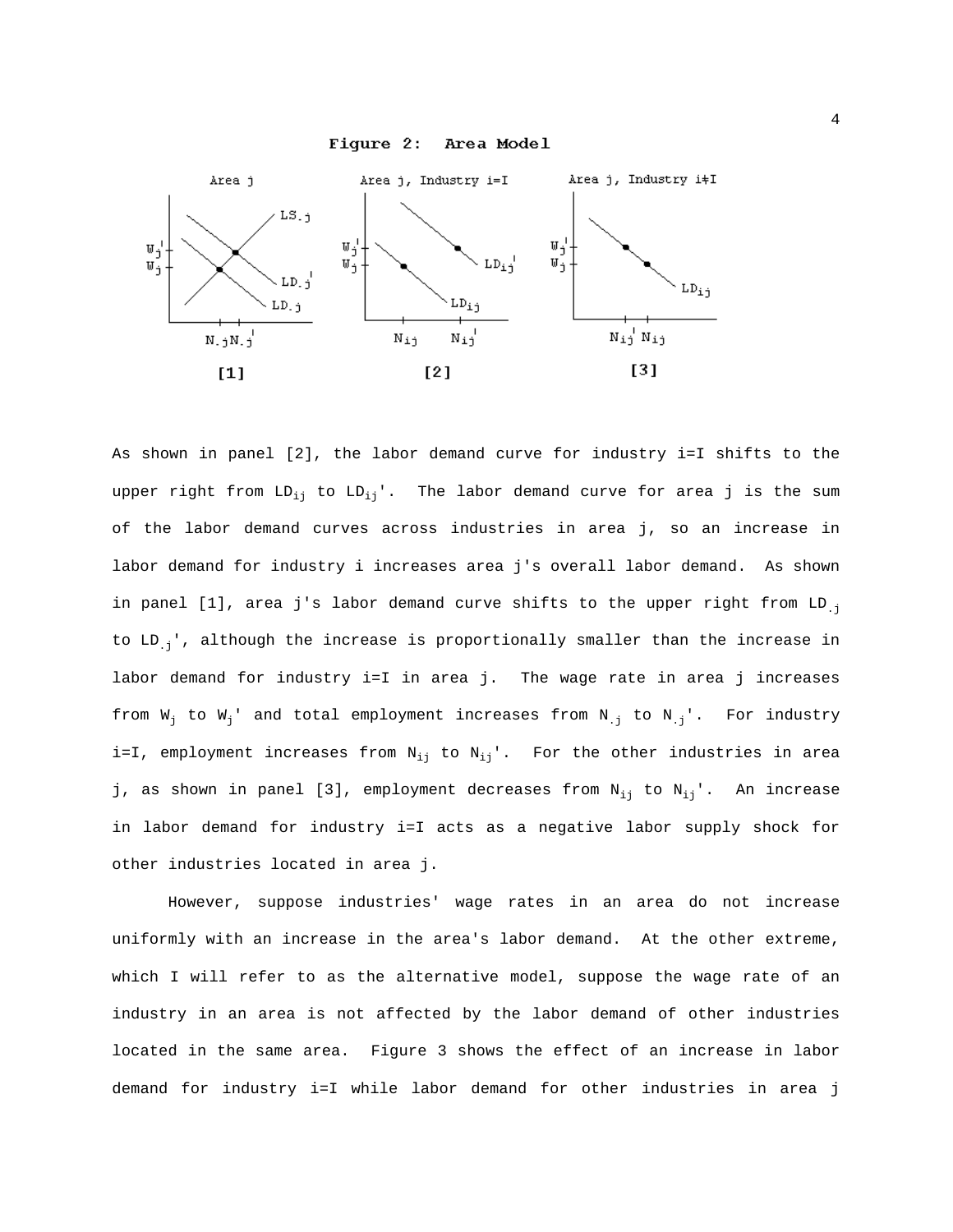remains constant.  $W_{ij}$  equals the wage rate for industry i in area j, and  $W_{ij}$ equals the average wage rate in area j.



Fiqure 3: Alternative Model

As shown in panel [2], the increase in labor demand increases employment and the wage rate of industry i in area j. In panel [3], however, employment and the wage rate of other industries in the area are not affected. Total employment and the average wage rate in area j increase, as shown in panel [1], which is substantively the same as panel [1] from Figure 2. However, unlike panel [1] from Figure 2, the change in area j's average wage rate does not represent the change in any industry's wage rate in area j. The change in an area's average wage rate is merely the aggregate of the change in each industry's wage rate.

The empirical work in previous studies is largely analogous to estimating the slope of the labor supply curve in panels [1] of Figures 2 and 3. In contrast, by using employment and average hourly earnings estimates for 166 U.S. metropolitan areas disaggregated by 37 2-digit (SIC) industries, this paper tests whether employment and wage rate movement among industries in a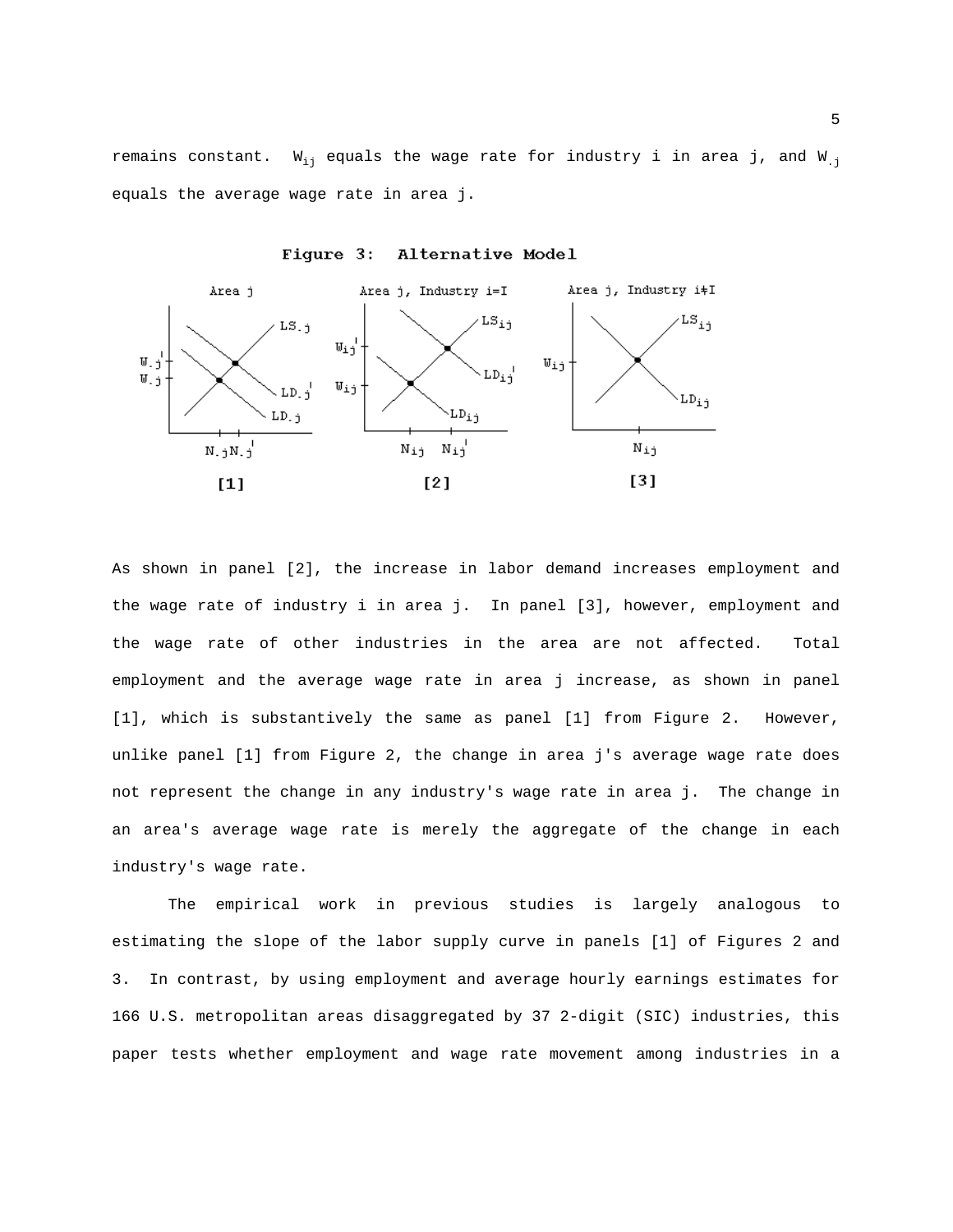metropolitan area is consistent with the diagrams in panels [2] and [3] of Figure 2 or consistent with the diagrams in panels [2] and [3] of Figure 3.

I use an industry's U.S. employment and U.S. average hourly earnings to instrument for the industry's labor demand in a metropolitan area. Thus, the empirical test is the following. For an industry with constant U.S. employment and constant U.S. average hourly earnings, does the industry's average hourly earnings in a metropolitan area increase with an increase in the U.S. employment and U.S. average hourly earnings of other industries located in the same area? In other words, for an industry with constant labor demand, does the industry's average hourly earnings in an area increase with an increase in the area's overall labor demand? And, if so, does the industry's employment in the area decrease, following the prediction of panel [3] from Figure 2?

The empirical results are summarized as follows.

- The average hourly earnings of an industry with constant labor demand increases with an increase in labor demand among other industries located in the same area. However, the average hourly earnings of all industries in an area do not increase uniformly with an increase in the area's overall labor demand.
- The magnitude of the increase in an industry's average hourly earnings in an area, given an increase in labor demand among other industries located in the same area, depends on the similarity of the industries' distribution of occupations.
- Even though the average hourly earnings of an industry with constant labor demand increases with an increase in the area's overall labor demand, employment for the industry only slightly decreases or actually increases. Under the structure of the area model shown in Figure 2, this suggests that an area's labor demand is quite inelastic.

 The remainder of the paper is organized as follows. Section II summarizes the specification used for the empirical work in Section IV. Section III briefly describes the data used for the empirical work. Section IV presents the empirical results. Section V summarizes.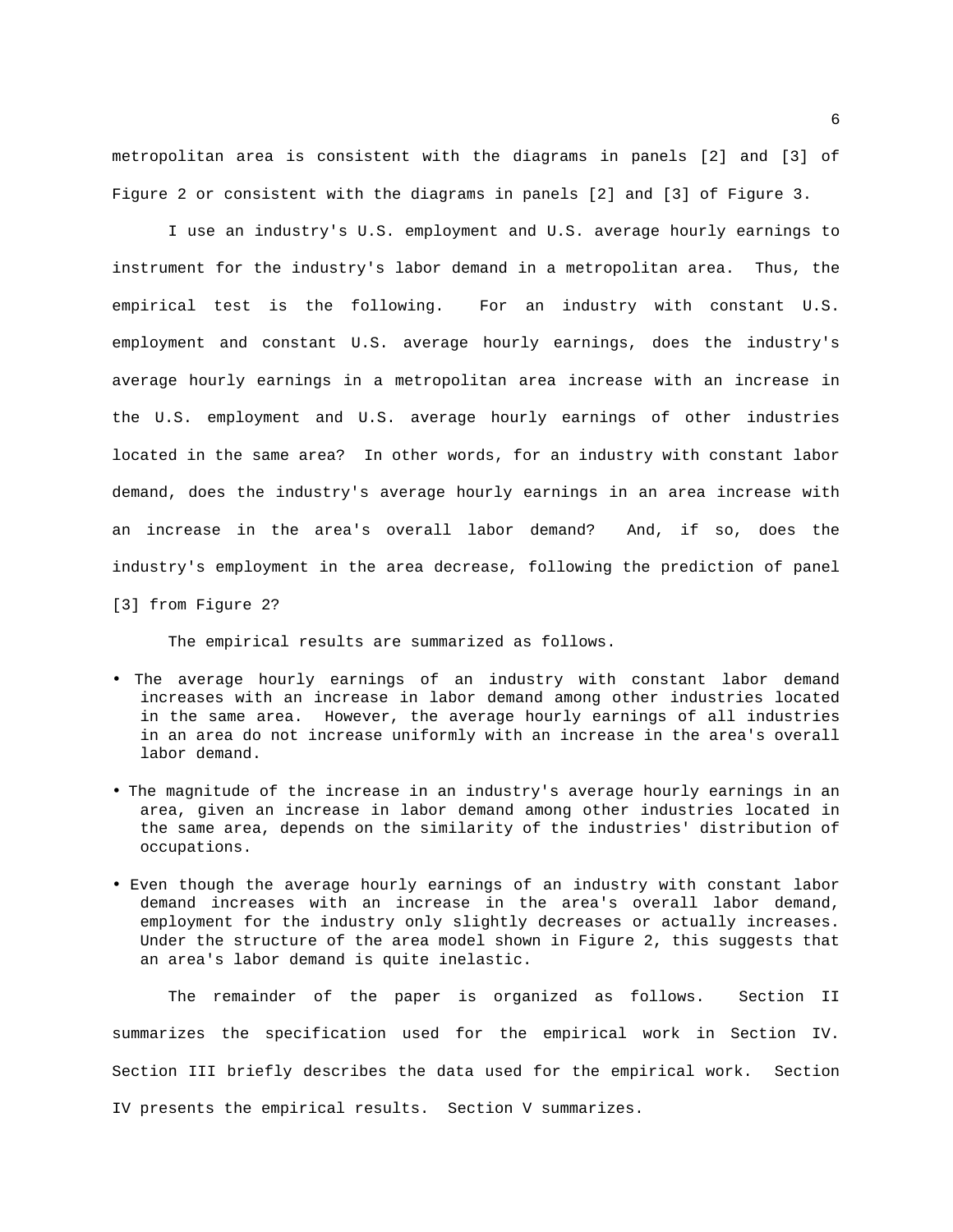#### **II. Empirical Specification**

The empirical work in Section IV consists of estimating the parameters for two sets of regression equations: equations (1) and (2) and equations (3) and (4).

$$
(1) \quad (N_{\text{.jt}}-N_{\text{.jt-1}})/N_{\text{.jt-1}} = \tau_{1t} + \Theta_{11} Z_{Njt} + \Theta_{12} Z_{Njt} + v_{1 \text{.jt}}
$$

(2) 
$$
W_{\text{.jt}}-W_{\text{.jt-1}} = \tau_{2t} + \Theta_{21}Z_{\text{Njt}} + \Theta_{22}Z_{\text{Wjt}} + \nu_{2\text{.jt}}
$$

(3) 
$$
(N_{ijt} - N_{ijt-1})/N_{ijt-1} = \tau_{3t} + \Theta_{31}[(N_{i,t} - N_{i,t-1})/N_{i,t-1}] + \Theta_{32}(N_{i,t} - N_{i,t-1}) + \Theta_{33}Z_{Njt}
$$
  
+  $\Theta_{34}Z_{Njt} + V_{1ijt}$ 

(4) 
$$
W_{ijt} - W_{ijt-1} = \tau_{4t} + \Theta_{41}[(N_{i,t} - N_{i,t-1})/N_{i,t-1}] + \Theta_{42}(W_{i,t} - W_{i,t-1}) + \Theta_{43}Z_{Njt}
$$
  
+  $\Theta_{44}Z_{Njt} + V_{2ijt}$ 

where: 
$$
N_{ijt}
$$
 = employment for industry i in area j in year t.  
\n $W_{ijt}$  = average hourly earnings for industry i in area j in year t.  
\n $N_{jt}$  = total employment in area j in year t.  
\n $W_{jt}$  = average hourly earnings in area j in year t.  
\n $N_{i.t}$  = U.S. employment for industry i in year t.  
\n $W_{i.t}$  = U.S. average hourly earnings for industry i in year t.  
\n $Z_{Njt}$  =  $\Sigma_j (N_{ijt-1}/N_{jt-1})[(N_{i.t}-N_{i.t-1})/N_{i.t-1}]$   
\n $Z_{Wjt}$  =  $\Sigma_j (N_{ijt-1}/N_{jt-1})(W_{i.t}-N_{i.t-1})$ 

In equations (1) and (2), the percent change in an area's total employment and the change in an area's average hourly earnings are regressed on instruments for the change in the area's overall labor demand. In equations (3) and (4), the percent change in employment and the change in average hourly earnings for an industry in an area are regressed on instruments for the change in the industry's labor demand and instruments for the change in the area's overall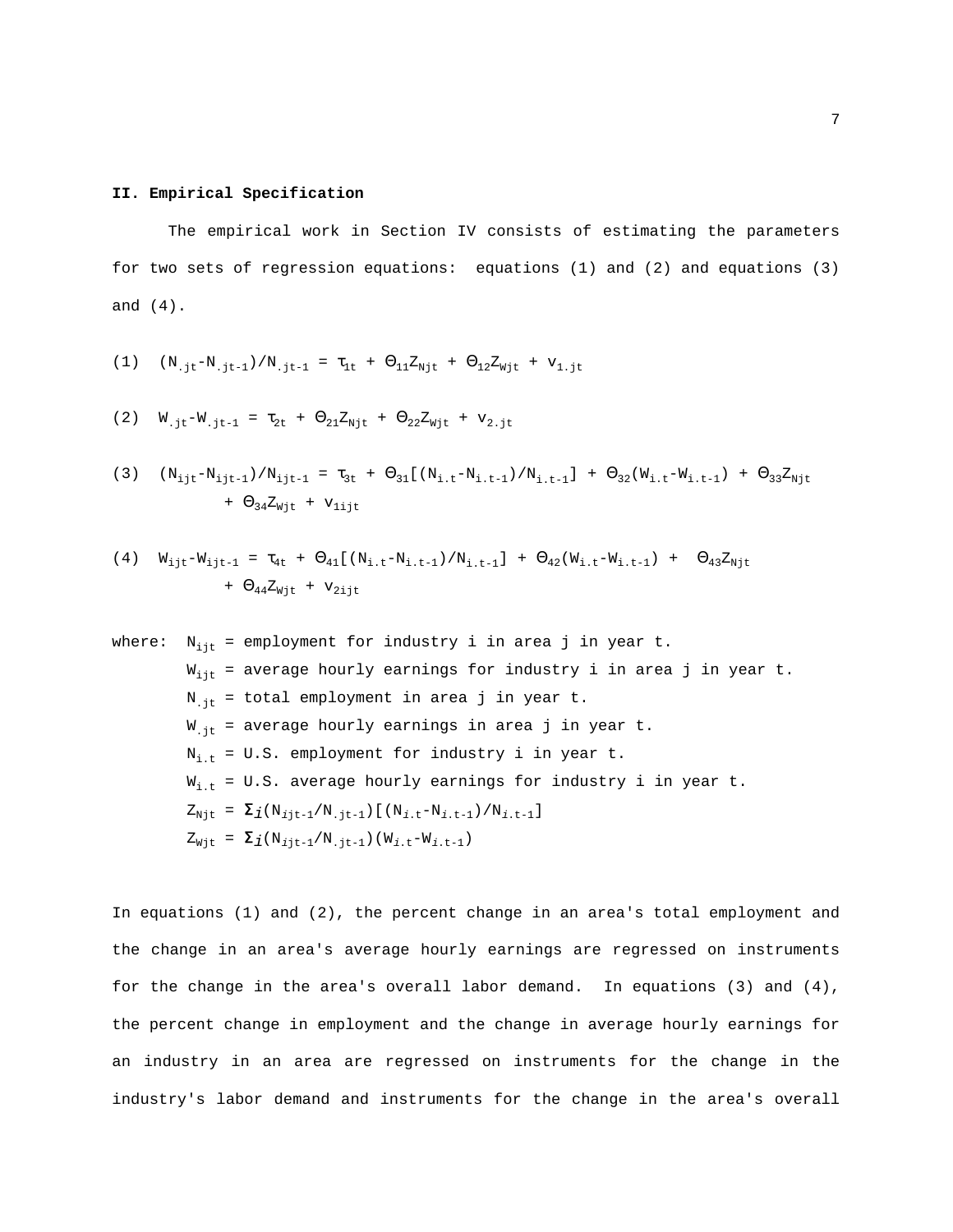labor demand. The Θ parameters are coefficients for the labor demand instruments. The τ parameters are year-varying intercept terms.

In equations (1) through (4), the percent change in an industry's U.S. employment and the change in an industry's U.S. average hourly earnings instrument for the change in the industry's labor demand in an area.<sup>5</sup> Analogously, the average percent change in industries' U.S. employment and the average change in industries' U.S. average hourly earnings instrument for the change in an area's overall labor demand, where the averages are weighted by the area's mix of industries in the previous year. That is,  $[(N_{i.t}-N_{i.t-1})/N_{i.t-1}]$  and  $(W_{i.t}-W_{i.t-1})$  instrument for the change in industry i's labor demand in area j, while  $Z_{Njt}$  and  $Z_{Njt}$  instrument for the change in area j's overall labor demand.<sup>6</sup>

The specifications in equations (1) through (4) are based on the two models of an area's labor market. Figure 2 demonstrates the area model. Figure 3 demonstrates the alternative model. Section AII of the Appendix presents the two models in detail. In this section, however, I only summarize the models' predictions, as they merely formalize the intuition in Figures 2

i<br>L

 $5$ The specifications in equations (1) through (4) are based on the models of an area's labor market presented in Section AII of the Appendix. The models assume that the change in labor demand for an industry in an area has a component that is common to the industry across all areas, while the change in labor supply for an industry in an area has no component that is common to the industry across all areas. With these and the models' other assumptions, the percent change in an industry's U.S. employment and the change in an industry's U.S. average hourly earnings are valid instruments for the change in the industry's labor demand in an area.

<sup>&</sup>lt;sup>6</sup>Bartik (1991) and Blanchard and Katz (1992) use a similar instrument. A potential problem with using the industry's proportion of the area's total employment in the previous year to calculate the instruments for the change in an area's overall labor demand is that, in equation (3),  $N_{ijt-1}$  is used to calculate the dependent variable and two of the independent variables:  $Z_{Njt}$ and  $Z_{W,i}$ . This could lead to spurious correlation. However, I experimented with using the industry's proportion of the area's total employment in the current year, as well as the industry's proportion of the area's total employment over multiyear periods. The results were not sensitive.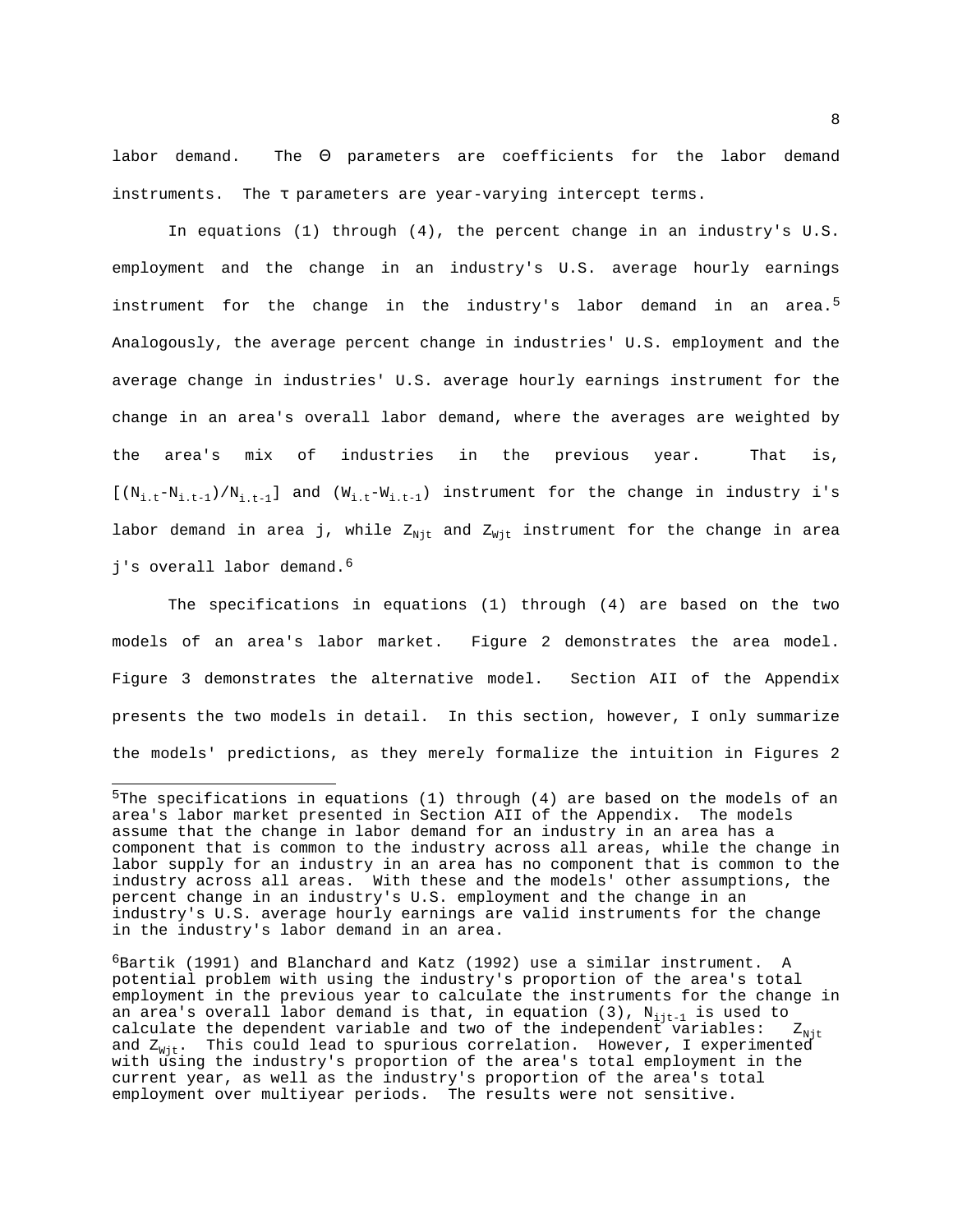and 3. In the area model, all industries compete for an area's pool of workers, thereby determining the area's wage rate. An increase in an area's overall labor demand increases the wage rates of industries in the area uniformly. Thus, the change in the wage rate for an industry in an area is determined by the change in labor demand among all industries in the area, not by the change in labor demand for any single industry. In contrast, in the alternative model, each area/industry combination is a separate labor market. Employment and the wage rate for an industry in an area is determined by labor demand for the industry alone. Labor demand among other industries located in the same area is not relevant.

The following lists the area and alternative models' predictions for the parameters in equations (1) through (4).

|     |                            |                        |                   | Area Model<br>(Figure 2)                                                                            | Alternative Model<br>(Figure 3) |                                                                                                     |
|-----|----------------------------|------------------------|-------------------|-----------------------------------------------------------------------------------------------------|---------------------------------|-----------------------------------------------------------------------------------------------------|
| Eq. | Labor Demand<br>Instrument | Coef.                  | Predicted<br>sign | Restricted<br>coefficent                                                                            | Predicted<br>sign               | Restricted<br>coefficent                                                                            |
| (1) | ZNjt                       | $\Theta$ 11            | $^{\mathrm{+}}$   | $\lceil \mathfrak{n}^{\mathbf{s}} / (\mathfrak{n}^{\mathbf{d}} + \mathfrak{n}^{\mathbf{s}}) \rceil$ | $^{+}$                          | $[\eta^{\mathbf{s}}/(\eta^{\mathbf{d}}+\eta^{\mathbf{s}})]$                                         |
|     | Zwjt                       | $\Theta$ 12            | $^{+}$            | $\lceil \eta^d \eta^s / (\eta^d + \eta^s) \rceil$                                                   | $^+$                            | $\lceil \eta^d \eta^s / (\eta^d + \eta^s) \rceil$                                                   |
| (2) | Znjt                       | $\Theta_{21}$          | $+$               | $[1/(n^{d}+n^{s})]$                                                                                 | $\ddot{}$                       | $[1/(n^{d}+n^{s})]$                                                                                 |
|     | Zwjt                       | $\Theta$ <sub>22</sub> | $^{+}$            | $\lceil \mathfrak{n}^d / (\mathfrak{n}^d + \mathfrak{n}^s) \rceil$                                  | $\ddot{}$                       | $\lceil \mathfrak{n}^{\mathbf{d}} / (\mathfrak{n}^{\mathbf{d}} + \mathfrak{n}^{\mathbf{s}}) \rceil$ |
| (3) | $(Ni.t-Ni.t-1)/Ni.t-1$     | $\Theta_{31}$          | $^{+}$            |                                                                                                     | $^{+}$                          | $\lceil \eta^{\mathbf{s}} / (\eta^{\mathbf{d}} + \eta^{\mathbf{s}}) \rceil$                         |
|     | $W_i.t-W_i.t-1$            | $\Theta$ <sub>32</sub> | $^{+}$            | $\eta^{\bf d}$                                                                                      | $^{+}$                          | $[ \, \eta^d \eta^s / \, (\, \eta^d + \eta^s \,) \, \, ]$                                           |
|     | Znjt                       | $\Theta$ <sub>33</sub> |                   | $- [ηd / (ηd+ηs) ]$                                                                                 | 0                               |                                                                                                     |
|     | $Zw$ <sub>jt</sub>         | $\Theta$ <sub>34</sub> |                   | $-\eta^d[\eta^d/(\eta^d+\eta^s)]$                                                                   | 0                               | U                                                                                                   |
| (4) | $(Ni.t-Ni.t-1)/Ni.t-1$     | $\Theta_{41}$          | 0                 | $\mathbf 0$                                                                                         | $^{+}$                          | $[1/(n^{d}+n^{s})]$                                                                                 |
|     | $W$ i.t- $W$ i.t-1         | $\Theta$ <sub>42</sub> | 0                 | $\overline{0}$                                                                                      | $^{+}$                          | $[ \, \eta^d / \, (\, \eta^d + \eta^s) \, ]$                                                        |
|     | ZNjt                       | $\Theta$ <sub>43</sub> | $^{+}$            | $[1/(n^{d}+n^{s})]$                                                                                 | 0                               |                                                                                                     |
|     | Zwjt                       | $\Theta$ <sub>44</sub> | $^{+}$            | $\lceil \mathfrak{n}^{\mathbf{d}} / (\mathfrak{n}^{\mathbf{d}} + \mathfrak{n}^{\mathbf{s}}) \rceil$ | 0                               | 0                                                                                                   |

**Note:** When all the models' restrictions are imposed, the τ parameters from equations (1) through (4) are functions of η**d**, η**s**, and a year-specific shock to labor supply that is common to all areas, defined as  $\pi_{+}$ .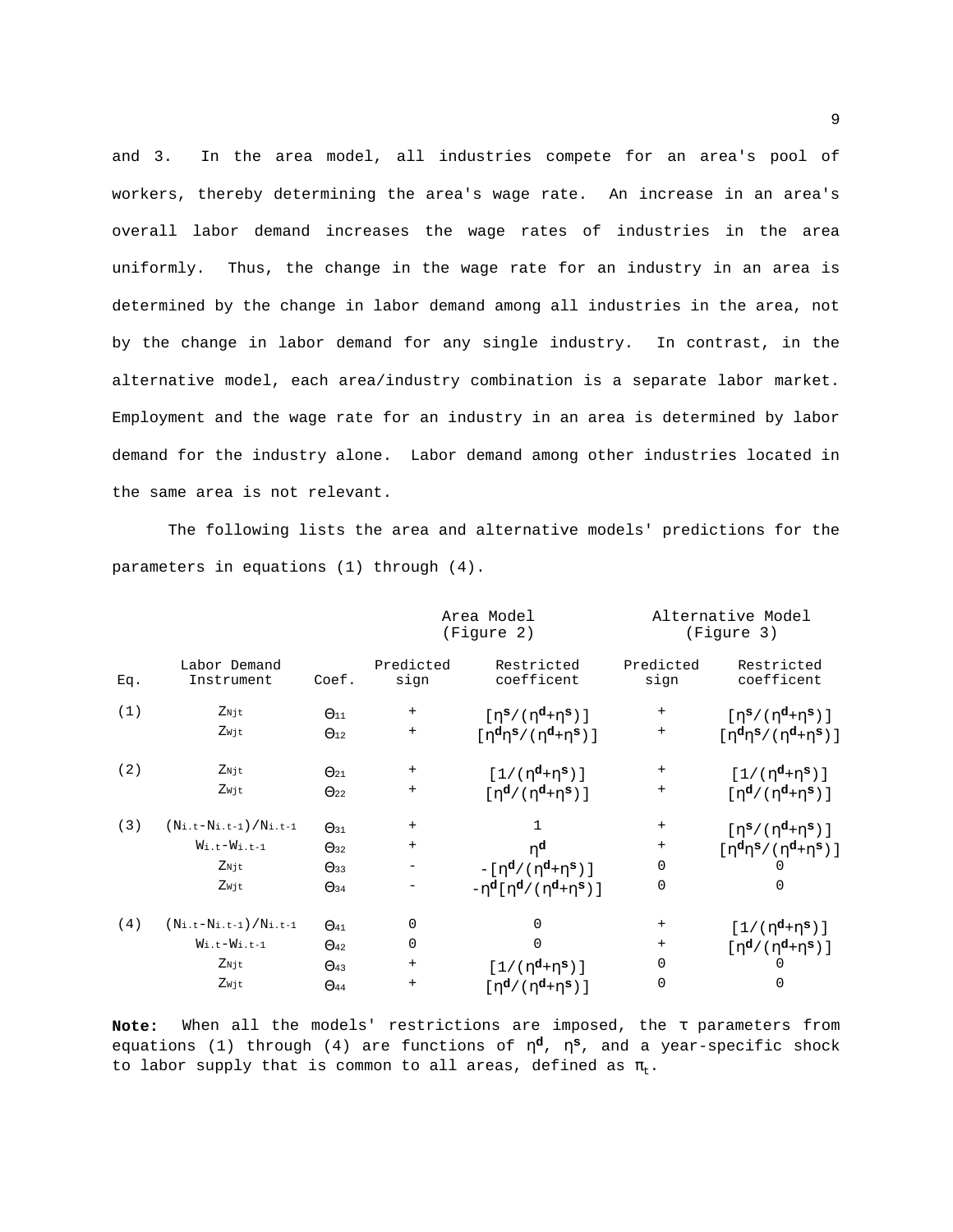When all the models' restrictions are imposed, the Θ coefficients are functions of the slopes of the labor demand and labor supply curves shown in Figures 2 and 3. The labor demand slope is defined as -η**d**. (Thus, a positive value for η**d** implies a downward-sloping labor demand curve.) The labor supply slope is defined as η**s**. The models assume that the labor demand and labor supply slopes apply to all industries and areas. Also note that η**d** and η**s** are semi-elasticities; that is, they equal the percent change in employment with respect to a unit change in the wage rate.<sup>7</sup>

Section AII of the Appendix derives the restricted coefficients. However, their form is readily apparent from Figures 2 and 3. As panels [1] of Figures 2 and 3 suggest, the area and alternative models imply the same restrictions for equations (1) and (2). Thus, the interpretation of the parameter estimates for equations (1) and (2) is the same following either model. I concentrate on the models' restriction that both  $\Theta_{11}/\Theta_{21}$  and  $\Theta_{12}/\Theta_{22}$ equal  $\eta^s$ . That is, because both  $Z_{Njt}$  and  $Z_{Wjt}$  instrument for shifts in an area's overall labor demand curve, their coefficients from the total employment equation divided by their coefficients from the average wage rate equation equal the slope of an area's labor supply curve.

In contrast, as panels [2] and [3] from Figures 2 and 3 suggest, the area and alternative models imply different restrictions for equations (3) and (4). Following the area model's intuition in Figure 2, the change in the wage rate for an industry in an area is determined by the change in the area's overall labor demand. Thus, the area model implies that the coefficients for  $Z_{Njt}$  and  $Z_{Wjt}$  in equation (4) are positive. Moreover, once the effect of a

÷,

 $7$ I use the percent change in employment and the level change in average hourly earnings to be consistent with the labor market models in Section AII. The results are the same qualitatively when I use the log change for both employment and average hourly earnings.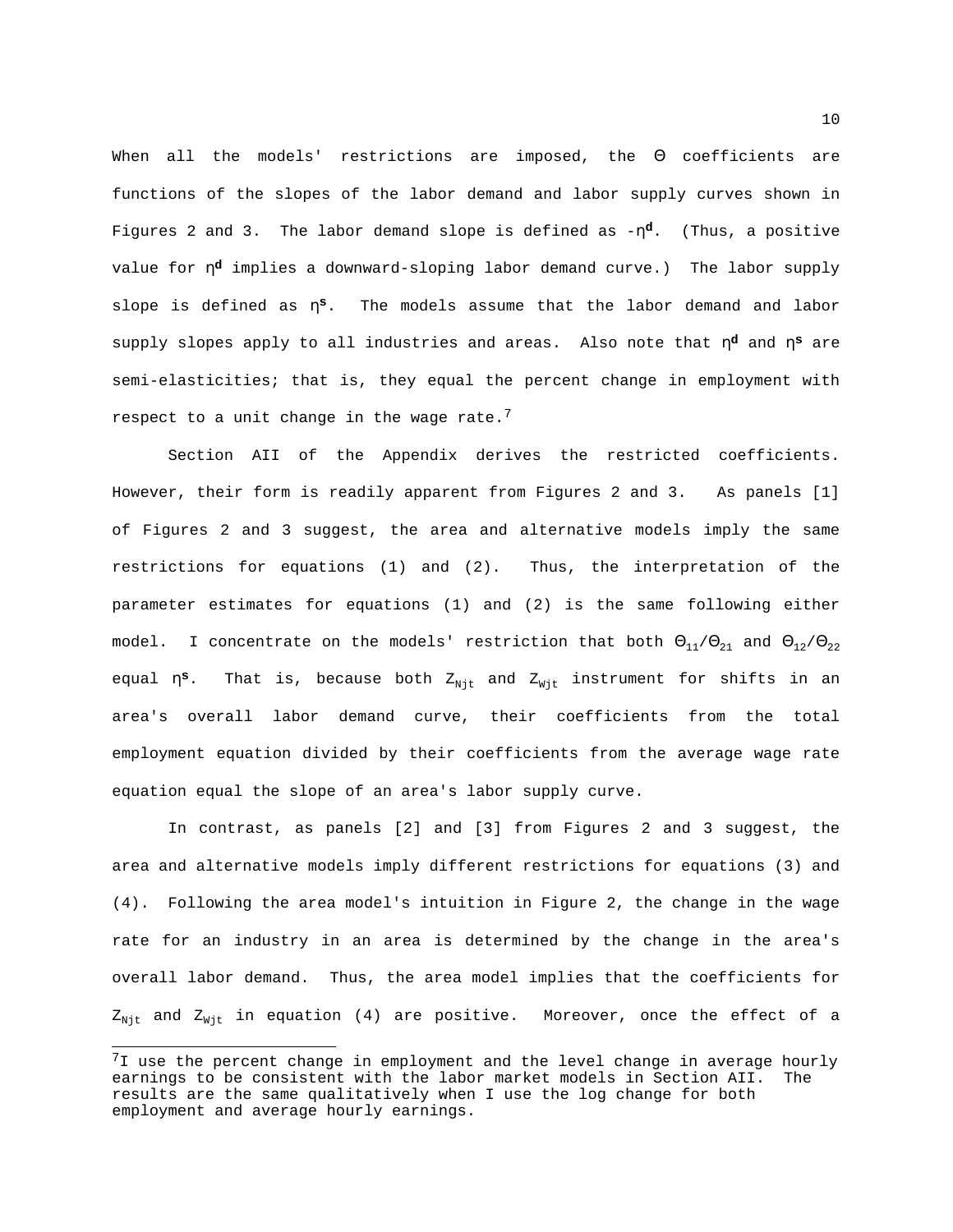change in an industry's labor demand is accounted for in the change in an area's overall labor demand, it has no further effect on the expected change in the industry's wage rate in the area. Thus, the area model implies that the coefficients for  $[(N_{i.t}-N_{i.t-1})/N_{i.t-1}]$  and  $(W_{i.t}-W_{i.t-1})$  in equation (4) are zero. That is, because an increase in an area's overall labor demand increases the wage rates of all industries in the area uniformly, the change in an area's average wage rate represents the change in each industry's wage rate in the area. Thus, under the area model's assumptions, equation (4) is identical to equation (2), although I add an extra residual to equation (4) to account for idiosyncratic movement in an individual industry's wage rate.

For equation (3), the area model implies that the expected change in employment for an industry in an area is a function of both the change in the industry's labor demand and the change in the area's overall labor demand. Therefore, under the area model's assumptions, the instruments for the change in an individual industry's labor demand combine with the instruments for the change in an area's overall labor demand to identify the labor demand parameter η**d**. That is, holding labor demand for an industry constant, an increase in an area's overall labor demand moves the industry's employment and wage rate in the area to the upper left along a downward-sloping labor demand curve, as panel [3] of Figure 2 demonstrates.

In contrast to the area model, the alternative model assumes that each industry in an area is a separate labor market. That is, the change in employment and the wage rate for an industry in an area is a function of the change in labor demand for the industry alone. Moreover, the change in an area's total employment and average wage rate is merely the aggregate of the change in employment and the wage rate for individual industries located in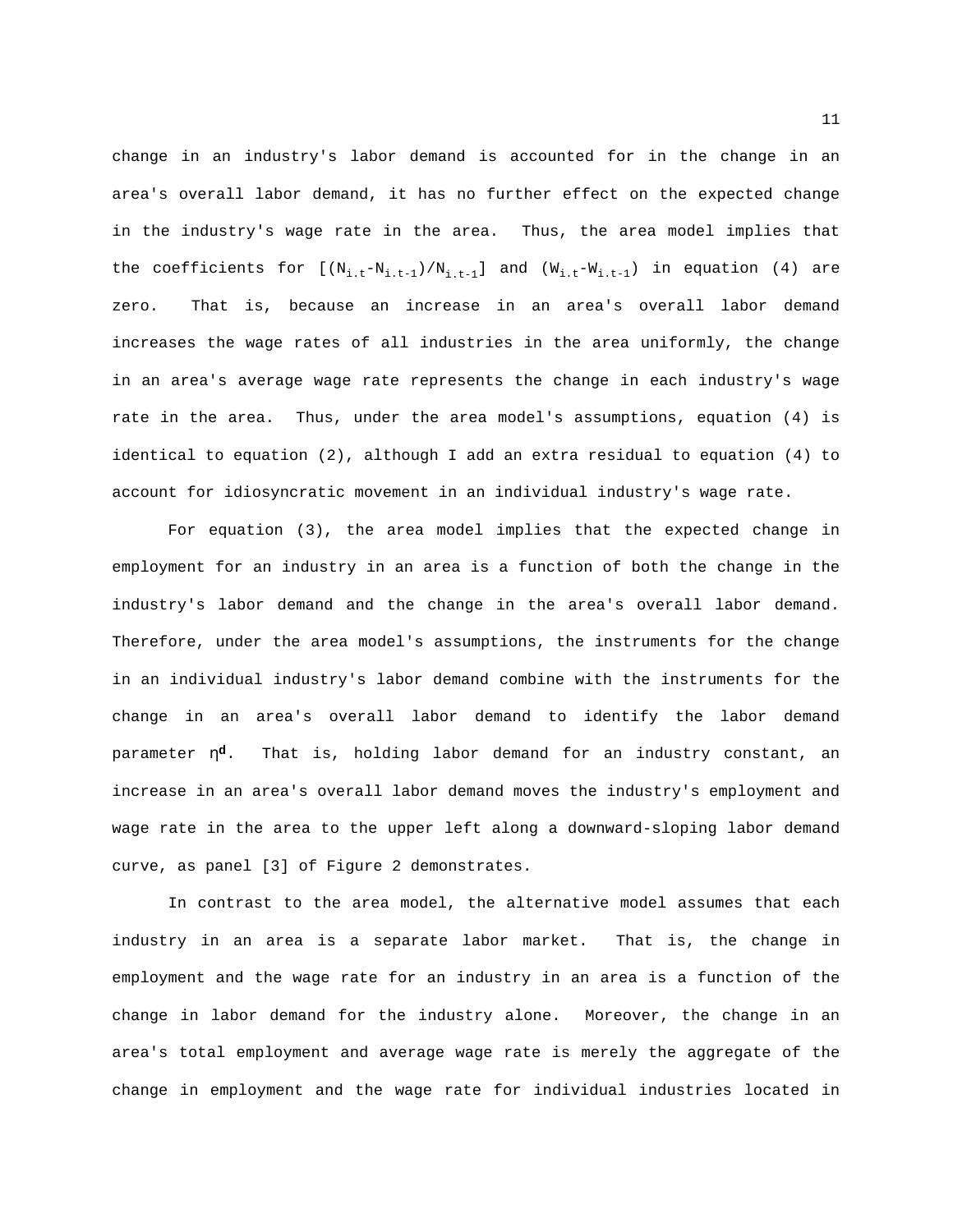the area. Thus, the restricted coefficients in equation (3) and (4) equal the restricted coefficients in equation (1) and (2) under the alternative model's assumptions.

The empirical work in Section VI is based primarily on the area model, although the alternative model provides alternative hypotheses. I estimate equations (1) and (2) and equations (3) and (4) as seemingly-unrelated regression systems. I estimate the parameters in both their linear form and imposing all the area model's restrictions. I use the procedure suggested by White (1980) to calculate asymptotic standard errors for the estimated parameters. Consequently, for equations (1) and (2), the standard error estimates are consistent under general forms of heteroskedasticity for  $v_{1,jt}$ and  $v_{2,it}$  and general forms of correlation between  $v_{1,it}$  and  $v_{2,it}$  for observations from the same area and year. Similarly, for equations (3) and (4), the standard error estimates are consistent under general forms of heteroskedasticity among the  $v_{1ijt}$ 's and the  $v_{2ijt}$ 's, general forms of correlation among the  $v_{1ijt}$ 's and the  $v_{2ijt}$ 's for observations from the same area and year but different industries, and general forms of correlation between  $v_{1i}$ <sub>it</sub> and  $v_{2i}$ <sub>it</sub> for observations from the same area and year but different industries.

#### **III. Data**

I combine payroll and employment data from County Business Patterns (CBP) with hours worked data from the March Current Population Survey (CPS) to estimate employment and average hourly earnings for 166 U.S. metropolitan areas (MSAs), broken down by 37 2-digit (SIC) industries. Likewise, I combine CBP data with CPS data to estimate U.S. employment and U.S. average hourly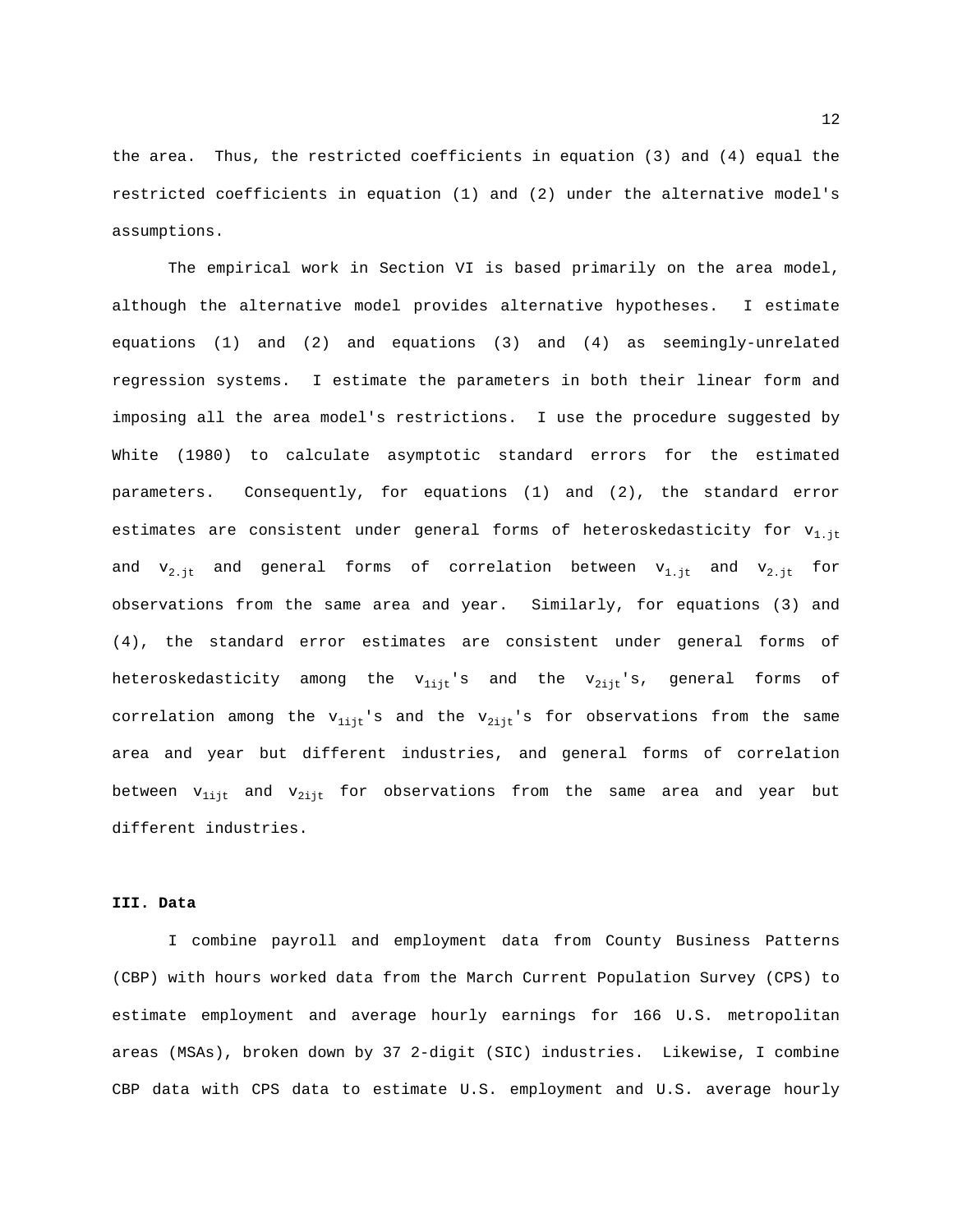earnings by 2-digit industry. The data run annually from 1974 through 1990, although the effective sample runs from 1975 through 1990 because the variables are first differenced. I convert average hourly earnings from all years to first-quarter 1990 dollars using the national Consumer Price Index for urban workers, though I make no adjustment for price-level differences among metropolitan areas. Lettau (1993) describes the data set in detail.

#### **IV. Regression results**

#### **A. MSA results**

In the first set of regressions, I estimate the parameters for equations (1) and (2), so the dependent variables are the percent change in an MSA's total employment and the change in an MSA's average hourly earnings. MSA j's total employment for year t equals the sum of employment across industries in area j for year t.

$$
(5) \quad N_{\text{.jt}} = \Sigma_{\text{i}} N_{\text{.}}
$$

MSA j's average hourly earnings for year t equals the mean of average hourly earnings across industries in area j for year t, weighted by each industry's employment.

$$
(6) \quad W_{\text{.jt}} = \Sigma_{\text{i}} (N_{\text{ijt}}/N_{\text{.jt}}) W_{\text{ijt}}
$$

As mentioned in Section I, previous studies typically use an area's total employment and an area's average wage rate to estimate the response of an area's employment and wage rate to a shift in labor demand. Therefore, the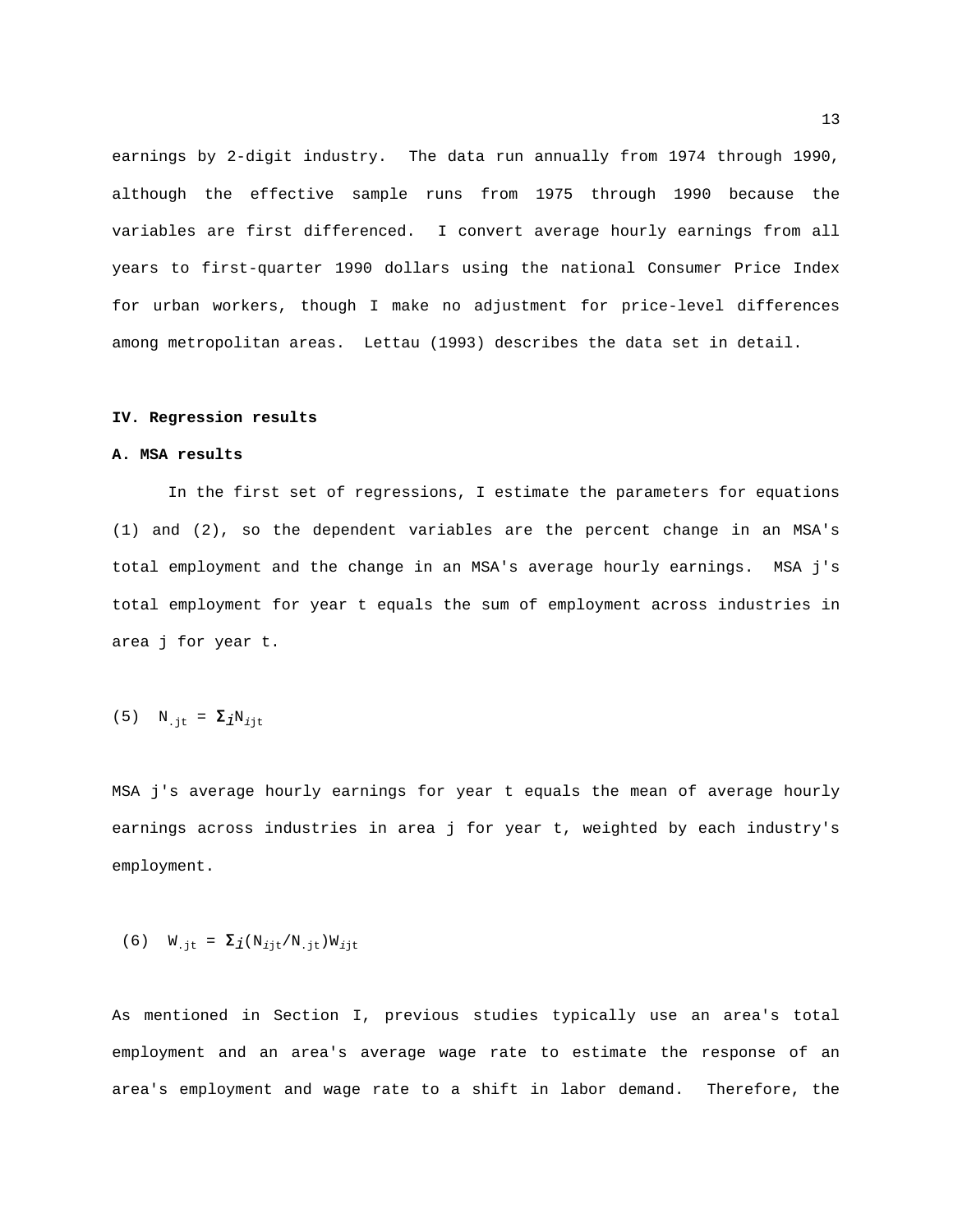first set of regression results are comparable to results from previous studies. They provide the natural starting point. Table 1 shows descriptive statistics for the variables used to estimate equations (1) and (2).

The top half of Table 2 shows parameter estimates for equations (1) and (2) when none of the models' restrictions are imposed. The dependent variable in column 1 is  $(N_{.jt}-N_{.jt-1})/N_{.jt-1}$ . The dependent variable in column 2 is  $W_{\text{jet}}-W_{\text{jet-1}}$ . Year dummy variables,  $Z_{\text{Njt}}$ , and  $Z_{\text{Wjt}}$  are the explanatory variables. Column 3 shows the implied estimate for an area's labor supply elasticity, which equals the coefficient estimate from the employment equation divided by the coefficient estimate from the wage rate equation, multiplied by 10, the approximate sample mean of  $W_{\text{fit}}$ . According to both the area and the alternative models, the two labor demand instruments should give similar estimates for the elasticity of an area's labor supply. The elasticity estimates differ greatly however. The employment instrument gives a positive estimate of 3.172. The wage rate instrument gives a negative estimate of -0.096. The null hypothesis that  $\Theta_{11}/\Theta_{21}$  equals  $\Theta_{12}/\Theta_{22}$  is rejected with 99% confidence. Previous studies generally use an area's employment to instrument for shifts in the area's labor demand, so the labor supply elasticity estimate based on the coefficient estimates for  $Z_{Njt}$  is more comparable to estimates reported previously. An elasticity estimate slightly above 3.0 is in line with previous estimates, which are between 2.0 and  $5.0^{8}$ 

The bottom of Table 2 shows parameter estimates when I impose the models' restrictions. I estimate η<sup>d</sup>, η<sup>s</sup>, and π<sub>t</sub> using nonlinear least-

÷,

 $^8$ With  $Z_{Wjt}$  excluded as an explanatory variable, the coefficient estimates for  $\rm z_{\rm \scriptscriptstyle Njt}$  give a labor supply elasticity estimate of 2.908.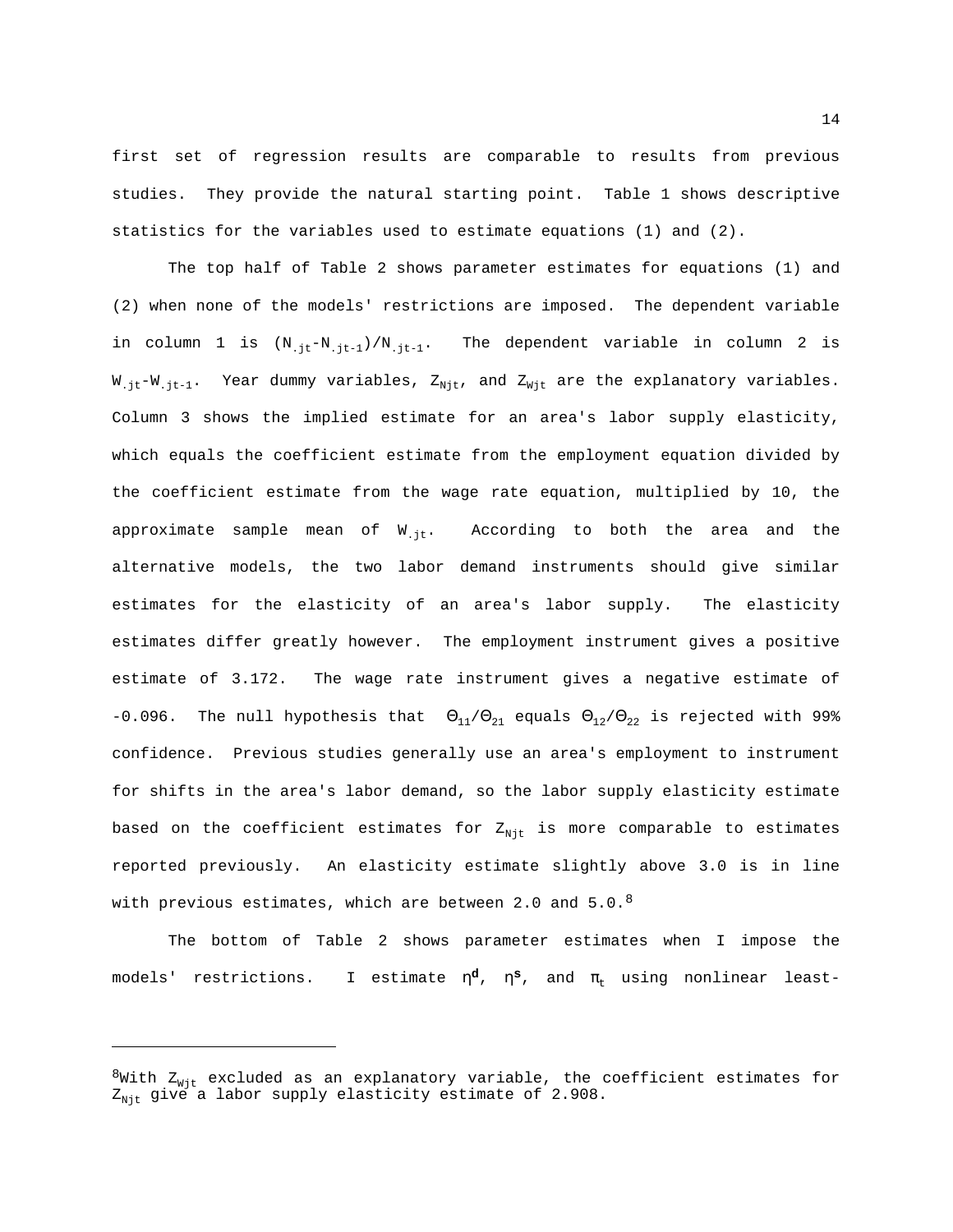squares.9 The estimate of η**s** implies an estimate for an area's labor supply elasticity of 1.380, about halfway between the separate estimates given by  $Z_{Njt}$  and  $Z_{Wjt}$ . If preference is given to  $Z_{Njt}$  for measuring an area's labor demand, the labor supply elasticity estimate of 3.172 corroborates results from previous studies. However, if both labor demand instruments are assumed equally valid in identifying an area's labor supply elasticity, the results in Table 2 provide conflicting evidence. The coefficient estimates for  $Z_{Wit}$ suggest that an area's labor supply elasticity is near zero.

The estimate of η**d** implies a low elasticity of labor demand for an area, about 0.192. However, in equations (1) and (2), η**d** is identified through functional form assumptions only. No variable instruments for shifts in an area's labor supply. Consequently, I make no inference from the estimate for η**d** in Table 2.

#### **B. Individual Industry Results**

i<br>L

In the second set of regressions, I estimate the parameters for equations (3) and (4). The dependent variables are the percent change in an industry's employment in an MSA and the change in an industry's average hourly earnings in an MSA. Table 3 shows descriptive statistics. For 387 observations (0.5% of total observations), the average hourly earnings change is less than -5.0 or greater than 5.0. I omit these observations as outliers. The parameter estimates do not appear sensitive to the threshold for outliers.

Columns 1 and 2 of Table 4 show parameter estimates for equations (3) and (4) when  $\Theta_{41}$  and  $\Theta_{42}$  from equation (4) are restricted to equal zero. None of the area model's other restrictions are imposed however. The dependent

<sup>&</sup>lt;sup>9</sup>The null hypothesis that the  $\tau$  and  $\Theta$  parameters from equations (1) and (2) are the functions of  $\eta^d$ ,  $\eta^s$ , and  $\pi_t$  implied by the area and alternative models is rejected with 99% confidence.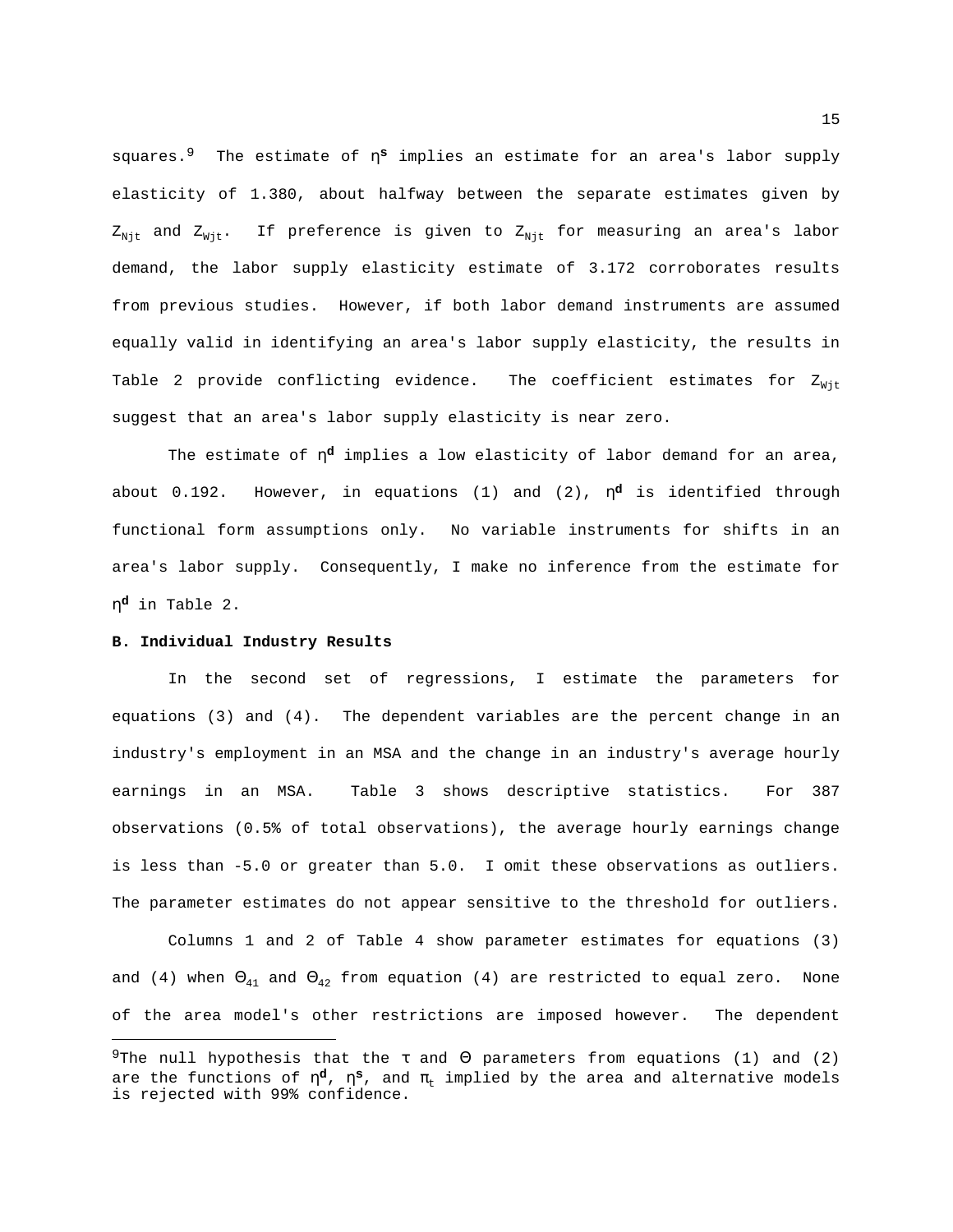variable in column 1 is the percent change in an industry's employment in an MSA. The dependent variable in column 2 is the change in an industry's average hourly earnings in an MSA. For the equation (3), the area model implies that the coefficient for  $(N_{i.t-1}/N_{i.t-1})/N_{i.t-1}$  equals 1.0, the coefficient for  $W_{i.t}-W_{i.t-1}$  is positive, and the coefficients for  $Z_{Njt}$  and  $Z_{Wjt}$  are negative. The coefficient estimate for  $(N_{i.t}-N_{i.t-1})/N_{i.t-1}$  in column 1 is fairly close to 1.0 at 0.838, and the coefficient estimate for  $W_{i.t} - W_{i.t-1}$  is positive though small in magnitude at 0.011. However, contrary to the area model's prediction, the coefficient estimate for  $Z_{Njt}$  in column 1 is positive and statistically significant at 1.428. The area model implies that, holding labor demand for an industry constant, an increase in an area's overall labor demand decreases employment for the industry in the area, as panel [3] of Figure 2 demonstrates. The size of the decrease depends on the slope of the industry's labor demand curve. However, the positive coefficient estimate for  $Z_{\text{Nit}}$  suggests that, for an industry with constant labor demand, employment increases with an increase in the area's overall labor demand rather than decreases. Under the structure of the area model, this suggests that an industry's labor demand curve slopes upward rather than downward. The alternative model implies that, holding labor demand for an industry constant, an increase in an area's overall labor demand does not affect employment for the industry in the area, so the positive coefficient estimate for  $Z_{Njt}$  also contradicts the alternative model. Consistent with the area model, the coefficient estimate for  $Z_{Wit}$  in column 1 is negative at -0.032, though not statistically significant.

For equation (4), the area model implies that the coefficients for  $Z_{Nit}$ and  $Z_{Wit}$  are positive. Consistent with the area model's prediction, the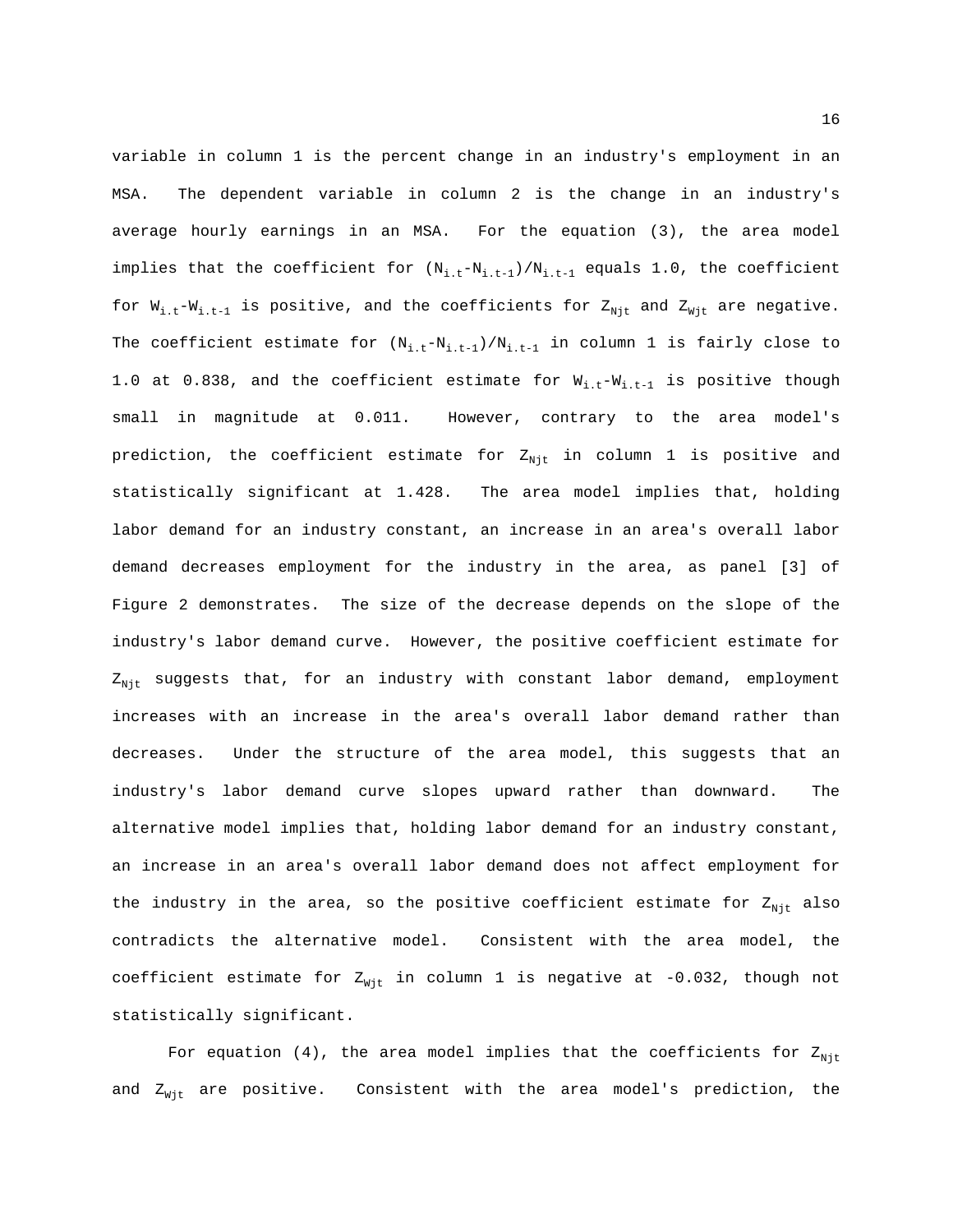coefficient estimates for  $Z_{Njt}$  and  $Z_{Njt}$  in column 2 of Table 4 are positive and statistically significant. However, they are only about a third the magnitude of the coefficient estimates when the dependent variable is the change in an area's average hourly earnings, shown in column 2 of Table 2. According to the area model, the only difference between the change in an industry's wage rate in an area and the change in an area's average wage rate is the extra residual added to equation (4). The  $\tau$  and  $\Theta$  parameters in equations (2) and (4) are the same. In other words, because an increase in an area's labor demand increases the wage rates of all industries in the area uniformly, the expected increase in the wage rate for an industry in an area equals the expected increase in the area's average wage rate. Accordingly, the coefficient estimates in column 2 of Table 4 should be similar to the coefficient estimates in column 2 of Table 2. However, the parameter estimates in Tables 2 and 4 imply that, with an increase in an area's labor demand, the expected increase in the area's average hourly earnings is about three times greater than the expected increase in the average hourly earnings of an industry in the area. This suggests that the wage rates of all industries in an area do not increase uniformly with an increase in the area's labor demand.

Columns 3 and 4 of Table 4 show parameter estimates for equations (3) and (4) under no restrictions. This specification incorporates the predictions of both the area and the alternative models. The coefficient estimates in column 3 differ slightly from the coefficient estimates in column 1 because I estimate equations (3) and (4) as a regression system. The coefficient estimates for  $Z_{Njt}$  and  $Z_{Njt}$  in column 4 are similar to the coefficient estimates in column 2; that is, the coefficient estimates for  $Z_{Nit}$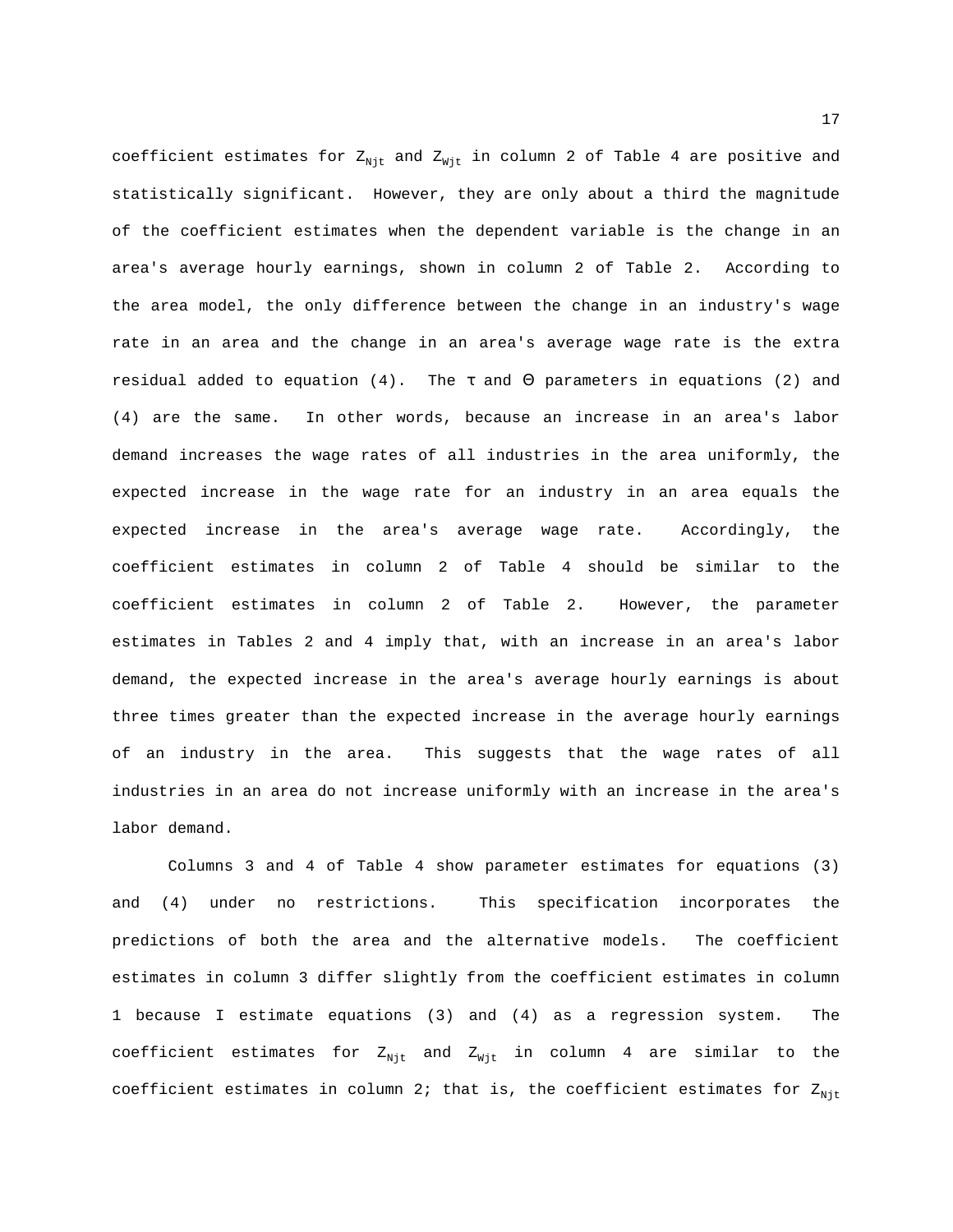and  $Z_{Wjt}$  do not change much when  $(N_{i.t}-N_{i.t-1})/N_{i.t-1}$  and  $W_{i.t}-W_{i.t-1}$  are included as explanatory variables. Consistent with the area model and contrary to the alternative model, the positive coefficient estimates for  $Z_{Njt}$  and  $Z_{Wjt}$  in column 4 suggest that, for an industry with constant labor demand, an increase in an area's labor demand increases the industry's average hourly earnings in the area. However, contrary to the area model and consistent with the alternative model, the coefficient estimate for  $W_{i,t}-W_{i,t-1}$  in column 4 is positive and significant, which implies that  $W_{i,t}-W_{i,t-1}$  contributes to the expected change in industry i's average hourly earnings in area j beyond its contribution to  $Z_{Wit}$ . This suggests that, if an industry's labor demand increases while labor demand for other industries in an area remains constant, the industry's wage rate in the area will diverge from the wage rates of other industries in the area. The joint hypothesis that  $\Theta_{41}$  and  $\Theta_{42}$  equal zero is rejected against the alternative that they do not zero with 99% confidence. Surprisingly, however, the coefficient estimate for  $(N_{i.t-1}/N_{i.t-1})/N_{i.t-1}$  in column 4 is negative. The area model implies a zero coefficient while the alternative model implies a positive coefficient, so the negative coefficient estimate of  $-0.594$  for  $(N_{i.t-1}/N_{i.t-1})/N_{i.t-1}$  contradicts both models.

The unrestricted parameter estimates in Table 4 provide some support for the area model and some support for the alternative model, while the negative coefficient estimate for  $(N_{i.t}-N_{i.t-1})/N_{i.t-1}$  in column (4) contradicts both models. Nonetheless, the top half of Table 5 shows parameter estimates for equations (3) and (4) with the area model's restrictions imposed on the  $\tau$  and Θ parameter estimates.10 The alternative model implies different

i<br>L

<sup>&</sup>lt;sup>10</sup>The null hypothesis that the τ and  $\Theta$  parameters from equations (3) and (4) are the functions of  $\eta^d$ ,  $\eta^s$ , and  $\pi_t$  implied by the area model is rejected with 99% confidence.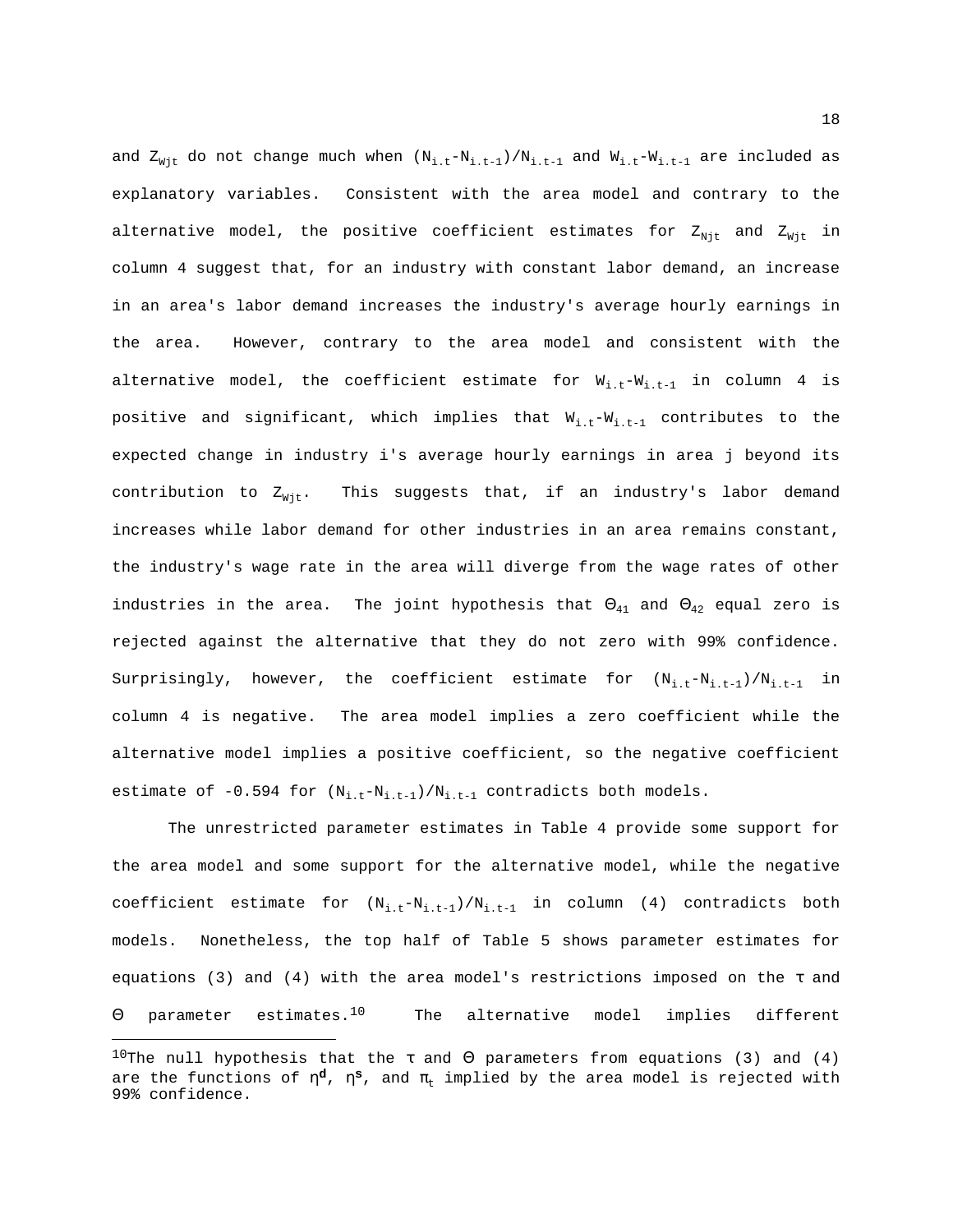restrictions, so the estimates for  $\eta^d$ ,  $\eta^s$ , and  $\pi_t$  in Table 5 are not valid under the alternative model's assumptions. The estimates for η**d** and η**s** imply the values for the linear coefficients in equations (3) and (4) shown in the bottom half of the table.

Under the area model's assumptions, variation in labor demand shifts among industries in an area identifies the slope of the area's labor demand curve. Thus, observable variables identify η**d**, rather than solely functional form assumptions. The estimate of η**d** implies that an area's elasticity of labor demand equals 0.126. To see why the elasticity estimate is so low, again consider the coefficient estimates in columns 1 and 2 of Table 4, where  $\Theta_{41}$  and  $\Theta_{42}$  are restricted to equal zero but the area model's other restriction are not imposed. The coefficient estimates for  $Z_{Njt}$  and  $Z_{Wjt}$  in the wage rate equation are positive, so an increase in an area's labor demand increases the average hourly earnings of an industry in the area. In the employment equation, the coefficient estimate for  $Z_{Wjt}$  is negative but small in magnitude while the coefficient estimate for  $Z_{Njt}$  is positive. Thus, for an industry with constant labor demand, an increase in an area's overall labor demand increases the industry's average hourly earnings in the area and only slightly decreases or actually increases the industry's employment in the area. Under the area model's structure, this translates into a very steep slope for an industry's labor demand curve. All industries in an area are assumed to have the same labor demand parameter η**d**, so an industry's labor demand elasticity in an area equals the area's labor demand elasticity. Therefore, under the area model's assumptions, the results in Table 5 suggest that an area's labor demand is very inelastic at 0.126.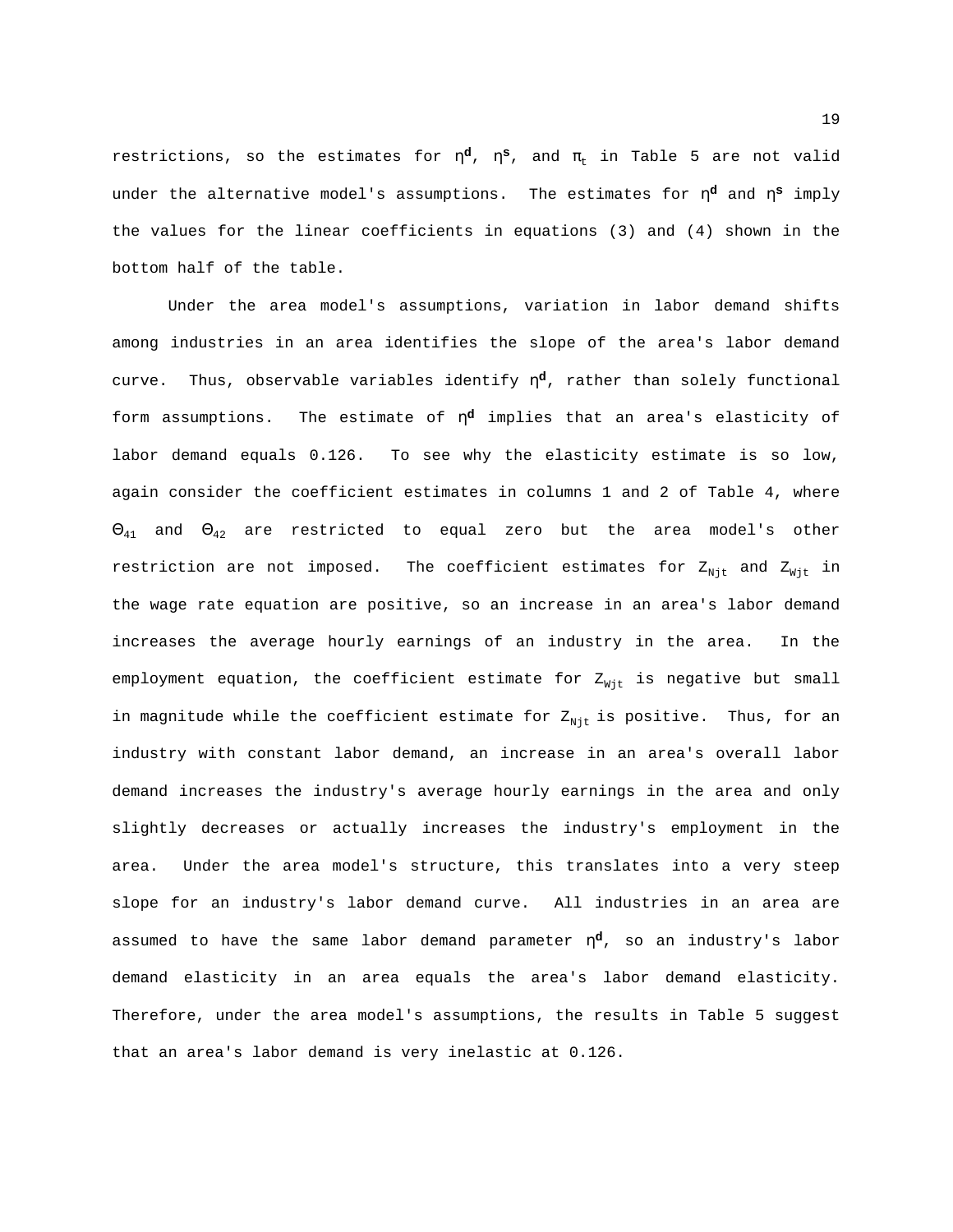The estimate for an area's elasticity of labor supply in Table 5 is 3.180, about twice the magnitude of the estimate from the MSA regressions in Table 2. However, with employment and average hourly earnings broken down by industry and metropolitan area, η**s** is identified largely through functional form assumptions. Consequently, I emphasize the labor supply elasticity estimate in Table 2, which is valid under either the area or the alternative model's assumptions.

#### **C. Extensions**

Equations (1) through (4) are based on the area and alternative models, which are static and extremely simple. Therefore, in this subsection, I modify the empirical specification of equations (3) and (4) to account for some of the models' limitations.

#### **1. Local Demand Spillovers**

In both the area and alternative models, I assume that there is no cost to trading a good in an area in which it is not produced. However, if a good is costly to trade where it is not produced, the price of the good is likely to differ among areas. Moreover, local demand for the good may be tied to the area's employment or average wage rate, resulting in the industry's labor demand in an area being correlated with the area's overall labor demand. For example, output from the Eating and Drinking industry may be supplied exclusively to the area in which it is produced. As a consequence, the change in U.S. employment and U.S. average hourly earnings for other industries in the area may better predict the change in Eating and Drinking's labor demand in the area than does the change in Eating and Drinking's U.S. employment or U.S. average hourly earnings. In terms of equation (3),  $v_{1\text{it}}$  may be correlated with  $Z_{Njt}$  and  $Z_{Njt}$  for industries that supply their output primarily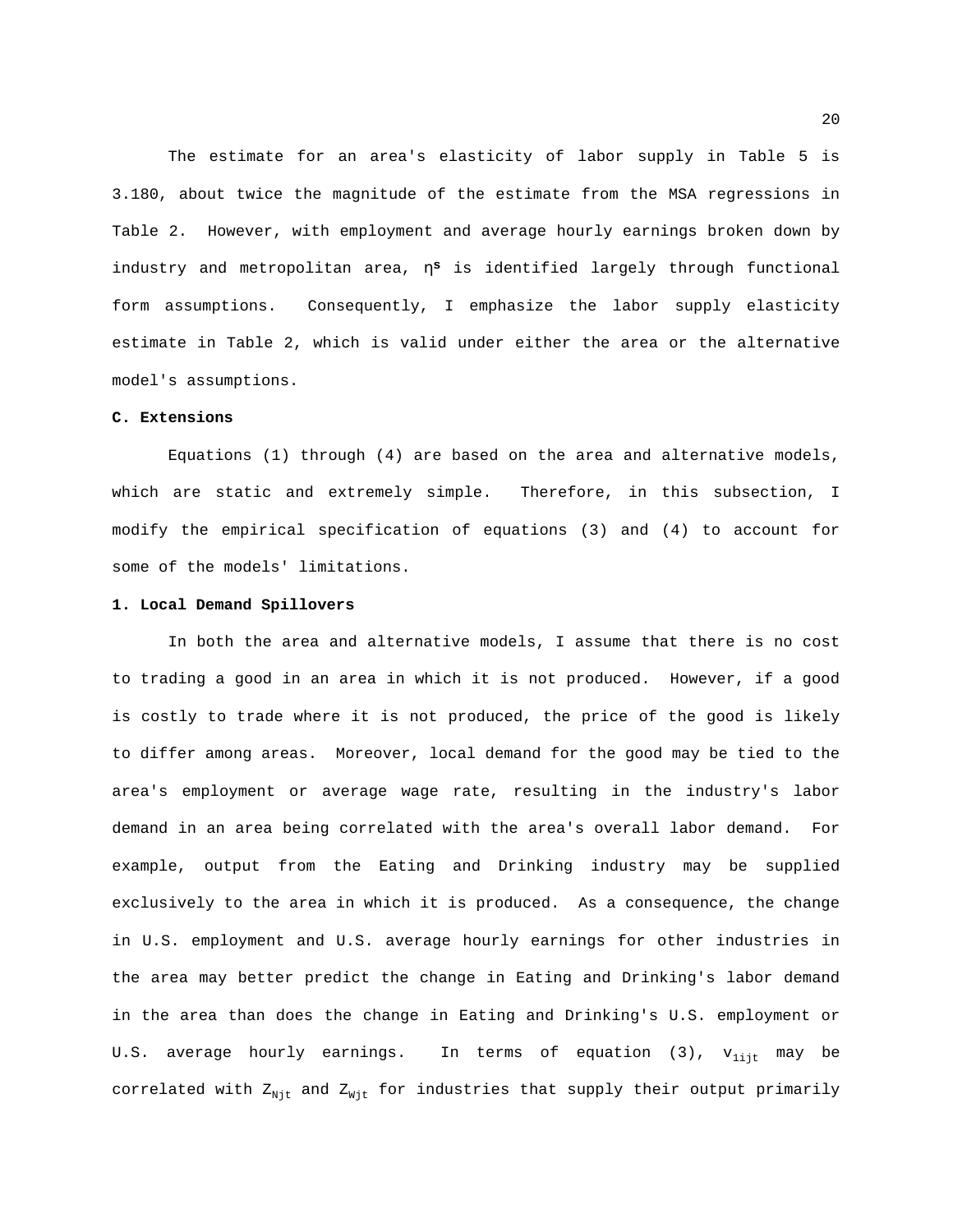to area j. This may explain why the coefficient estimates for  $Z_{Nit}$  in columns 1 and 3 of Table 4 are positive, contrary to either model's prediction.

To mitigate the bias, Tables 6 and 7 show parameter estimates for equations (3) and (4) when only observations from mining and manufacturing industries are used, on the assumption that mining and manufacturing industries primarily supply their output to a national market, so demand for goods produced by these industries is not tied to a single area's employment or average wage rate. I continue to use employment and average hourly earnings from all industries to calculate  $Z_{Njt}$  and  $Z_{Wjt}$ .

The parameter estimates in Table 6 are fairly similar to the parameter estimates in Table 4 however. In fact, the coefficient estimates for  $Z_{Njt}$  in columns 1 and 3 of Table 6 remain positive and are larger in magnitude than the estimates in columns 1 and 3 of Table 4. Table 7 shows parameter estimates when I impose all the area model's restrictions. The labor demand elasticity estimate of 0.040 is even closer to zero than the labor demand elasticity estimate in Table 5, when observations from all industries are used.

#### **2. Occupation Similarity of Industries**

In the area model, an increase in labor demand for any industry in an area increases the wage rate of all industries in the area equally. In the alternative model, a change in labor demand for an industry in an area does not affect the wage rates of other industries in the area. Reality is probably between the two extremes. The degree to which an industry's labor demand affects the wage rates of other industries in the area likely depends on the degree to which the industries demand workers with similar skills.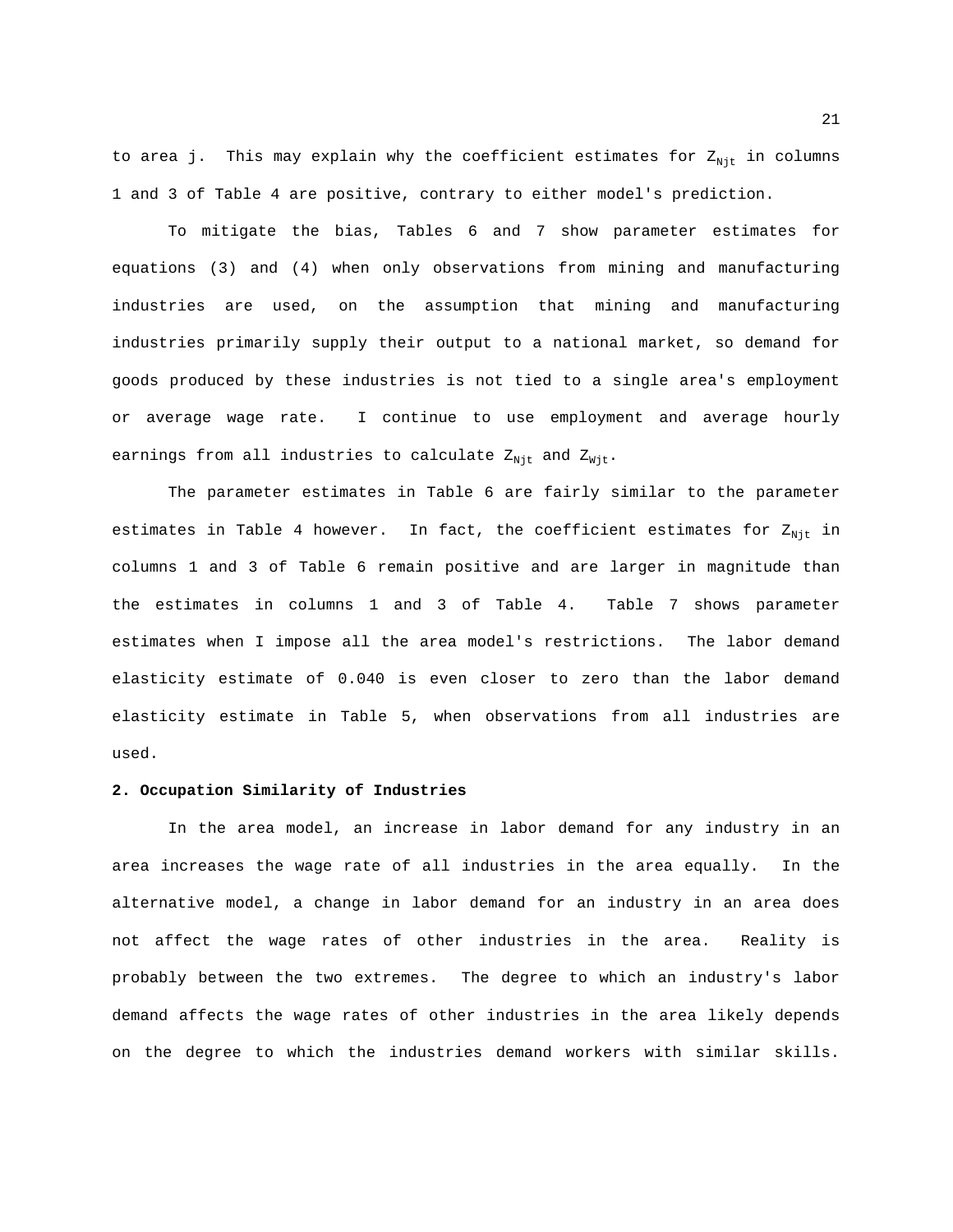Thus, I next introduce measures of the similarity of occupations between industries into equations (3) and (4).

Rewrite equations (3) and (4) as follows. The instruments for an area's overall labor demand are redefined to include measures of the similarity of the occupation distribution between industries. (For clarity, I use a subscript k rather than an italic i when summing across industries.)

(7) 
$$
(N_{ijt} - N_{ijt-1})/N_{ijt-1} = \tau_{3t} + \Theta_{31}[(N_{i.t} - N_{i.t-1})/N_{i.t-1}] + \Theta_{32}(N_{i.t} - N_{i.t-1}) + \Theta_{33}Z_{Nijt}
$$
  
  $+ \Theta_{34}Z_{Nijt} + U_{3ijt}$ 

(8) 
$$
W_{ijt} - W_{ijt-1} = \tau_{4t} + \Theta_{41}[(N_{i.t} - N_{i.t-1})/N_{i.t-1}] + \Theta_{42}(W_{i.t} - W_{i.t-1}) + \Theta_{43}Z_{Nijt}
$$
  
+  $\Theta_{44}Z_{Wijt} + u_{4ijt}$ 

where: 
$$
Z_{Nijt} = \sum_{k} \omega_{ikjt} [ (N_{k.t} - N_{k.t-1}) / N_{k.t-1} ]
$$
  
\n
$$
Z_{Wijt} = \sum_{k} \omega_{ikjt} (W_{k.t} - W_{k.t-1})
$$
  
\n
$$
\omega_{ikjt} = [ (N_{kjt-1} / N_{.jt-1}) (S_{ikt})^{\alpha}] / { \sum_{k} [ (N_{kjt-1} / N_{.jt-1}) (S_{ikt})^{\alpha}] } , so
$$
  
\n
$$
\sum_{k} \omega_{ikjt} = 1 \text{ for all } i, j, t
$$
  
\n
$$
S_{ikt} = Similarity of occupation distribution between industry i and industry k for year t
$$

Equations (7) and (8) differ from equations (3) and (4) in that two weights are used to calculate the change in an area's overall labor demand. In previous regressions, the change in an area's overall labor demand equaled the weighted average of the change in each industry's labor demand, weighted by the industry's proportion of the area's total employment in the previous year, shown as  $Z_{Njt}$  and  $Z_{Wjt}$  in equations (1) through (4). In equations (7) and (8), however, I add a second weight:  $(S_{ikt})^{\alpha}$ .  $S_{ikt}$  measures the similarity of the distribution of occupations between industry i and industry k for year t.  $S_{ikt}$  ranges from zero to one.  $S_{ikt}$  equals zero if the two industries employ no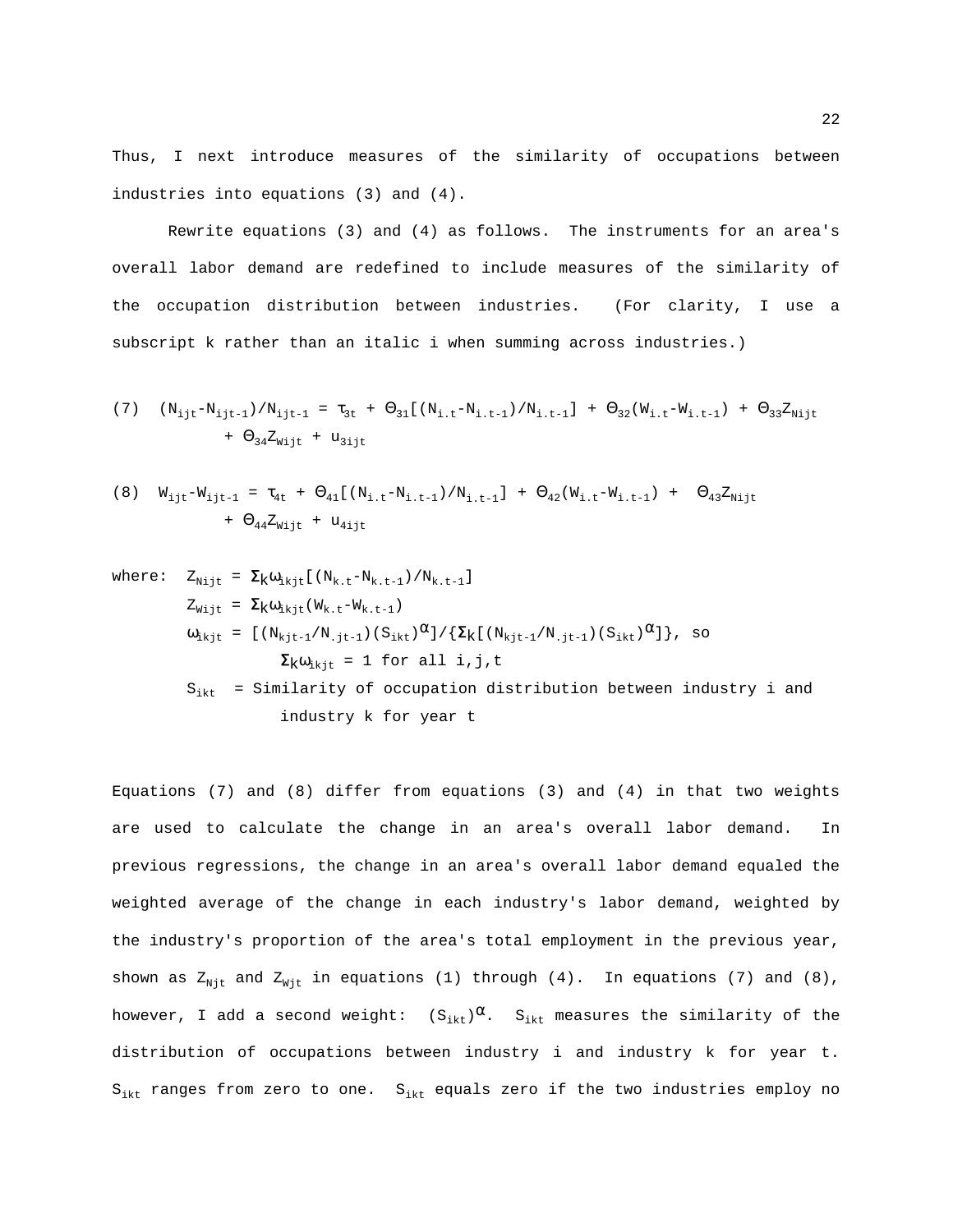workers from the same occupation;  $S_{ikt}$  equals one if the two industries have the same distribution of occupations, such as when i equals k. I use March CPS data on workers' industry and occupation to calculate  $S_{ikt}$  for each year and industry combination. The parameter  $\alpha$  is estimated with the  $\tau$  and  $\theta$ parameters. Section AIII of the appendix describes of how  $S_{ikt}$  is calculated.

When  $\alpha$  equals zero, equations (7) and (8) reduce to equations (3) and (4). When  $\alpha$  is greater than zero, however,  $Z_{\text{Nijt}}$  and  $Z_{\text{Wijt}}$  are labeled more properly as instruments for labor demand in area j that is relevant to industry i. In equations (7) and (8), the expected change in an industry's employment and average hourly earnings given an increase in labor demand for another industry located in the same area depends on two factors: the other industry's proportion of the area's total employment **and** whether the other industry tends to employ workers from similar occupations. Because industries differ in the similarity of their distribution of occupations,  $Z_{\text{Nitt}}$  and  $Z_{\text{Witt}}$ differ among industries in an area.

 Table 8 shows parameter estimates for equations (7) and (8). The dependent variable in column 1 is the percent change in employment for an industry in an area. The dependent variable in column 2 is the change in the average hourly earnings for an industry in an area. The estimate for the occupation similarity parameter  $\alpha$  is allowed to differ between the two equations. For equations (7), including the occupation similarity measure has almost no effect on the parameter estimates. The estimate for  $\alpha$  is small in magnitude at 0.038 and not statistically significant. The coefficient estimates for the Θ parameters are similar to the estimates in column 3 of Table 4. However, the estimate of  $\alpha$  for equation (8) in column 2 is large in magnitude at 1.081 and statistically significant, which suggests that the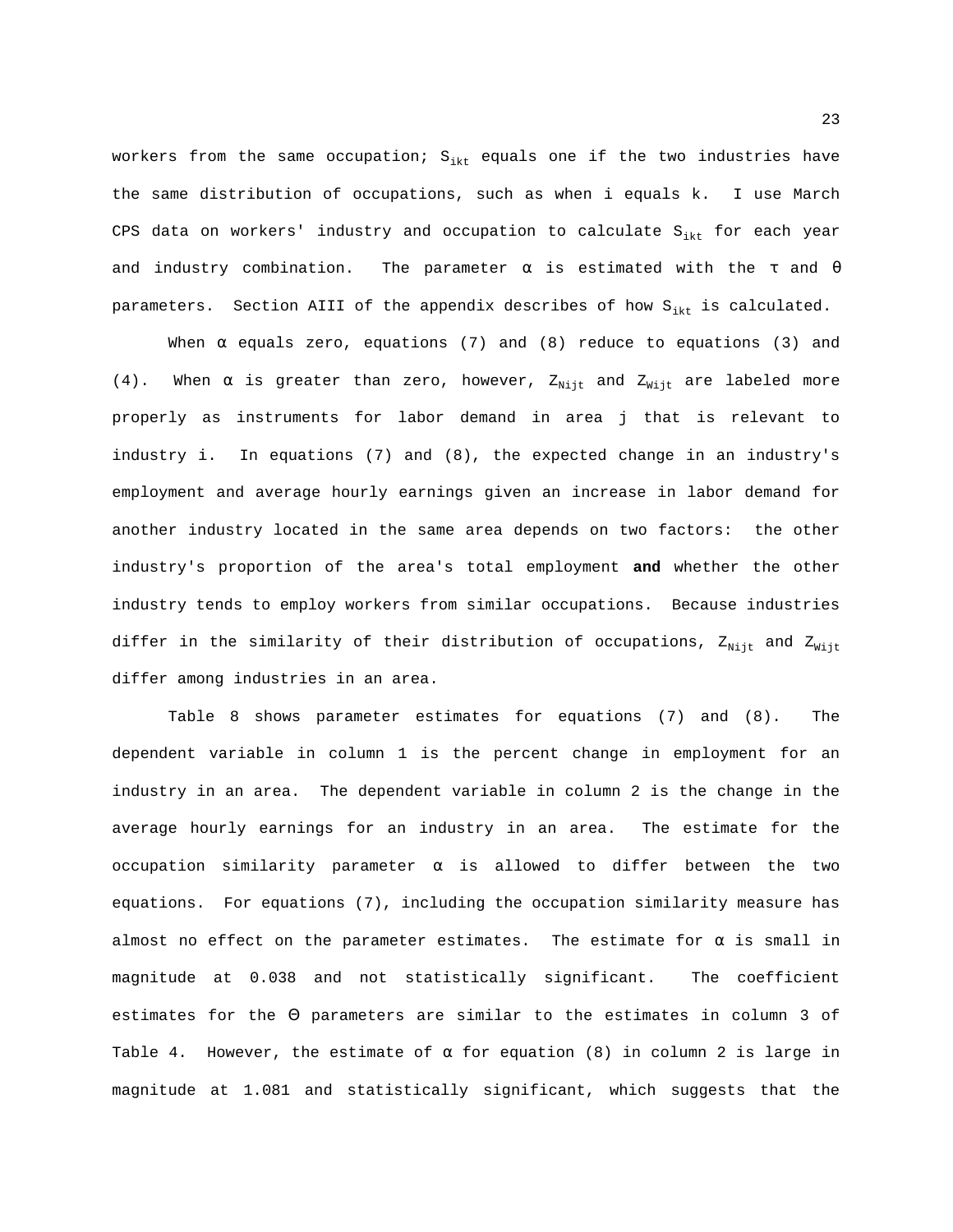expected change in an industry's average hourly earnings in an area given an increase in labor demand for other industries in the area depends on the similarity of the industries' distribution of occupations.

Table 9 shows descriptive statistics for  $(S_{ikt})^{\alpha}$  evaluated at the two estimates of  $\alpha$ . The estimate of  $\alpha$  from the employment equation is close to zero, so  $(S_{i k t})^{\alpha}$  is estimated to be close to one regardless of the value of  $S_{\text{ikt}}$ . However,  $(S_{\text{ikt}})^{\alpha}$  evaluated at the estimate of  $\alpha$  from the wage rate equation takes on a much wider range of values. Consider the following example. The maximum value of  $S_{ikt}$  across all years and industry combinations (when k does not equal i) is 0.965 for Electrical Machinery/Industrial Machinery in 1990. The value of  $S_{ikt}$  for Electrical Machinery/Education in 1990 is 0.501, which is near the median across all years and industries. Under the specification in equation (8), the estimate of 1.081 for  $\alpha$  implies that an increase in labor demand for Electrical Machinery in area j has about twice the effect on the average hourly earnings of Industrial Machinery workers in area j as on Education workers in area j; that is,  $(0.965/0.501)^{1.081}$  = 2.031. Conversely, the estimate of 0.038 for  $\alpha$  from the employment equation suggests that an increase in labor demand for Electrical Machinery in area j has about the same effect on employment for Industrial Machinery workers in area j as on employment of Education workers in area j; that is,  $(0.965/0.501)^{0.038} = 1.025$ .

Considering the results from previous regressions, the discrepancy between the two estimates for  $\alpha$  is not surprising. Previous results suggest that there is little or no tendency for employment of an industry with constant labor demand to decrease with an increase with an area's overall labor demand, even though the industry's average hourly earnings tends to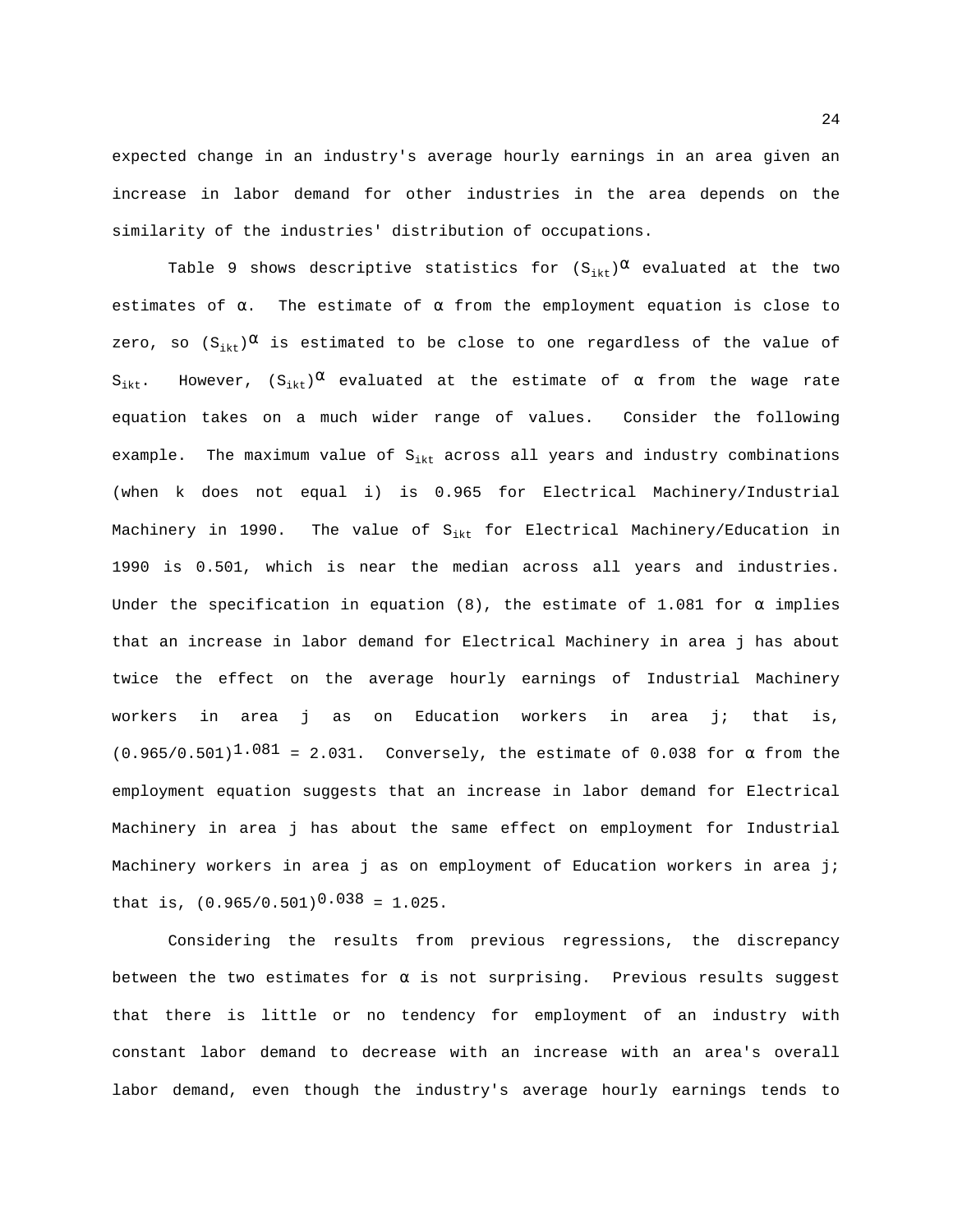increase. Therefore, it is not surprising that the effect of an increase in an industry's labor demand on another industry's employment in an area is not related to the similarity of the two industries' distribution of occupations, whereas the effect on the other industry's average hourly earnings is related to the similarity of the two industries' distributions of occupations.<sup>11</sup>

#### **3. Lagged Adjustment**

i<br>L

Eberts and Stone (1992) and Blanchard and Katz (1992) find that, although both an area's total employment and average wage rate increase with an increase in the area's labor demand, the increase is not simultaneous. The increase in an area's total employment tends to peak a few years before the increase in an area's average wage rate peaks. The regression results so far consider only contemporaneous relations between the dependent variables and the labor demand instruments.

In Tables 10 and 11, I add two lagged values of the labor demand instruments to the MSA and the Individual Industry regressions. The sample runs from 1977 to 1990. For comparison, columns 1 and 2 of the tables show regression results for the same period but with the lagged labor demand instruments excluded. A full interpretation of the coefficient estimates for the lagged instruments requires a dynamic model of areas' labor markets, which is beyond this paper. Rather, I include these results to examine whether significant comovement between the dependent variables and the labor demand instruments is missed by looking only at contemporaneous relations.

<sup>&</sup>lt;sup>11</sup>The residual standard deviations (the standard deviation of the residuals from regressions on year dummy variables) of  $Z_{\text{Nijt}}$  and  $Z_{\text{Wijt}}$  from equation (8) are 58% and 36% higher than the residual standard deviations of  $Z_{Nit}$  and  $Z_{Wit}$ from equation (4). Consequently, the magnitude of the coefficient estimates for  $Z_{\text{Nijt}}$  and  $Z_{\text{Wijt}}$  in column 2 of Table 8 are not directly comparable to the magnitude of the coefficient estimates for  $Z_{Njt}$  and  $Z_{Wjt}$  in column 4 of Table 4.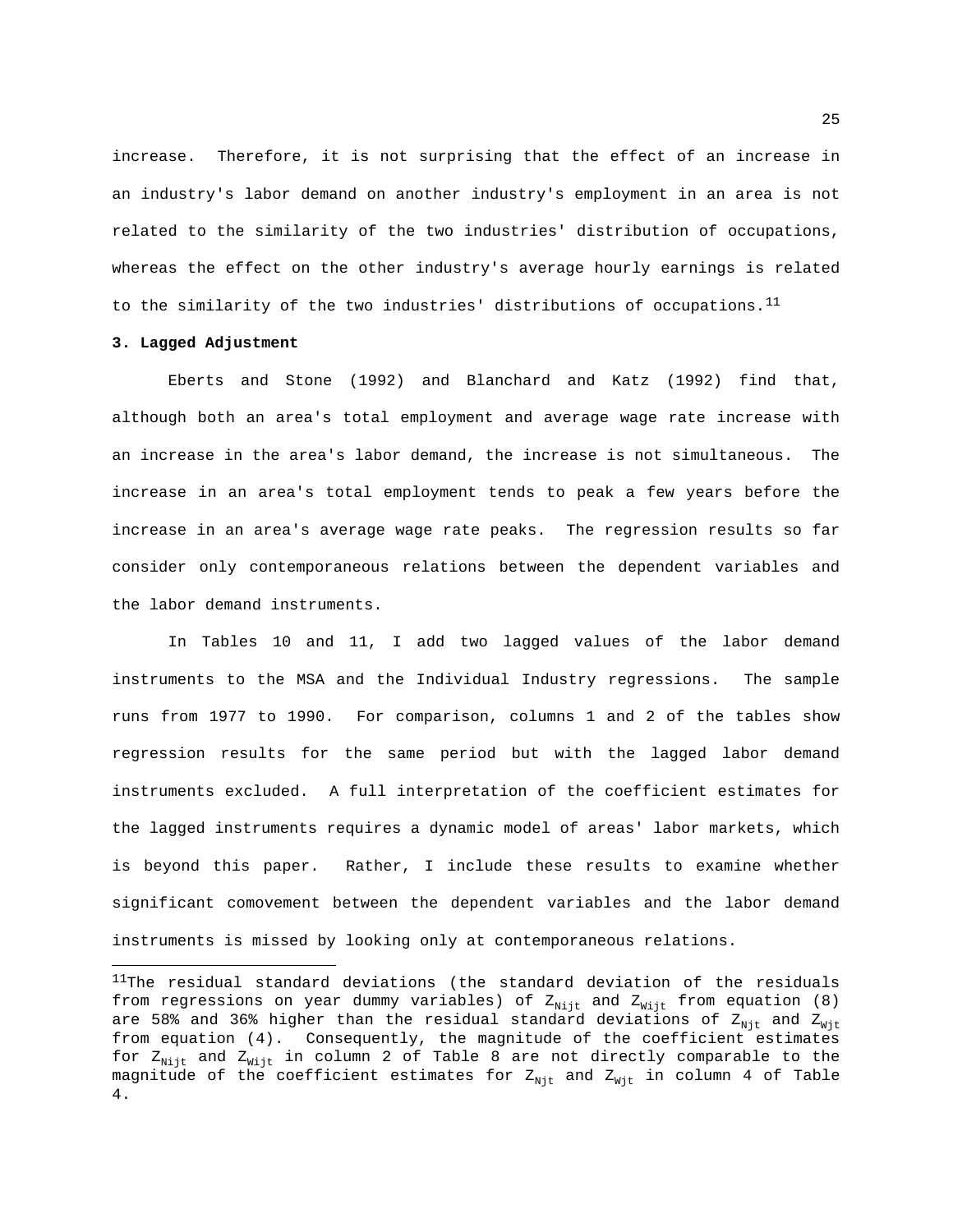In general, in both Tables 10 and 11, the coefficient estimates for the lagged labor demand instruments are either not statistically significant or statistically significant but small in magnitude compared to the coefficient estimates for the contemporaneous labor demand instruments. That is, contemporaneous labor demand instruments appear to pick up most of the comovement between the dependent variables and the labor demand instruments. However, notable exceptions are the coefficient estimates for lagged values of  $Z_{Wit}$  (the area labor demand instrument based on U.S. industries' average hourly earnings), particularly when the dependent variable is either the percent change in an MSA's total employment or the percent change in an industry's employment in an MSA. In column 1 of both Tables 10 and 11, the coefficient estimate for  $Z_{Wjt}$  is not statistically significant. In column 3 of Tables 10 and 11, however, the coefficient estimates for  $Z_{Wjt}$ ,  $Z_{Wjt-1}$ , and  $Z_{Wit-2}$  are negative, statistically significant, and larger in magnitude than the coefficient estimate for  $Z_{Wit}$  in column 1.

The similarity between the coefficient estimates in column 3 of Tables 10 and 11 contradicts the prediction of the area model. The negative coefficient estimates for  $Z_{Wjt}$ ,  $Z_{Wjt-1}$ , and  $Z_{Wjt-2}$  in column 3 of Table 11 are consistent with the area model's prediction that the coefficient for  $Z_{Wit}$  is negative. Moreover, they contradict the conclusion, based on the results in Tables 4 and 5, that competition for labor among industries in an area does not decrease employment for an industry with constant labor demand. However, the coefficient estimate for  $Z_{Njt}$  in column 3 of Table 11 remains positive, as are the coefficient estimates  $Z_{Njt-1}$  and  $Z_{Njt-2}$ . Also, the area model predicts a positive coefficient for  $Z_{Wjt}$  in equation (2). Therefore, the negative coefficient estimates for  $Z_{Wjt}$ ,  $Z_{Wjt-1}$ , and  $Z_{Wjt-2}$  in column 3 of Table 10 are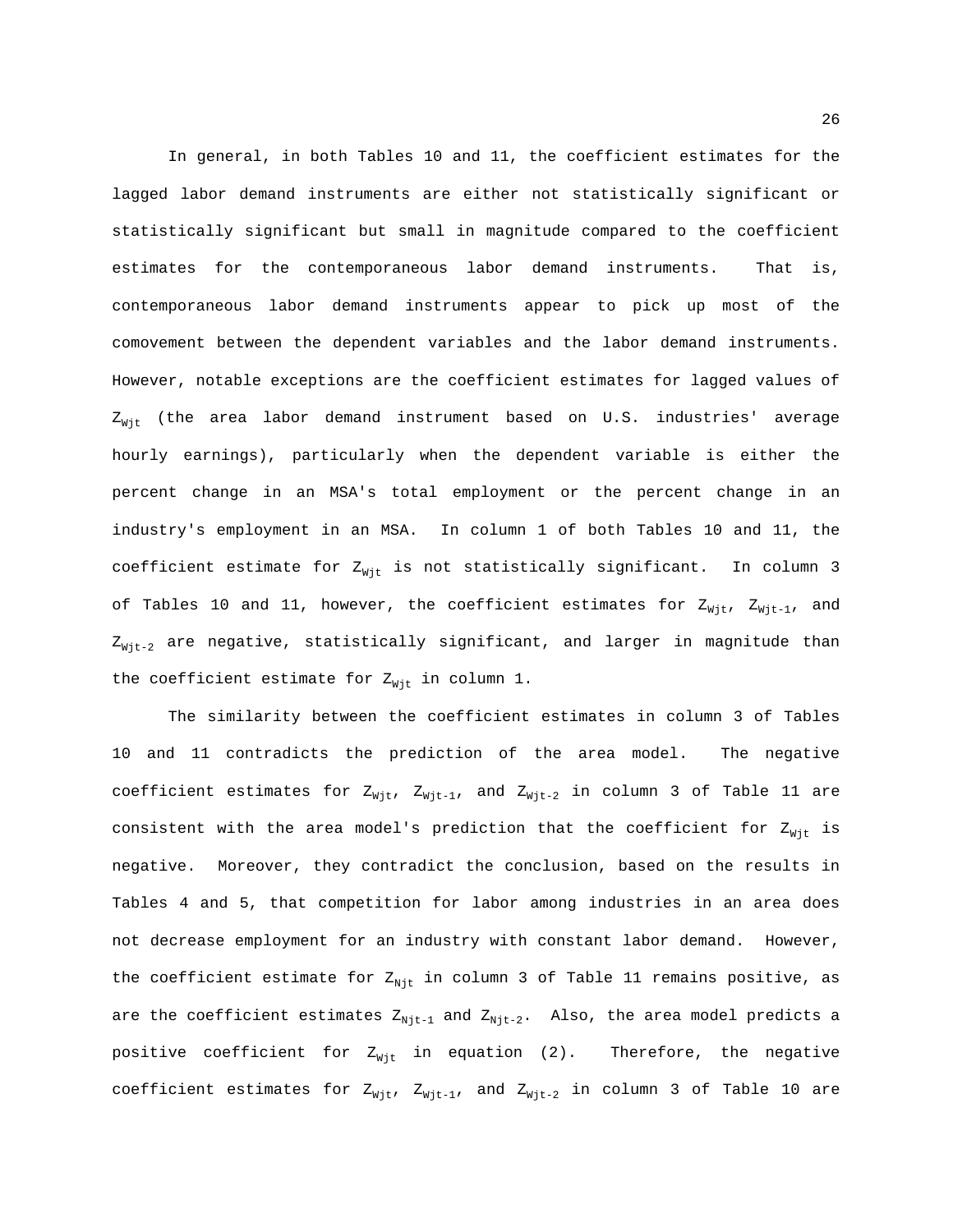not consistent with  $Z_{Wjt}$ ,  $Z_{Wjt-1}$ , and  $Z_{Wjt-2}$  instrumenting for an area's labor demand.

#### **V. Summary**

This paper extends the empirical literature on the response of an area's labor market to a shift in labor demand by exploring heterogeneity within an area's labor market. Two contrary models, which Figures 2 and 3 demonstrate, provide the framework for the paper's empirical results. In the area model, labor demand conditions from all industries in an area jointly determine the area's wage rate and each industry's employment. Conversely, in the alternative model, an industry's employment and wage rate in an area are not affected by labor demand for other industries located in the same area. I estimate the models' parameters using employment and average hourly earnings for 166 U.S. metropolitan areas, disaggregated by 37 industries.

I present two sets of regression results. In the first set, the unit of observation is an MSA. In the second set, the unit of observation is an industry in an MSA. From the first set of regressions, the labor demand instrument based on industries' U.S. employment implies that an area's elasticity of labor supply is slightly above 3.0, which corroborates estimates from previous research. However, the labor demand instrument based on industries' U.S. average hourly earnings implies that an area's elasticity of labor supply is near zero.

Results from the second set of regressions follow neither the area model nor the alternative model completely. Consistent with the area model, the parameter estimates suggest that an increase in an area's overall labor demand increases the average hourly earnings of an industry with constant labor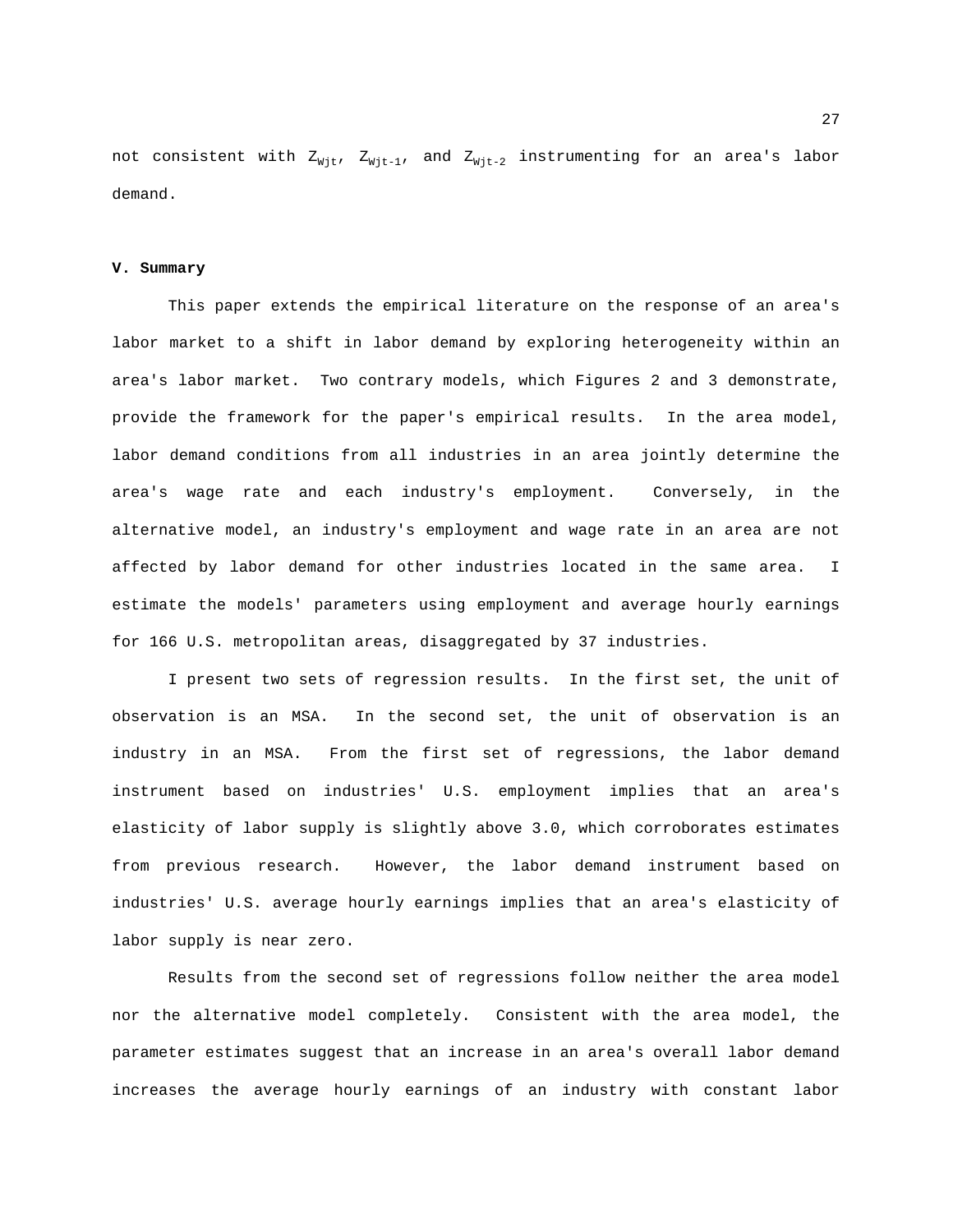demand located in the area. Consistent with the alternative model, however, the results also suggest that all industries' average hourly earnings in an area do not increase uniformly with an increase in the area's overall labor demand. Moreover, extending the regressions to include measures of the similarity of occupations between industries suggests that the magnitude of the increase in an industry's average hourly earnings, given an increase in labor demand for other industries located in the same area, is larger the more similar the industries' distributions of occupations.

The results also suggest that, for an industry with constant labor demand, an increase in an area's overall labor demand only slightly decreases or actually increases the industry's employment in the area, even though the increase in the area's overall labor demand increases the industry's average hourly earnings. Under the area model's structure, this translates into a very inelastic estimate of 0.124 for an area's labor demand elasticity. In other words, there is little evidence that competition for labor among industries in an area causes a stagnant industry in the area to reduce its employment, $12$  even though the stagnant industry tends to increase its wage rate. A caveat to this conclusion, however, is that the evidence is more conflicting when the regressions are extended to include lagged values of the labor demand instruments. Contemporaneous and lagged instruments for an area's overall labor demand based on industries' U.S. average hourly earnings suggest that employment for an industry with constant labor demand does decrease with an increase in the area's overall labor demand, although

i<br>L

 $12$ Gleaser et al. (1992) find that growth in a U.S. city's four largest industries between 1956 and 1987 had a positive effect on growth in the city's employment between 1956 and 1987 outside the city's four largest industries. They interpet this result as support for urbanization externalities and aggregate demand spillovers among industries in an city and against the crowding out of industries from a city.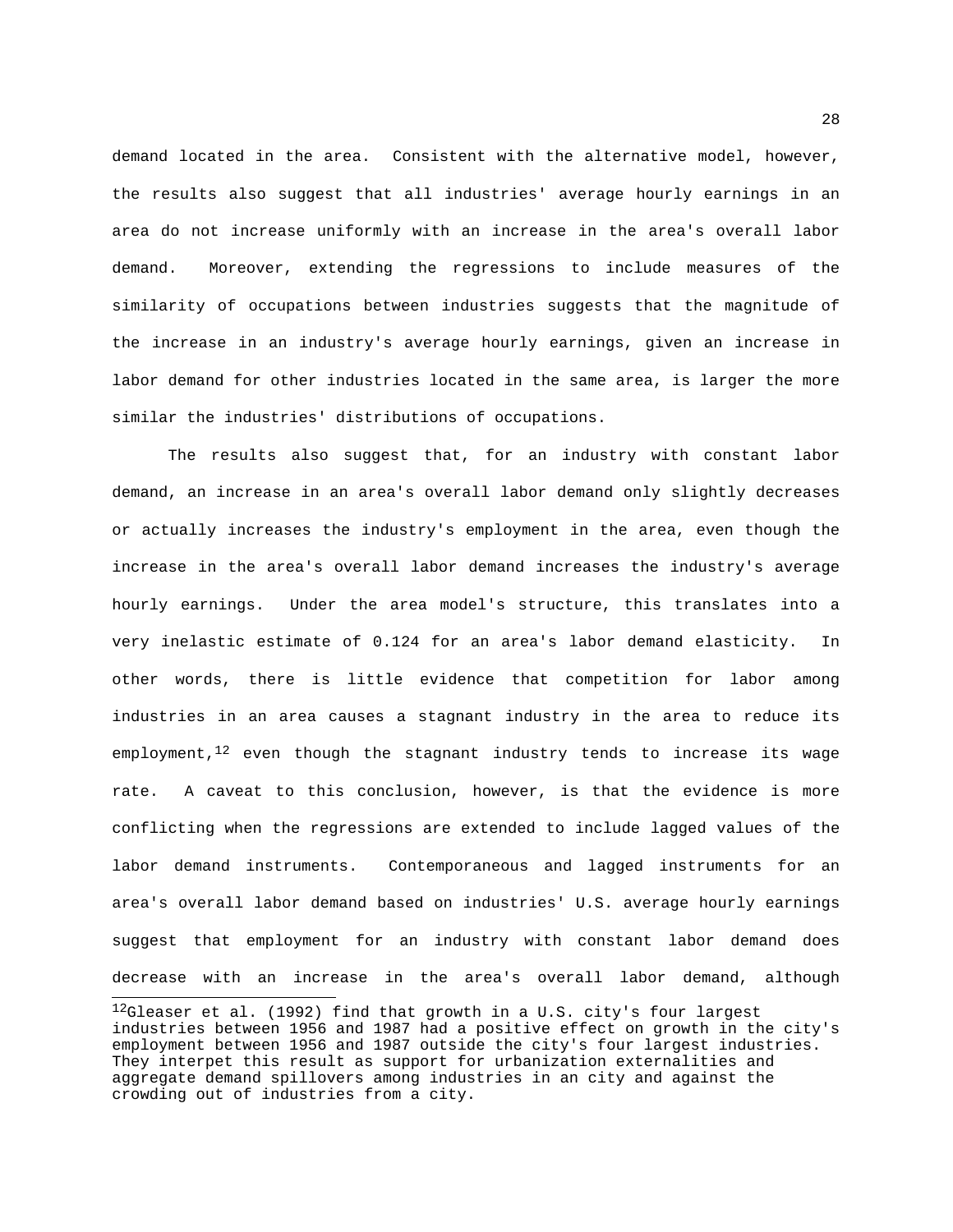contemporaneous and lagged instruments for an area's overall labor demand based on industries' U.S. employment continue to suggest that employment for an industry with constant labor demand increases with an increase in the area's overall labor demand.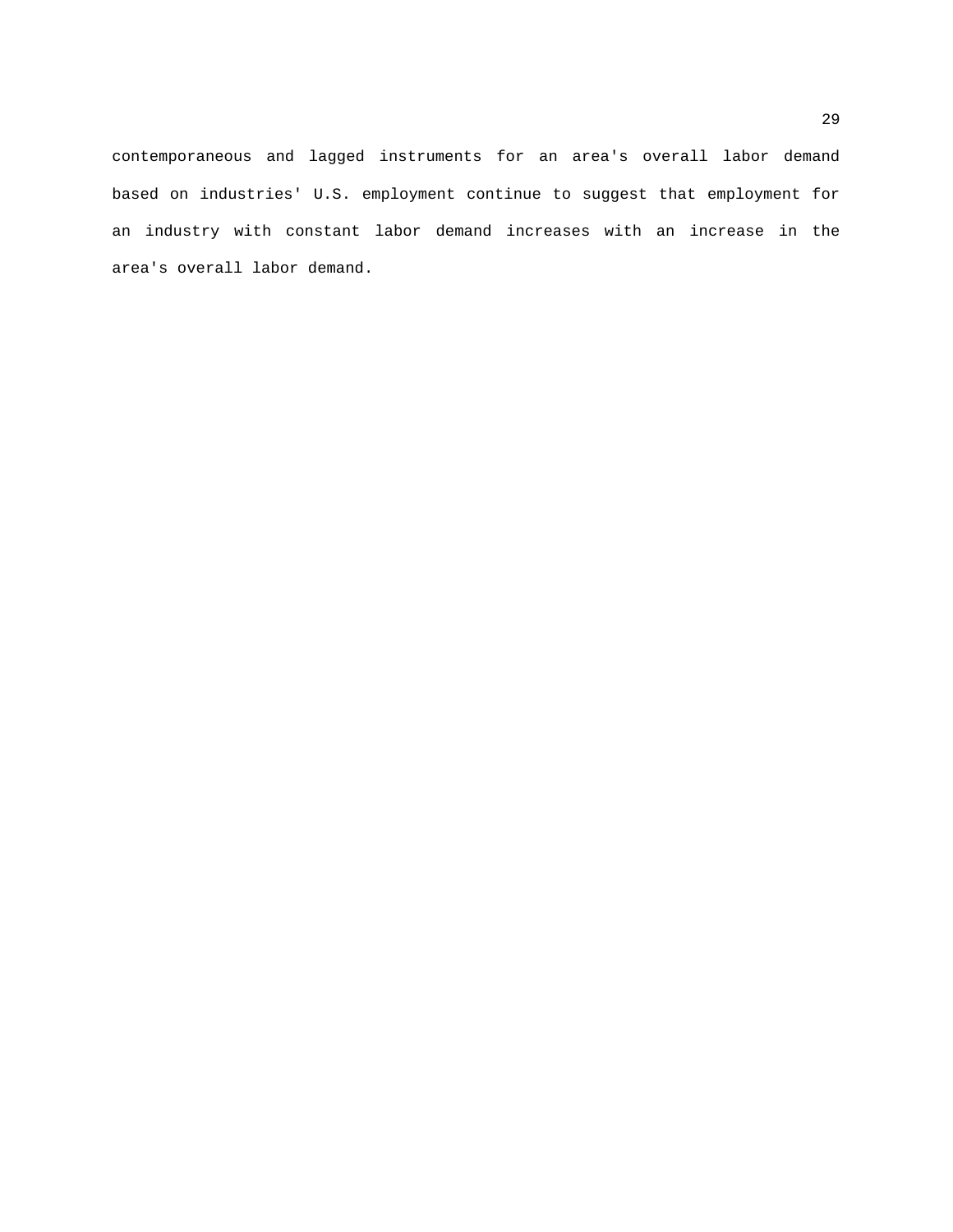#### **References**

- Bartik, Timothy J. Who Benefits from State and Local Economic Development Policies? W.E. Upjohn Institute, 1991.
- Blanchard, Olivier J. and Lawrence F. Katz. "Regional Evolutions." Brookings Papers on Economic Activity, no. 1, 1992: 1-75.
- Chamberlain, Gary. "Multivariate Regression Models for Panel Data." Journal of Econometrics, vol. 18 no. 1, January 1982: 5-46.
- Duncan, Otis D. and Beverly Duncan. "A Methodological Analysis of Segregation Indexes." American Sociological Review, vol. 20 no. 2, April 1955: 210-217.
- Eberts, Randall W. and Joe A. Stone. Wage and Employment Adjustment in Local Labor Markets. W.E. Upjohn Institute, 1992.
- Employment and Earnings, vol. 36 no. 5. U.S. Department of Labor, Bureau of Labor Statistics, Washington, DC: May 1989.
- Glaeser, Edward L., Hedi D. Kallal, Jose A. Scheinkman, and Andrei Shleifer. "Growth in Cities." Journal of Political Economy, vol. 100 no. 6, December 1992: 1126-1152.
- Goldberger, Arthur S. A Course in Econometrics. Harvard University Press, Cambridge, MA: 1991.
- Krueger, Alan B. and Lawrence H. Summers. "Efficiency Wages and the Inter-Industry Wage Structure." Econometrica, vol. 56 no. 2, March 1988: 259-293.
- Lettau, Michael K. "Regional Variation in Labor Market Outcomes: Compensating Differences, Industry Location, and Wage Adjustment." Unpublished Doctoral Thesis, University of Wisconsin-Madison, October 1993.
- Roback, Jennifer. "Wages, Rents, and the Quality of Life." Journal of Political Economy, vol. 90 no. 6, December 1982: 1257-1278.
- Rosen, Sherwin. "Wage-based Indexes of Urban Quality of Life," in Current Issues in Urban Economics, Mieszkowski and Straszheim eds., 1979: 74- 104.
- Topel, Robert. "Local Labor Markets." Journal of Political Economy, vol. 94 no. 3 pt. 2, 1986: S111-S143.
- White, Halbert. "A Heteroskedasticity-Consistent Covariance Matrix Estimator and a Direct Test for Heteroskedasticity." Econometrica, vol. 48 no. 4, May 1980: 817-838.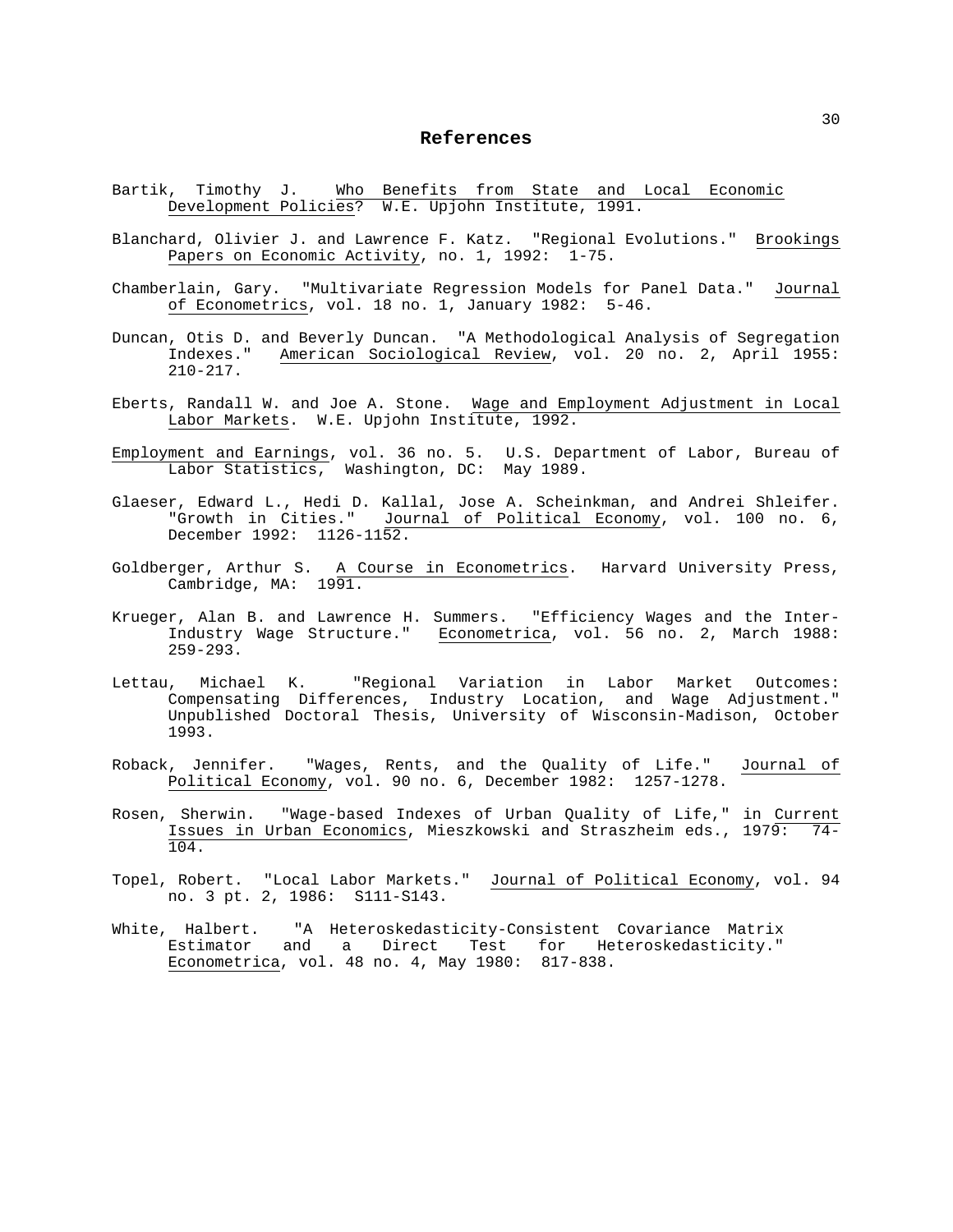Descriptive Statistics for Variables used in MSA Regressions, Data from County Business Patterns and the CPS, 1974-90

|                        | Number of<br>Observations | Mean                     | Standard<br>Deviation | Minimum  | Maximum   |
|------------------------|---------------------------|--------------------------|-----------------------|----------|-----------|
| $N$ . jt               | 2,656                     | 355,524                  | 462,204               | 31,258   | 3,745,160 |
| W.jt                   | 2,656                     | 10.075                   | 1.324                 | 6.303    | 16.911    |
| $(N.jt-N.jt-1)/N.jt-1$ | 2,656                     | 0.029                    | 0.050                 | $-0.256$ | 0.251     |
| $W.$ it- $W.$ it-1     | 2,656                     | $-0.066$                 | 0.343                 | $-3.820$ | 2.064     |
| ZNit                   | 2,656                     | 0.026                    | 0.032                 | $-0.086$ | 0.096     |
| Zwit                   | 2,656                     | $-0.026$                 | 0.153                 | $-0.438$ | 0.470     |
|                        |                           | Deviation from year mean |                       |          |           |
| $(N.jt-N.jt-1)/N.jt-1$ | 2,656                     | 0.000                    | 0.038                 | $-0.300$ | 0.269     |
| $W.$ it $-W.$ it $-1$  | 2,656                     | 0.000                    | 0.325                 | $-3.726$ | 2.270     |
| Znjt                   | 2,656                     | 0.000                    | 0.006                 | $-0.048$ | 0.030     |
| Zwjt                   | 2,656                     | 0.000                    | 0.041                 | $-0.438$ | 0.258     |

**Notes:** The subscript j indexes for MSAs, and t indexes for years. The unit of observation is an MSA. Variables under the heading "deviation from year mean" are residuals from a regression on year dummy variables.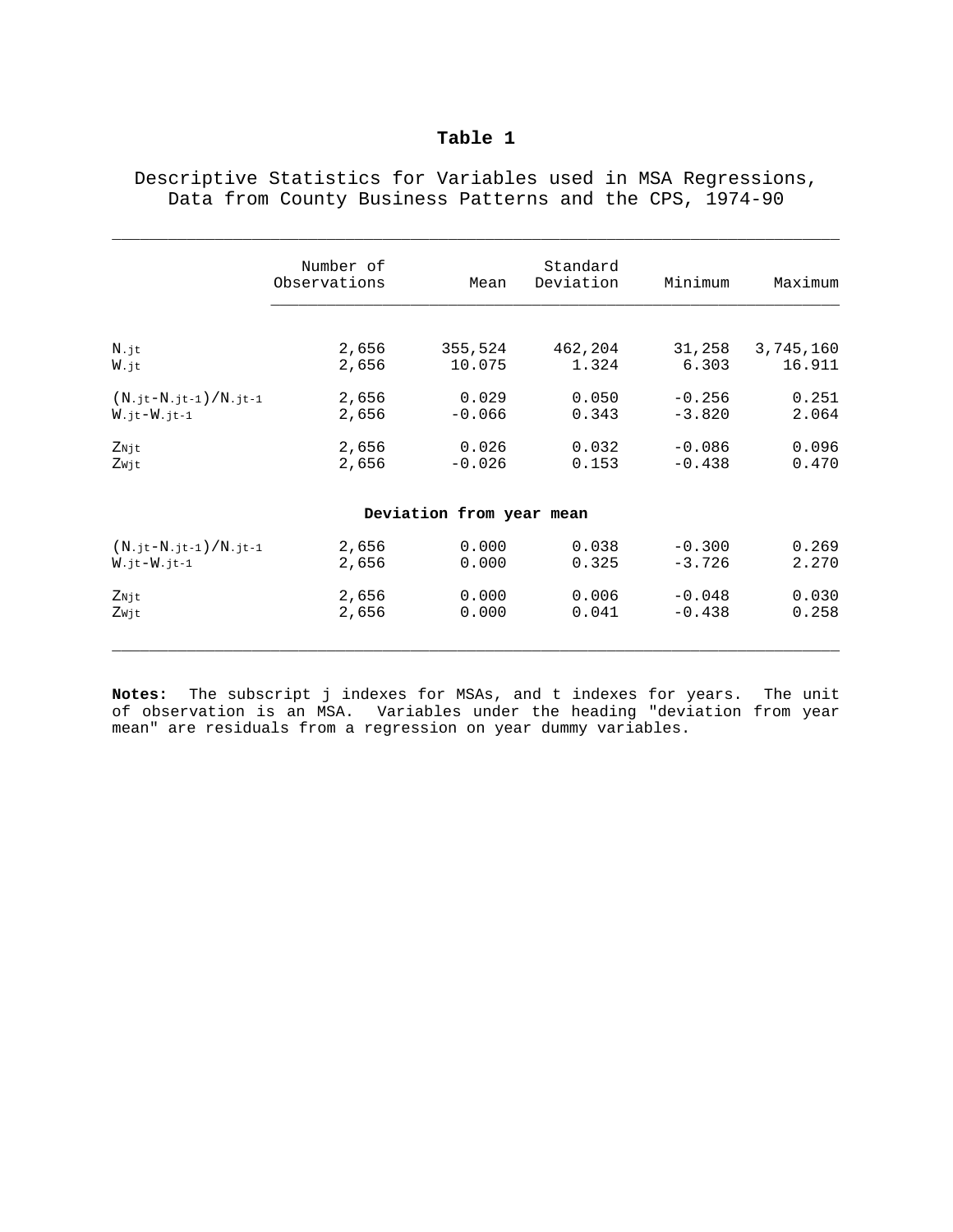Parameter Estimates from MSA Regressions, Data from County Business Patterns and the CPS, 1974-90

|--|--|--|--|--|--|

\_\_\_\_\_\_\_\_\_\_\_\_\_\_\_\_\_\_\_\_\_\_\_\_\_\_\_\_\_\_\_\_\_\_\_\_\_\_\_\_\_\_\_\_\_\_\_\_\_\_\_\_\_\_\_\_\_\_\_\_\_\_\_\_\_\_\_\_\_\_\_\_

|                       | Linear coefficient estimates |             |                            |
|-----------------------|------------------------------|-------------|----------------------------|
|                       | $(N.$ it-N. it-1) $/N.$ it-1 | W.it-W.it-1 | Labor Supply<br>Elasticity |
| Znit                  | $1.982$ **                   | $6.249$ **  | $3.172$ **                 |
|                       | (0.134)                      | (1.105)     | (0.580)                    |
| Zwjt                  | $-0.018$                     | $1.911$ **  | $-0.096$                   |
|                       | (0.022)                      | (0.191)     | (0.116)                    |
| Year dummies included | yes                          | yes         |                            |
| $\mathbb{R}^2$        | 0.48                         | 0.17        |                            |
| Observations          | 2,656                        | 2,656       |                            |

#### **Parameter estimates under restrictions of the area or alternative model**

| Labor demand elasticity: $\eta^d$ × 10 | $0.192$ **<br>(0.091) |  |
|----------------------------------------|-----------------------|--|
| Labor supply elasticity: $\eta^s$ ×10  | $1.380$ **<br>(0.300) |  |
| $\pi_{t}$ estimated<br>Observations    | yes<br>2,656          |  |

**Notes:** Asymptotic standard errors are in parentheses; \*\* indicates significance at 5%. The subscript j indexes for MSAs, and t indexes for years. The unit of observation is an MSA.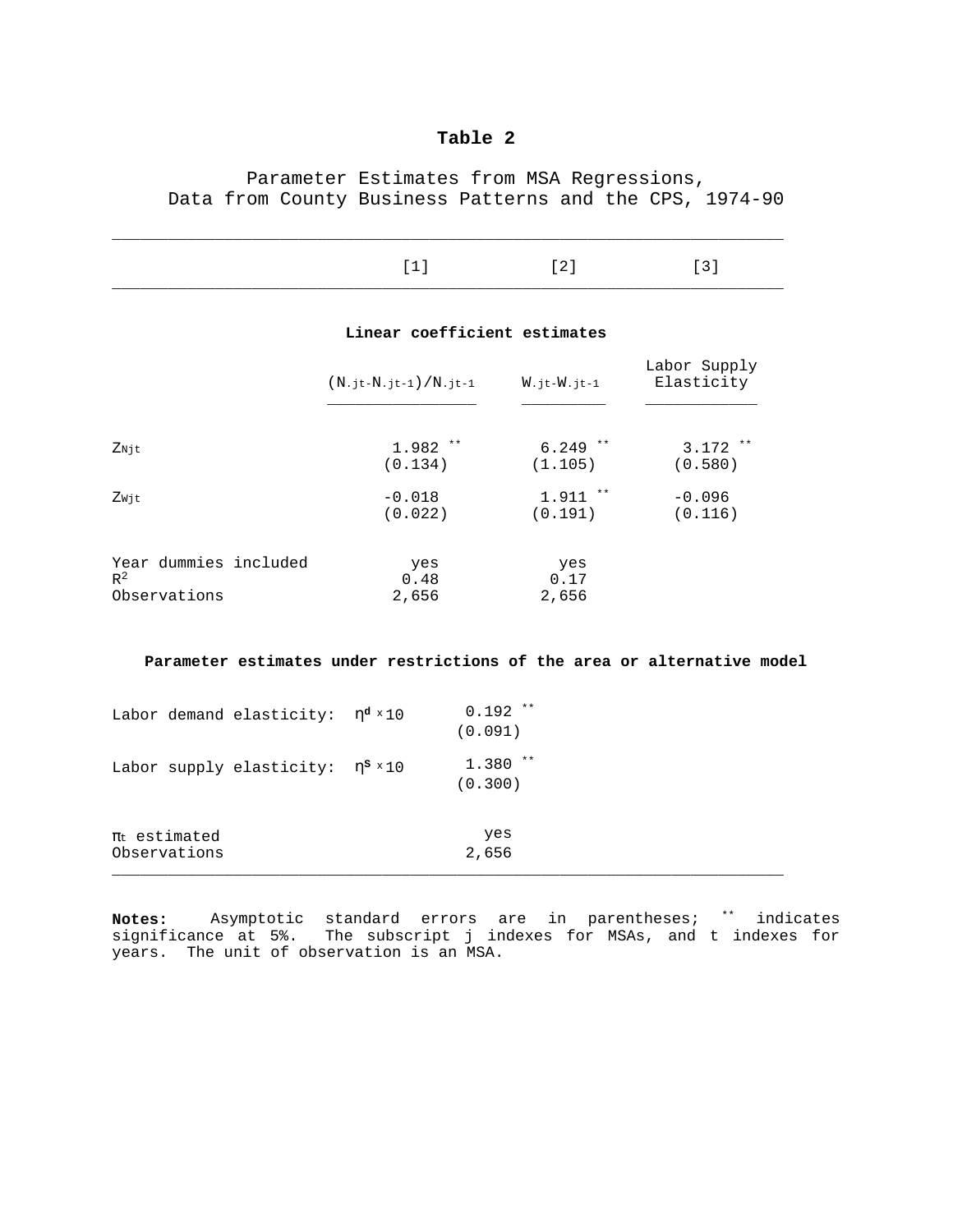|  |  |                                                         |  |  |  | Descriptive Statistics for Variables used in Individual Industry Regressions, |
|--|--|---------------------------------------------------------|--|--|--|-------------------------------------------------------------------------------|
|  |  | Data from County Business Patterns and the CPS, 1974-90 |  |  |  |                                                                               |

\_\_\_\_\_\_\_\_\_\_\_\_\_\_\_\_\_\_\_\_\_\_\_\_\_\_\_\_\_\_\_\_\_\_\_\_\_\_\_\_\_\_\_\_\_\_\_\_\_\_\_\_\_\_\_\_\_\_\_\_\_\_\_\_\_\_\_\_\_\_\_\_\_\_\_\_\_\_

|                                                      | Number of<br>Observations | Mean                     | Standard<br>Deviation | Minimum  | Maximum |
|------------------------------------------------------|---------------------------|--------------------------|-----------------------|----------|---------|
| Nijt                                                 | 77,036                    | 11,006                   | 25,416                | 3        | 578,409 |
| Wijt                                                 | 77,036                    | 10.064                   | 3.307                 | 1.953    | 37.630  |
| $(N_{\text{ijt}}-N_{\text{ijt-1}})/N_{\text{ijt-1}}$ | 77,036                    | 0.036                    | 0.186                 | $-0.912$ | 8.236   |
| Wijt-Wijt-1                                          | 77,036                    | $-0.045$                 | 0.911                 | $-4.983$ | 4.996   |
| $(Ni.t-Ni.t-1)/Ni.t-1$                               | 77,036                    | 0.019                    | 0.054                 | $-0.288$ | 0.274   |
| $W$ i.t- $W$ i.t-1                                   | 77,036                    | $-0.030$                 | 0.397                 | $-1.899$ | 2.002   |
| ZNit                                                 | 77,036                    | 0.026                    | 0.032                 | $-0.086$ | 0.096   |
| Zwit                                                 | 77,036                    | $-0.026$                 | 0.153                 | $-0.438$ | 0.470   |
|                                                      |                           | Deviation from year mean |                       |          |         |
| $(N.jt-N.jt-1)/N.jt-1$                               | 77,036                    | 0.000                    | 0.183                 | $-0.949$ | 8.206   |
| $W$ . jt $-W$ . jt-1                                 | 77,036                    | 0.000                    | 0.901                 | $-5.196$ | 5.224   |
| $(Ni.t-Ni.t-1)/Ni.t-1$                               | 77,036                    | 0.000                    | 0.043                 | $-0.333$ | 0.323   |
| $Wi.t-Wi.t-1$                                        | 77,036                    | 0.000                    | 0.363                 | $-1.710$ | 2.035   |
| $Z_{\rm N\,jt}$                                      | 77,036                    | 0.000                    | 0.006                 | $-0.048$ | 0.030   |
| Zwjt                                                 | 77,036                    | 0.000                    | 0.040                 | $-0.438$ | 0.259   |

**Notes:** The subscript j indexes for MSAs, i indexes for industries, and t indexes for years. The unit of observation is an industry in an MSA. Variables under the heading "deviation from year mean" are residuals from a regression on year dummy variables.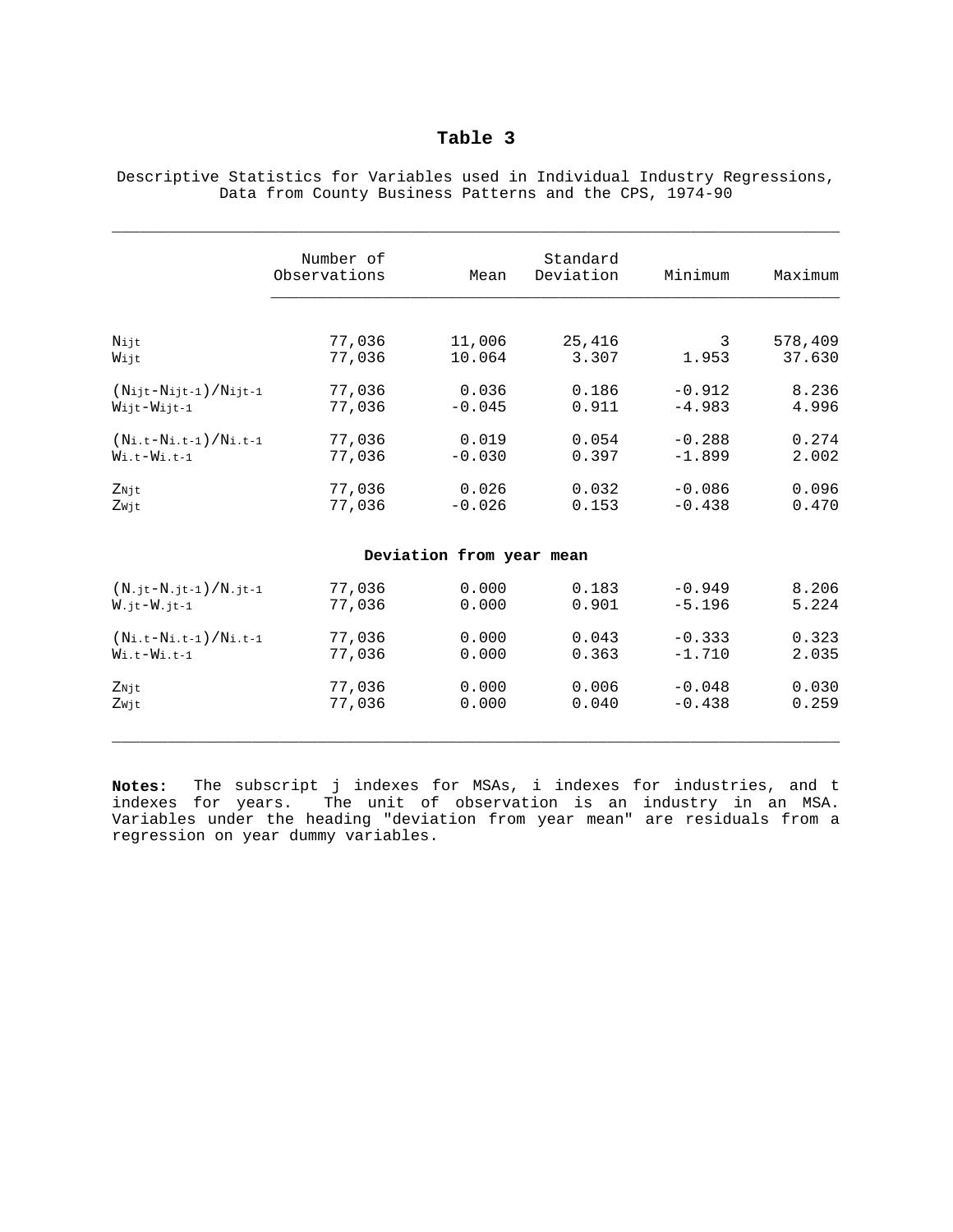Parameter Estimates from Individual Industry Regressions, Data from County Business Patterns and the CPS, 1974-90

|  | the contract of the contract of the | $\Delta$ |
|--|-------------------------------------|----------|

| Linear coefficient estimates                   |                       |                       |                                                                                                       |                        |  |  |  |  |
|------------------------------------------------|-----------------------|-----------------------|-------------------------------------------------------------------------------------------------------|------------------------|--|--|--|--|
|                                                |                       |                       | $(Ni$ jt- $Ni$ jt-1)/ $Ni$ jt-1 $Wi$ jt- $Wi$ jt-1 $(Ni$ jt- $Ni$ jt-1)/ $Ni$ jt-1 $Wi$ jt- $Wi$ jt-1 |                        |  |  |  |  |
| $(Ni.t-Ni.t-1)/Ni.t-1$                         | $0.838$ **<br>(0.018) |                       | $0.850$ **<br>(0.018)                                                                                 | $-0.594$ **<br>(0.091) |  |  |  |  |
| Wi.t-Wi.t-1                                    | $0.011$ **<br>(0.002) |                       | $-0.001$<br>(0.002)                                                                                   | $0.566$ **<br>(0.011)  |  |  |  |  |
| Znjt                                           | $1.428$ **<br>(0.142) | $2.252$ **<br>(0.588) | $1.430**$<br>(0.142)                                                                                  | $2.199$ **<br>(0.586)  |  |  |  |  |
| Zwjt                                           | $-0.032$<br>(0.026)   | $0.636$ **<br>(0.092) | $-0.032$<br>(0.026)                                                                                   | $0.617$ **<br>(0.091)  |  |  |  |  |
| Year dummies included<br>$R^2$<br>Observations | yes<br>77,036         | yes<br>$ -$<br>77,036 | yes<br>0.08<br>77,036                                                                                 | yes<br>0.07<br>77,036  |  |  |  |  |

**Notes:** Asymptotic standard errors in parentheses; \*\* indicates significance at 5%. The subscript j indexes for MSAs, i indexes for industries, and t indexes for years. The unit of observation is an industry in an MSA.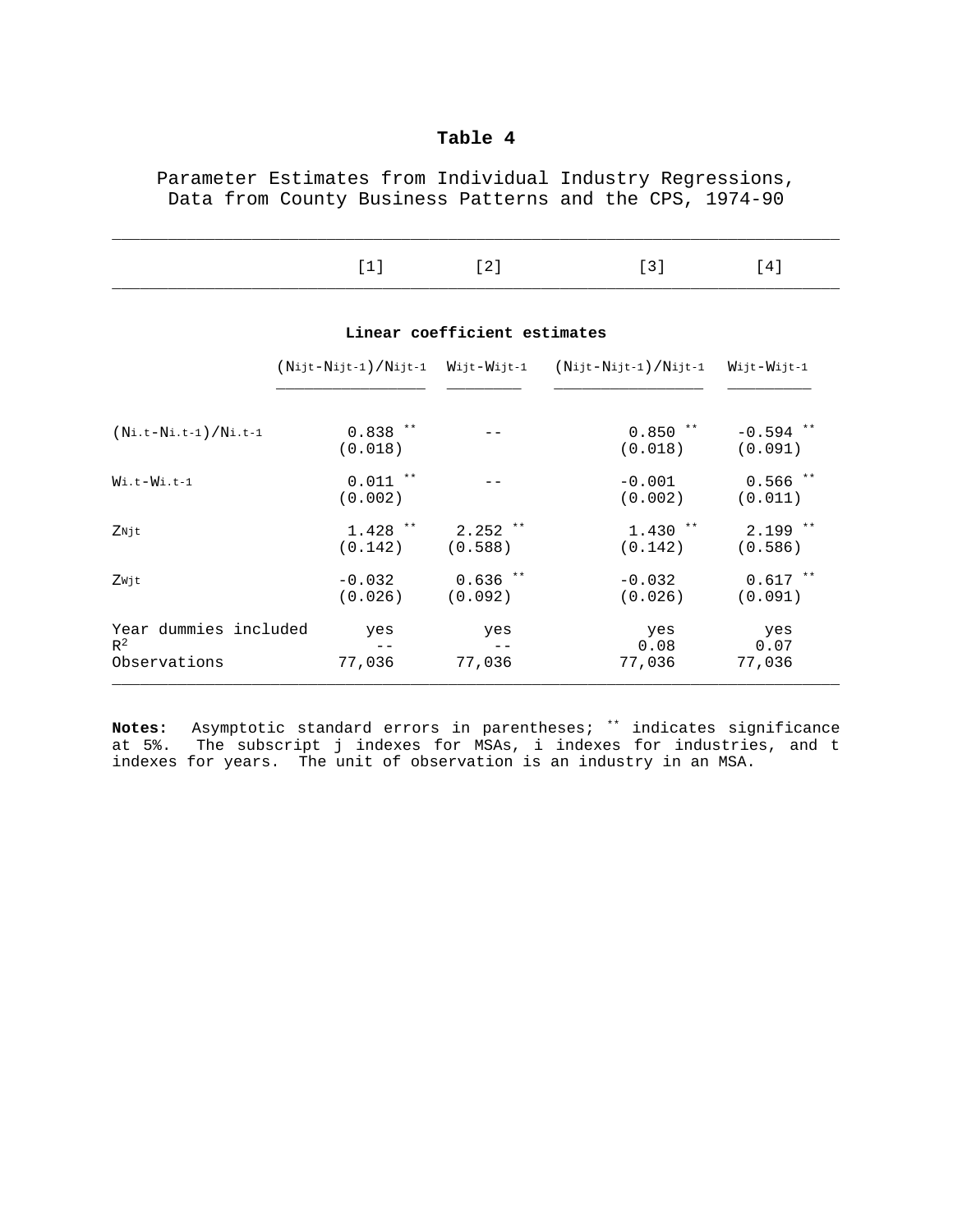Parameter Estimates from Individual Industry Regressions, Data from County Business Patterns and the CPS, 1974-90

\_\_\_\_\_\_\_\_\_\_\_\_\_\_\_\_\_\_\_\_\_\_\_\_\_\_\_\_\_\_\_\_\_\_\_\_\_\_\_\_\_\_\_\_\_\_\_\_\_\_\_\_\_\_\_\_\_\_\_\_\_\_\_\_\_\_\_\_\_\_\_\_

|                                   | Parameter estimates under restrictions of the area model |                       |  |
|-----------------------------------|----------------------------------------------------------|-----------------------|--|
|                                   | Labor demand elasticity: $\eta^d$ × 10                   | $0.126$ **<br>(0.020) |  |
|                                   | Labor supply elasticity: $\eta^s$ × 10                   | $3.180$ **<br>(0.674) |  |
| $\pi_t$ estimated<br>Observations |                                                          | yes<br>77,036         |  |

#### **Linear coefficients implied by parameter estimates**

|                        | $(Nijt-Nijt-1)/Nijt-1$ $Wijt-Wijt-1$ |       |
|------------------------|--------------------------------------|-------|
| $(Ni.t-Ni.t-1)/Ni.t-1$ | 1.000                                | 0.000 |
| $W$ i.t- $W$ i.t-1     | 0.013                                | 0.000 |
| ZNjt                   | $-0.038$                             | 3.025 |
| Zwjt                   | $-0.000$                             | 0.038 |
|                        |                                      |       |

**Notes:** Asymptotic standard errors are in parentheses; \*\* indicates significance at 5%. The subscript j indexes for MSAs, i indexes for industries, and t indexes for years. The unit of observation is an industry in an MSA.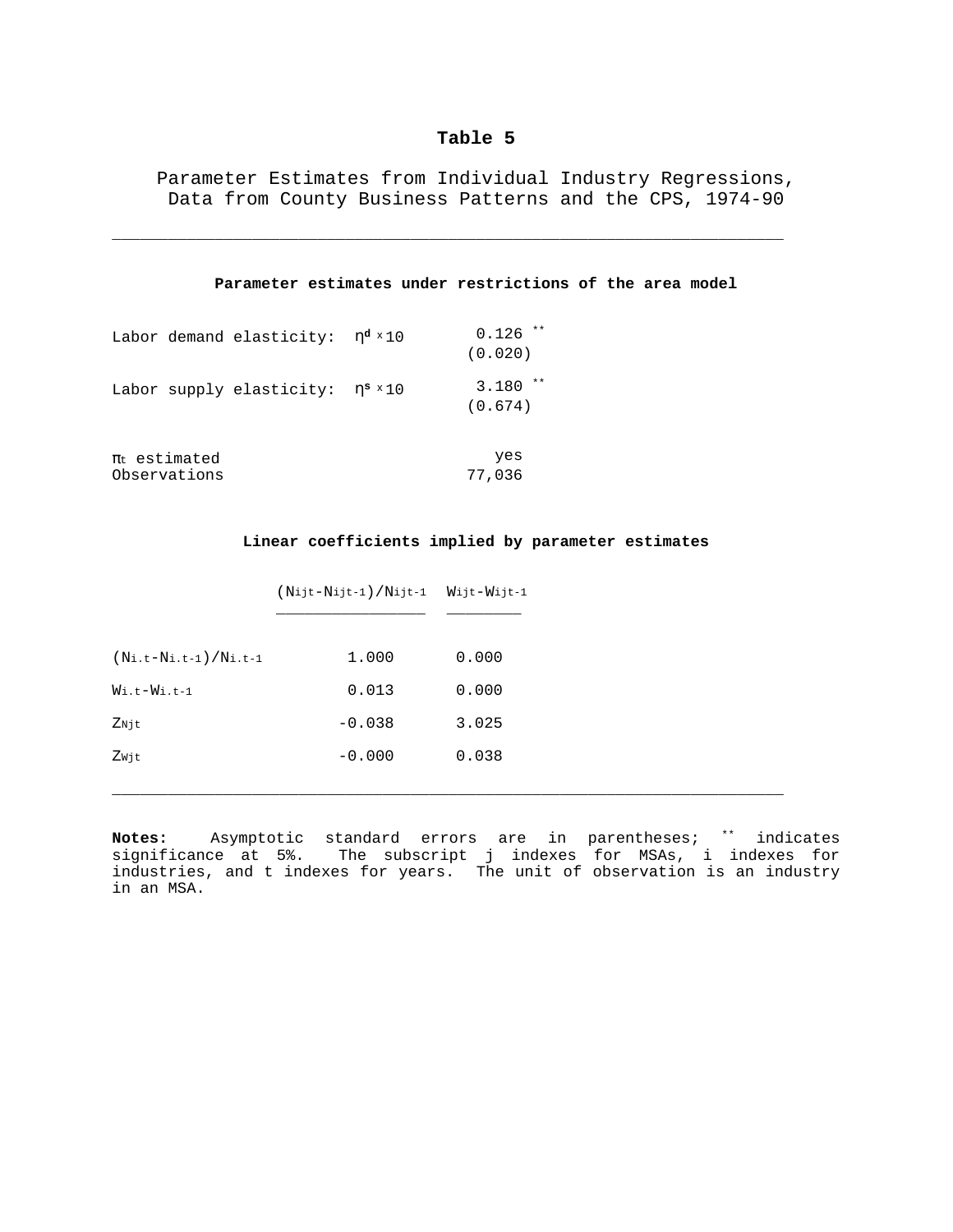Parameter Estimates from Individual Industry Regressions, Data from County Business Patterns and the CPS, 1974-90, Mining and Manufacturing Industries Only

\_\_\_\_\_\_\_\_\_\_\_\_\_\_\_\_\_\_\_\_\_\_\_\_\_\_\_\_\_\_\_\_\_\_\_\_\_\_\_\_\_\_\_\_\_\_\_\_\_\_\_\_\_\_\_\_\_\_\_\_\_\_\_\_\_\_\_\_\_\_\_\_\_\_\_\_\_\_

|                                                | [1]                   | [2]                          | $[3]$                                                                                                             | [4]                    |
|------------------------------------------------|-----------------------|------------------------------|-------------------------------------------------------------------------------------------------------------------|------------------------|
|                                                |                       | Linear coefficient estimates |                                                                                                                   |                        |
|                                                |                       |                              | $(N_{i,jt}-N_{i,jt-1})/N_{i,jt-1}$ $W_{i,jt}-W_{i,jt-1}$ $(N_{i,jt}-N_{i,jt-1})/N_{i,jt-1}$ $W_{i,jt}-W_{i,jt-1}$ |                        |
| $(Ni.t-Ni.t-1)/Ni.t-1$                         | $0.862$ **<br>(0.035) |                              | $0.879$ $**$<br>(0.035)                                                                                           | $-0.862$ **<br>(0.173) |
| $Wi.t-Wi.t-1$                                  | 0.004<br>(0.004)      |                              | $-0.004$<br>(0.004)                                                                                               | $0.468$ **<br>(0.021)  |
| Znit                                           | $2.081$ **<br>(0.239) | 1.498<br>(1.107)             | $2.081$ **<br>(0.239)                                                                                             | 1.488<br>(1.104)       |
| Zwit                                           | $-0.057$<br>(0.042)   | $1.033$ **<br>(0.173)        | $-0.056$<br>(0.042)                                                                                               | $0.968$ **<br>(0.171)  |
| Year dummies included<br>$R^2$<br>Observations | yes<br>34,855         | yes<br>34,855                | yes<br>0.07<br>34,855                                                                                             | yes<br>0.04<br>34,855  |

**Notes:** Asymptotic standard errors in parentheses; \*\* indicates significance at 5%. The subscript j indexes for MSAs, i indexes for industries, and t indexes for years. The unit of observation is an industry in an MSA.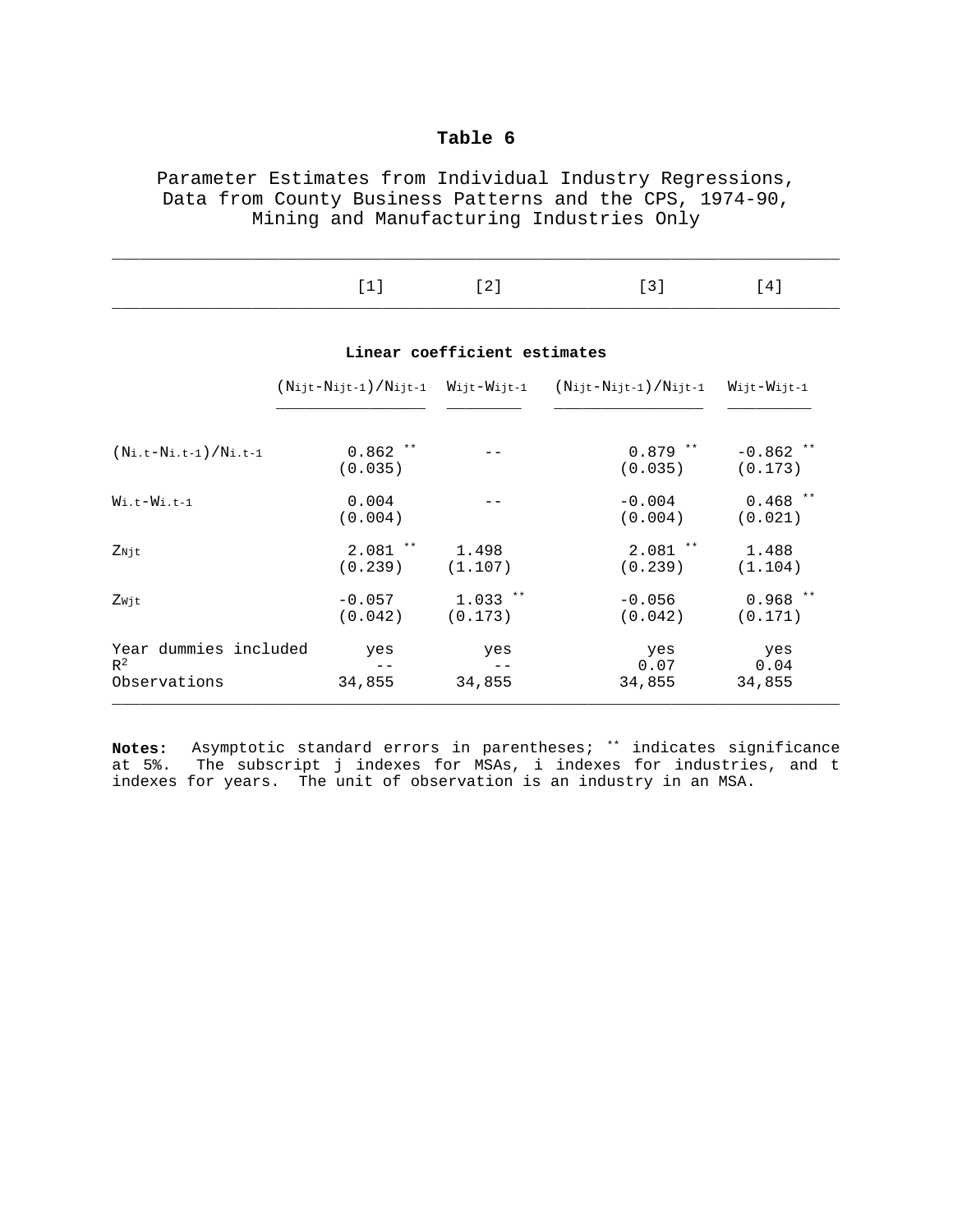Parameter Estimates from Individual Industry Regressions, Data from County Business Patterns and the CPS, 1974-90, Mining and Manufacturing Industries Only

|                                                   | Parameter estimates under restrictions of the area model |
|---------------------------------------------------|----------------------------------------------------------|
| Labor demand elasticity: n <sup>d x</sup> 10      | 0.040<br>(0.035)                                         |
| Labor supply elasticity: nº ×10                   | $3.722$ **<br>(1.647)                                    |
| $\pi_{\text{\text{t}}}$ estimated<br>Observations | yes<br>34,855                                            |

\_\_\_\_\_\_\_\_\_\_\_\_\_\_\_\_\_\_\_\_\_\_\_\_\_\_\_\_\_\_\_\_\_\_\_\_\_\_\_\_\_\_\_\_\_\_\_\_\_\_\_\_\_\_\_\_\_\_\_\_\_\_\_\_\_\_\_\_\_\_\_\_

#### **Linear coefficients implied by parameter estimates**

|                        | (Nijt-Nijt-1)/Nijt-1 Wijt-Wijt-1 |       |
|------------------------|----------------------------------|-------|
| $(Ni.t-Ni.t-1)/Ni.t-1$ | 1.000                            | 0.000 |
| $Wi.t-Wi.t-1$          | 0.004                            | 0.000 |
| Znjt                   | $-0.011$                         | 2.658 |
| Zwjt                   | $-0.000$                         | 0.011 |
|                        |                                  |       |

**Notes:** Asymptotic standard errors are in parentheses; \*\* indicates significance at 5%. The subscript j indexes for MSAs, i indexes for industries, and t indexes for years. The unit of observation is an industry in an MSA.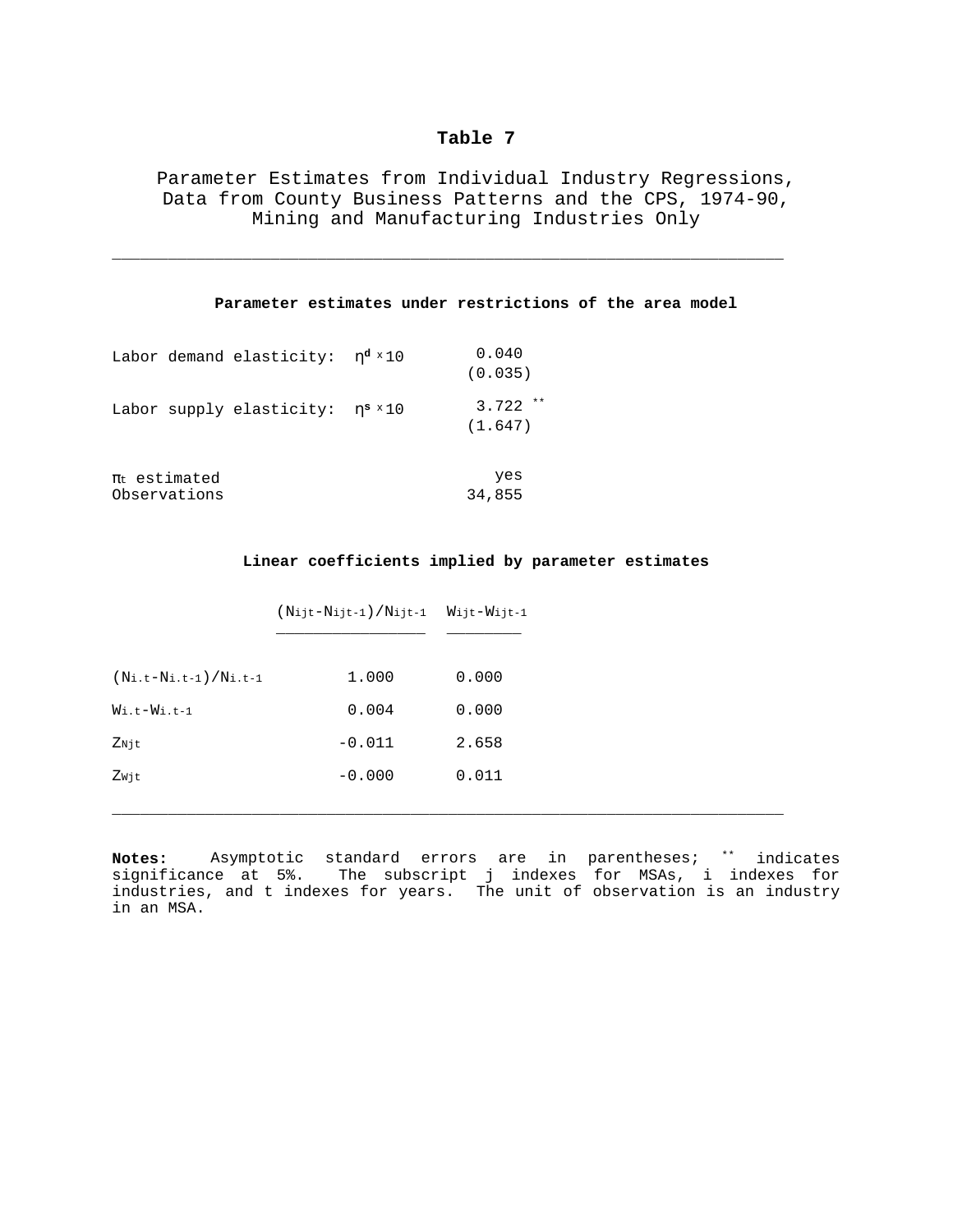Parameter Estimates from Individual Industry Regressions, Data from County Business Patterns and the CPS, 1974-90, Measure of Occupation Similarity Included

\_\_\_\_\_\_\_\_\_\_\_\_\_\_\_\_\_\_\_\_\_\_\_\_\_\_\_\_\_\_\_\_\_\_\_\_\_\_\_\_\_\_\_\_\_\_\_\_\_\_\_\_\_\_\_\_\_\_\_\_\_\_\_\_\_\_\_\_\_\_\_\_\_\_\_\_\_\_

#### $[1]$  [2] \_\_\_\_\_\_\_\_\_\_\_\_\_\_\_\_\_\_\_\_\_\_\_\_\_\_\_\_\_\_\_\_\_\_\_\_\_\_\_\_\_\_\_\_\_\_\_\_\_\_\_\_\_\_\_\_\_\_\_\_\_\_\_\_\_\_\_\_\_\_\_\_\_\_\_\_\_\_

#### **Linear coefficient estimates**

|                                                 | $(Nijt-Nijt-1) / Nijt-1$ Wijt-Wijt-1 |                        |
|-------------------------------------------------|--------------------------------------|------------------------|
| $(Ni.t-Ni.t-1)/Ni.t-1$                          | $0.846$ **<br>(0.024)                | $-0.768$ **<br>(0.113) |
| $W$ i.t- $W$ i.t-1                              | $-0.001$<br>(0.002)                  | $0.540$ **<br>(0.014)  |
| Znijt                                           | $1.424$ **<br>(0.142)                | $1.723$ **<br>(0.458)  |
| Zwijt                                           | $-0.032$<br>(0.026)                  | $0.583$ **<br>(0.085)  |
| Occupation Similarity<br>Parameter:<br>$\alpha$ | 0.038<br>(0.094)                     | $1.081$ **<br>(0.209)  |
| Year dummies included<br>$R^2$<br>Observations  | yes<br>0.08<br>77,036                | yes<br>0.07<br>77,036  |

**Notes:** Asymptotic standard errors in parentheses; \*\* indicates significance at 5%. The subscript j indexes for MSAs, i indexes for industries, and t indexes for years. The unit of observation is an industry in an MSA.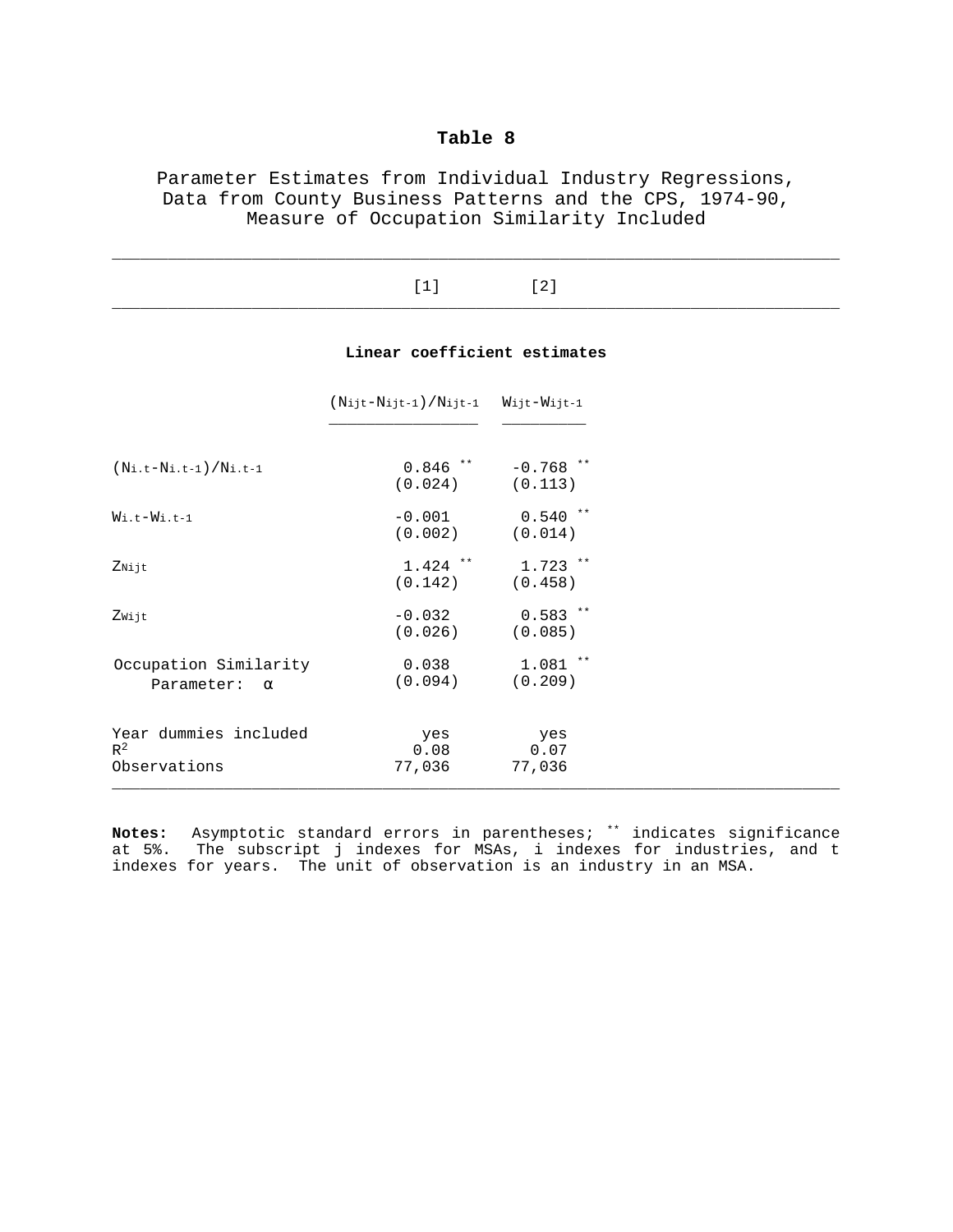Descriptive Statistics for Occupation Similarity Measure, using Results from Individual Industry Regressions, Data from County Business Patterns and the CPS, 1974-90

\_\_\_\_\_\_\_\_\_\_\_\_\_\_\_\_\_\_\_\_\_\_\_\_\_\_\_\_\_\_\_\_\_\_\_\_\_\_\_\_\_\_\_\_\_\_\_\_\_\_\_\_\_\_\_\_\_\_\_\_\_\_\_\_\_\_\_\_\_\_\_\_\_\_\_\_\_\_

| from<br>from | $(\mathtt{s_{\text{ikt}}})^\alpha$<br>$(s_{ijk}^{\dagger})^{\alpha}$ | ٨                                                  |                                         |
|--------------|----------------------------------------------------------------------|----------------------------------------------------|-----------------------------------------|
|              | employment<br>equation,                                              | avg. hourly<br>earnings equation,                  |                                         |
|              | $\blacktriangle$                                                     | $\lambda$<br>$(\alpha = 0.038)$ $(\alpha = 1.081)$ |                                         |
|              | No. of Obs. 11,248                                                   | 11,248                                             |                                         |
| Mean         | 0.973                                                                | 0.514                                              |                                         |
| Std          | 0.017                                                                | 0.229                                              |                                         |
| Ouartiles    |                                                                      |                                                    |                                         |
| Min          | 0.902                                                                | 0.054                                              | Eating & Drinking/Social Services, 1975 |
| 25th 25th    | 0.916                                                                | 0.332                                              | Hotels/Tobacco, 1985                    |
|              | Median 0.974                                                         | 0.480                                              | Construction/Elec. Machinery, 1989      |
|              | 75th 0.987                                                           | 0.685                                              | Elec. Machinery/Primary Metals, 1979    |
|              | $Max$ $(<1)$ 0.999                                                   | 0.962                                              | Elec. Machinery/Ind. Machinery, 1990    |
| CDF          |                                                                      |                                                    |                                         |

### Cumulative Distribution Functions



**Notes:** Sikt calculated using CPS data from 1975 through 1990. Statistics are for all years pooled together.

\_\_\_\_\_\_\_\_\_\_\_\_\_\_\_\_\_\_\_\_\_\_\_\_\_\_\_\_\_\_\_\_\_\_\_\_\_\_\_\_\_\_\_\_\_\_\_\_\_\_\_\_\_\_\_\_\_\_\_\_\_\_\_\_\_\_\_\_\_\_\_\_\_\_\_\_\_\_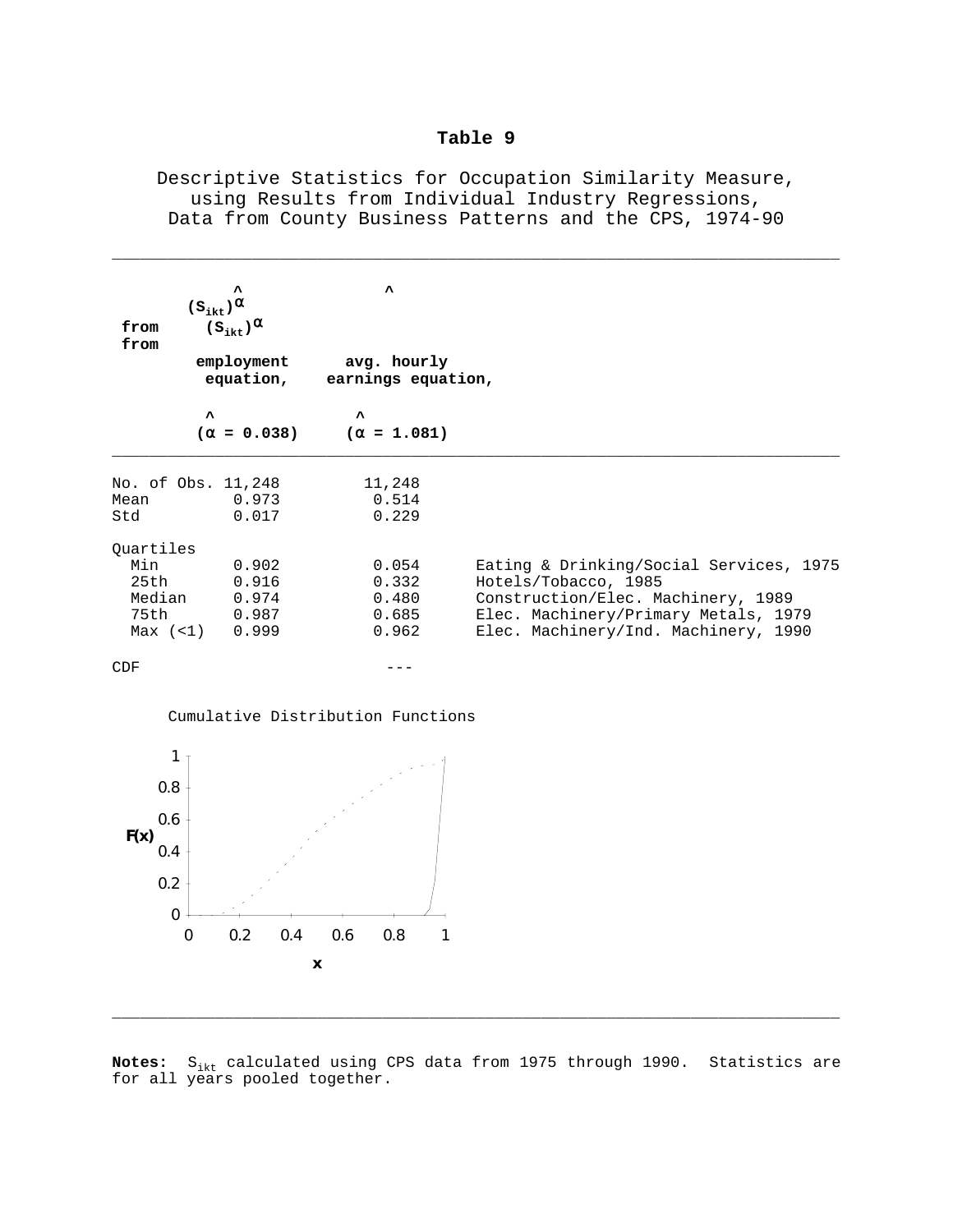|                                                | $[1]$                 | [2]                   | $[3]$                                                             | [4]                   |
|------------------------------------------------|-----------------------|-----------------------|-------------------------------------------------------------------|-----------------------|
|                                                |                       |                       | (Nijt-Nijt-1)/Nijt-1 Wijt-Wijt-1 (Nijt-Nijt-1)/Nijt-1 Wijt-Wijt-1 |                       |
| ZNjt                                           | $2.098$ **<br>(0.140) | $6.969$ **<br>(1.314) | $1.824$ **<br>(0.174)                                             | $8.185$ **<br>(1.751) |
| $ZNjt-1$                                       |                       |                       | 0.177<br>(0.159)                                                  | $-3.547$ *<br>(1.814) |
| $ZNjt-2$                                       | --                    |                       | $0.313$ **<br>(0.133)                                             | 1.456<br>(1.445)      |
| Zwjt                                           | $-0.030$<br>(0.023)   | $1.840$ **<br>(0.205) | $-0.037$ *<br>(0.022)                                             | $1.861$ **<br>(0.205) |
| $Zwjt-1$                                       |                       |                       | $-0.052$ **<br>(0.026)                                            | $0.450$ **<br>(0.187) |
| $Zwjt-2$                                       |                       |                       | $-0.050$ **<br>(0.019)                                            | $-0.428$ *<br>(0.223) |
| Year dummies included<br>$R^2$<br>Observations | yes<br>0.45<br>2,324  | yes<br>0.18<br>2,324  | yes<br>0.46<br>2,324                                              | yes<br>0.19<br>2,324  |

## Parameter Estimates from MSA regressions, Data from County Business Patterns and the CPS, 1974-90

**Notes:** Asymptotic standard errors in parentheses; \* indicates significance at 10%, \*\* indicates significance at 5%. The subscript j indexes for MSAs and t indexes for years. The unit of observation is an MSA.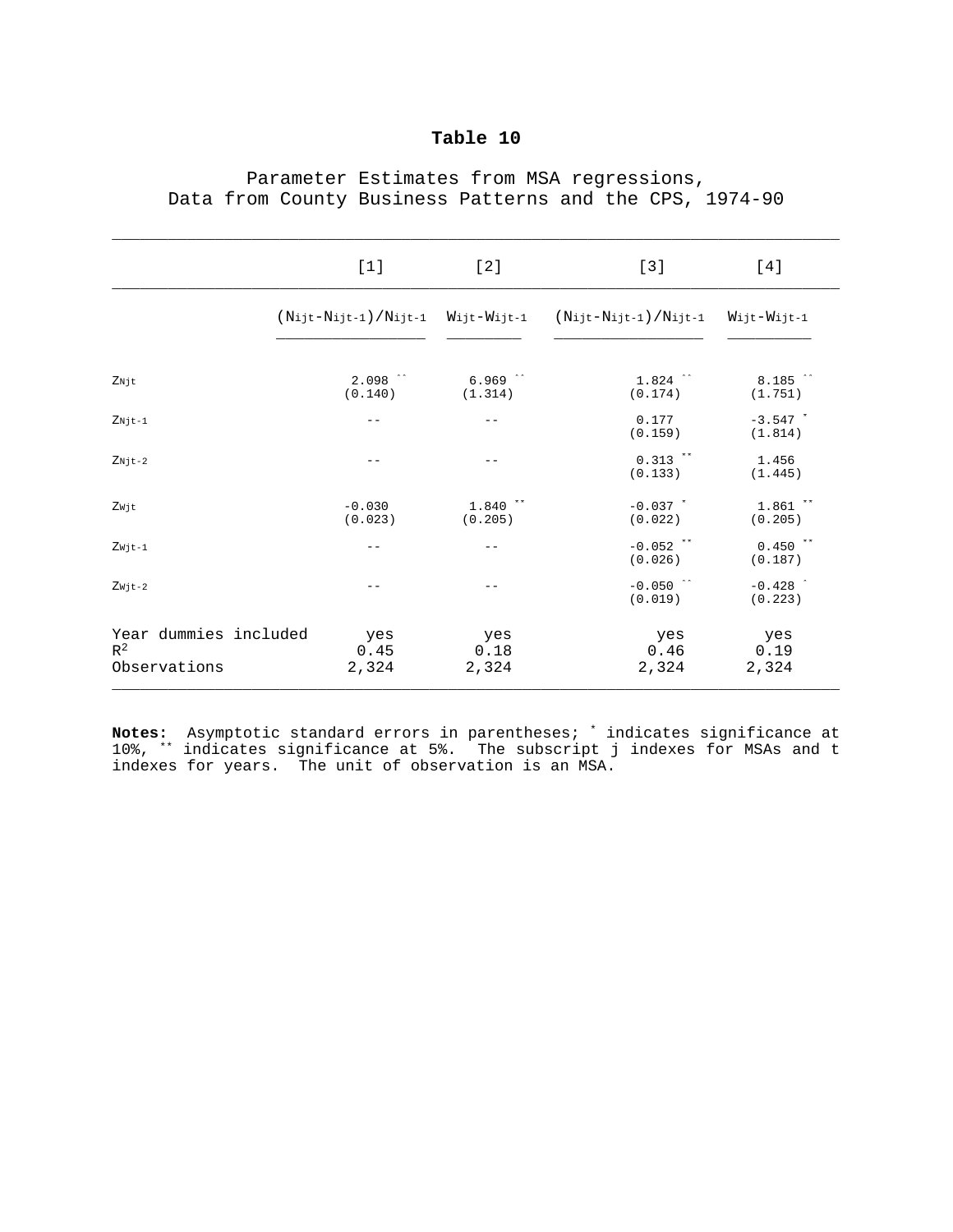|                                                | $[1]$                           | [2]                    | [3]                             | [4]                    |
|------------------------------------------------|---------------------------------|------------------------|---------------------------------|------------------------|
|                                                | $(N_{ijt}-N_{ijt-1})/N_{ijt-1}$ | Wijt-Wijt-1            | $(N_{ijt}-N_{ijt-1})/N_{ijt-1}$ | Wijt-Wijt-1            |
| $(N_{i.t}-N_{i.t-1})/N_{i.t-1}$                | $0.839**$<br>(0.019)            | $-0.417$ **<br>(0.106) | $0.868$ **<br>(0.023)           | $-0.508$ **<br>(0.121) |
| $(N_{i.t-1}-N_{i.t-2})/N_{i.t-2}$              |                                 |                        | 0.002<br>(0.024)                | 0.137<br>(0.119)       |
| $(Ni.t-2-Ni.t-3)/Ni.t-3$                       |                                 | $- -$                  | $-0.077$ **<br>(0.020)          | 0.131<br>(0.098)       |
| $Wi.t-Wi.t-1$                                  | $-0.002$<br>(0.002)             | $0.540$ **<br>(0.012)  | $-0.001$<br>(0.002)             | $0.539$ **<br>(0.012)  |
| $W$ i.t-1- $W$ i.t-2                           | --                              | $- -$                  | 0.001<br>(0.002)                | 0.013<br>(0.011)       |
| $Wi.t-2-Wi.t-3$                                | $-1$                            | $- -$                  | $0.003$ *<br>(0.002)            | 0.004<br>(0.011)       |
| Znjt                                           | $1.471$ **<br>(0.157)           | $2.622$ **<br>(0.647)  | $1.189$ **<br>(0.178)           | $3.106$ **<br>(0.743)  |
| $Z_{Njt-1}$                                    | $-1$                            | $- -$                  | $0.401$ **<br>(0.148)           | $-0.678$<br>(0.671)    |
| $ZNjt-2$                                       | $-1$                            | $-1$                   | 0.110<br>(0.111)                | 0.040<br>(0.513)       |
| Zwjt                                           | $-0.035$<br>(0.026)             | $0.596$ **<br>(0.097)  | $-0.046$ *<br>(0.025)           | $0.623$ **<br>(0.098)  |
| $Zwjt-1$                                       | $- -$                           | $- -$                  | $-0.039$ *<br>(0.021)           | $0.247$ **<br>(0.087)  |
| $Zwjt-2$                                       | $- -$                           | $- -$                  | $-0.063$ **<br>(0.017)          | $0.168$ **<br>(0.085)  |
| Year dummies included<br>$R^2$<br>Observations | yes<br>0.07<br>66,190           | yes<br>0.07<br>66,190  | yes<br>0.07<br>66,190           | yes<br>0.07<br>66,190  |

Parameter Estimates from Individual Industry Regressions, Data from County Business Patterns and the CPS, 1974-90

**Notes:** Asymptotic standard errors in parentheses; \* indicates significance at 10%, \*\* indicates significance at 5%. The subscript j indexes for MSAs, i indexes for industries, and t indexes for years. The unit of observation is an industry in an MSA.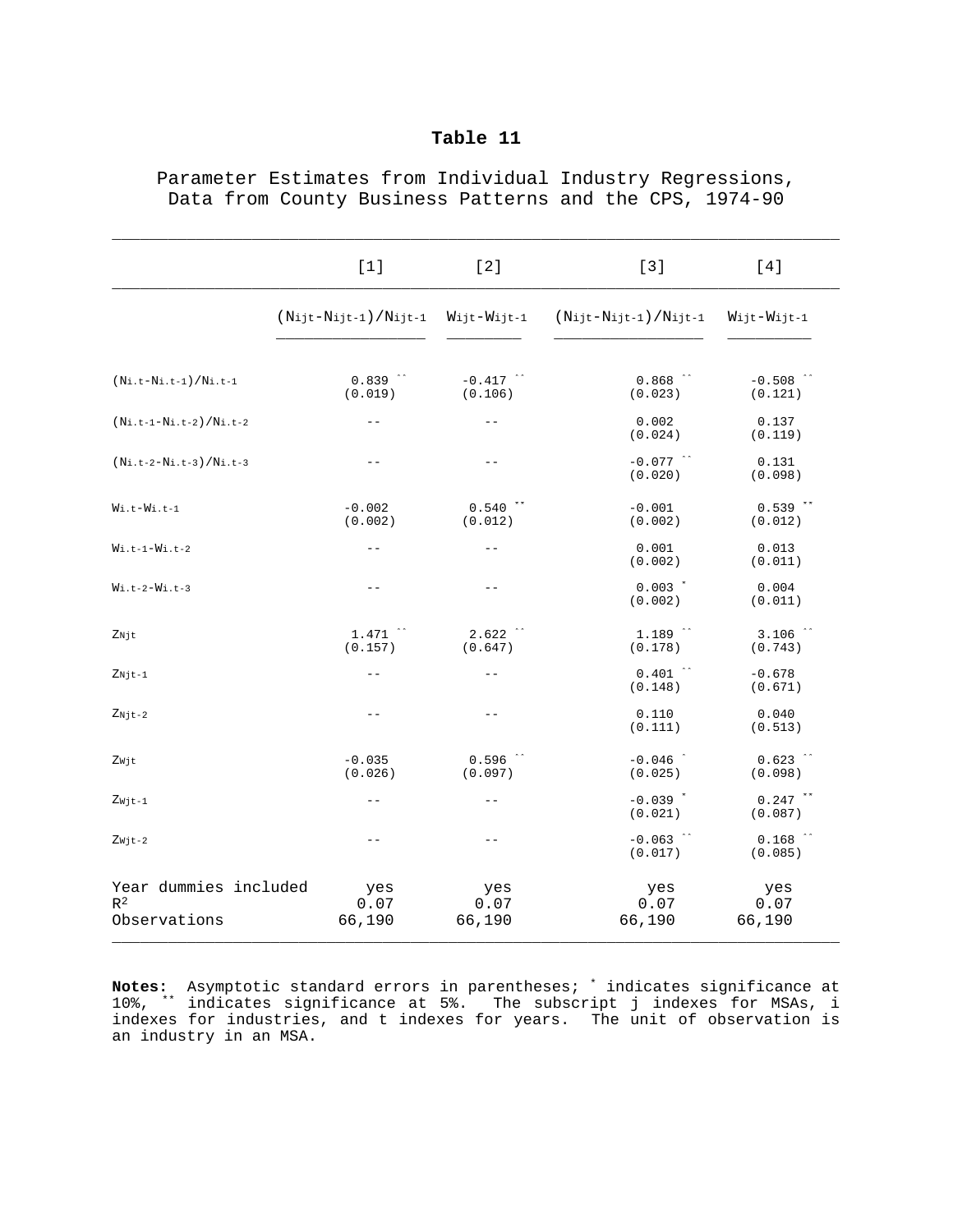### **Appendix**

#### **AI. Notation**

In this paper, employment and wage rates are disaggregated by industry and area. The subscript i indexes for industries and j indexes for areas. For example,  $N_{i,j}$  equals employment for industry i in area j. When employment or wage rates are aggregated across industries or areas, the corresponding subscript is replaced by an italic subscript in the summation and a . subscript in the sum. For example, the sum of employment across industries in area j is expressed as  $N_{i,j} = \sum_j N_{i,j}$ . I drop the . subscript, however, when I assume explicitly that the aggregate quantity is the same in all industries or areas. For example, when all industries in area j are assumed to pay the same wage rate,  $W_i$  equals the wage rate in area j. When all industries in area j are not assumed to pay the same wage rate,  $W_{i,j}$  equals the wage rate for industry i in area j and  $W_i$  equals the average wage rate in area j.

#### **AII. Models of an Area's Labor Market**

#### **A. Area Model**

#### **1. Labor Demand**

Let metropolitan areas contain a positive number of firms from industries  $i = 1 \ldots I$ . Metropolitan areas are indexed by  $j = 1 \ldots J$ . The number of industries is finite while the number of areas approaches infinity. Within an industry, firms are homogeneous, so technology is the same for firms from the same industry regardless of where they are located. Each industry produces one good, so i indexes for goods as well as for industries. Goods are traded without cost, so the price of each good is the same in all areas.

Assume that firms are fixed in their location and that factors of production other than labor are fixed in the short run. The short-run production function for a firm from industry i in area j has a quadratic form.

$$
\text{(A1)} \quad x_{ij} \; = \; \phi_i n_{ij} \; - \; (2\eta^d)^{-1} n_{ij}^2 \,, \quad \eta^d \; > \; 0 \,.
$$

where:  $x_{ij}$  = output for a firm from industry i in area j  $n_{ij}$  = employment for a firm from industry i in area j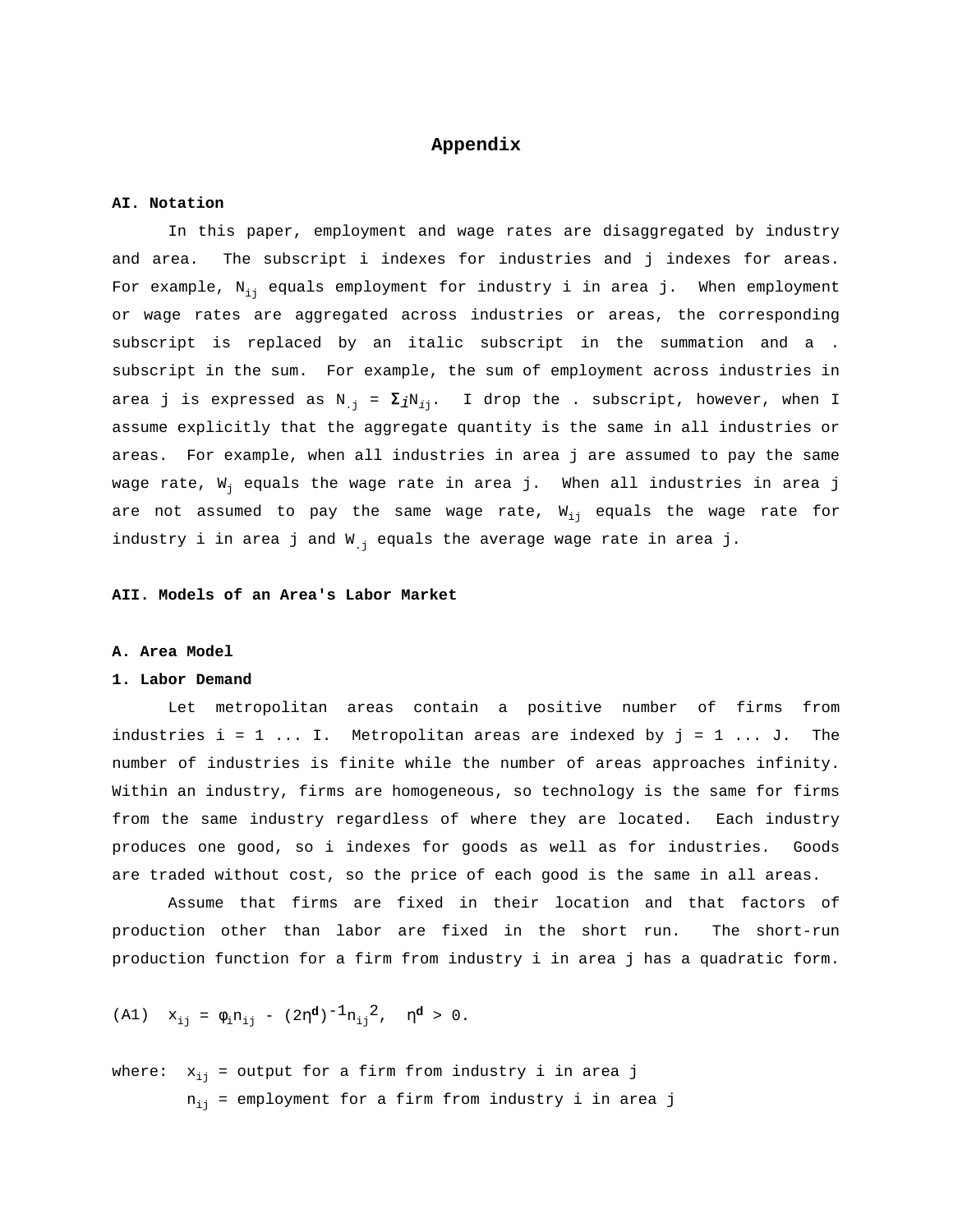I treat  $\phi_i$  as a random variable with a mean equal to  $\phi_0$ ,  $\phi_0 > 0$ ;  $\phi_i$  accounts for labor demand conditions specific to firms from industry i. The labor demand parameter η**d** applies to firms from all industries and areas.

Assume that workers are homogeneous and can move among firms and industries without cost, so firms from all industries in an area pay the same wage rate. Setting the marginal product of labor equal to a firm's product wage rate gives the labor demand curve for a firm from industry i in area j.

(A2) 
$$
n_{ij} = \eta^d \phi_i - \eta^d (W_j/P_i)
$$

where:  $W_j$  = wage rate in area j  $P_i$  = price of good i.

Labor demand for industry i in area j equals the number of firms from industry i in area j multiplied by labor demand for a firm from industry i in area j.

(A3) 
$$
N_{ij} = q_{ij}n_{ij}
$$
  
=  $\eta^d q_{ij} \phi_i - \eta^d q_{ij} (W_j/P_i)$ 

where: 
$$
N_{ij}
$$
 = employment for industry i in area j  
 $q_{ij}$  = number of firms from industry i in area j

The number of firms from industry i in area j is assumed to be uncorrelated with the random variable  $\phi_i$ .

Labor demand in area j equals the sum of  $N_{ij}$  across industries.

$$
\begin{array}{rcl} \text{(A4)} & \text{N}_{\cdot j} &=& \pmb{\Sigma}_{\dot{\mathcal{I}}} \text{N}_{\dot{\mathcal{I}}j} \\ &=& \eta^{\text{d}} \pmb{\Sigma}_{\dot{\mathcal{I}}} \text{q}_{\dot{\mathcal{I}}j} \phi_{\dot{\mathcal{I}}} \ - \ \eta^{\text{d}} \text{W}_{j} \pmb{\Sigma}_{\dot{\mathcal{I}}} \text{q}_{\dot{\mathcal{I}}j} \left( \text{1}/\text{P}_{\dot{\mathcal{I}}} \right) \end{array}
$$

where:  $N_{i}$  = employment in area j

**2. Labor Supply**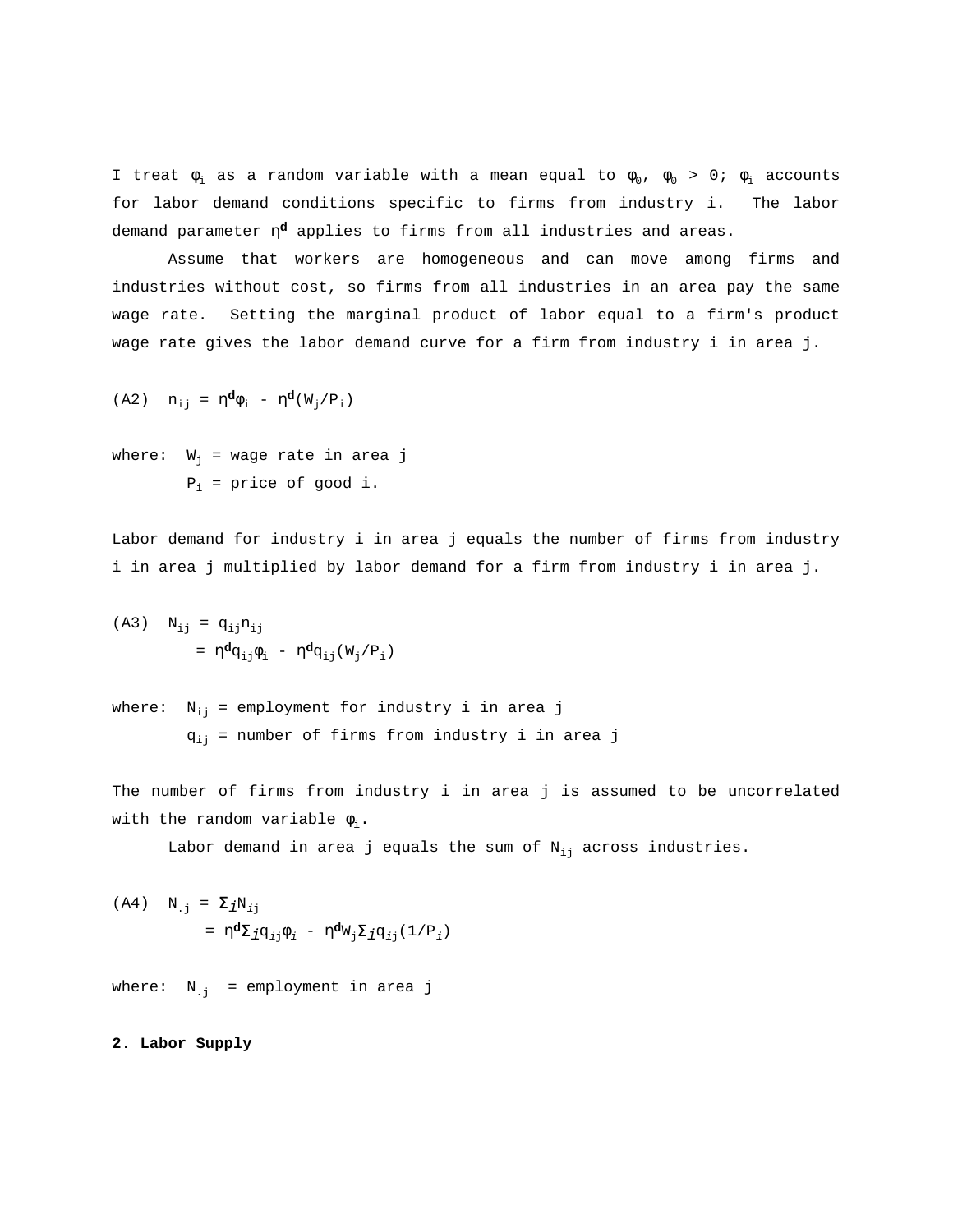Consider individual m living in area j. The individual maximizes utility by choosing how much of each good to consume and whether or not to work. Assume that individual m's utility function has the following form.

(A5)  $U_m = \sum_j C_{jm} - \psi_m D_m$ 

where:  $U_m =$  utility for individual m  $C_{im}$  = individual m's consumption of good i  $D_m = 1$  if individual m works, 0 otherwise.

Utility is linear in all goods. Individuals value all goods equally. Individual m's disutility from working equals  $\psi_m$ . The individual maximizes equation (A5) subject to his or her budget constraint.

$$
(A6) \quad Max \quad U_m \quad s.t. \quad \Sigma_{\dot{\mathcal{I}}} P_{\dot{\mathcal{I}}} C_{\dot{\mathcal{I}}m} = Y_m + W_{\dot{\mathcal{I}}} D_m
$$

where:  $Y_m = \text{individual m's non labor income}$ 

Because utility is linear in all goods, each good's demand curve is perfectly elastic. A change in a good's production function does not affect the good's price; preferences alone determine the price of each good. Individuals value all goods equally, so the price of each good can be set equal to one.

Individual m from area j works if  $W_j$  is greater than  $\Psi_m$ . Labor supply for area j equals the number of individuals who choose to work at a given value of  $W_j$ . Assume that, among individuals in area j,  $\psi_m$  follows a uniform distribution between  $v_j$  and b+ $v_j$ . The random variable  $v_j$  accounts for labor supply conditions that are specific to area j. Let the mean of  $v_j$  equal  $v_0$ ,  $v_0$ >0. Assume that  $v_i$  is uncorrelated across areas, and assume that  $v_i$  is uncorrelated with the number of firms from industry i in area j.

Define  $L_i$  as the number of individuals living in area j, and assume that  $L_j$  is large for all j. Labor supply in area j equals the following.

(A7) 
$$
N_{.j} = L_j Pr[D_m=1]
$$
  
= (1/b)  $L_j W_j$  - (1/b)  $L_j V_j$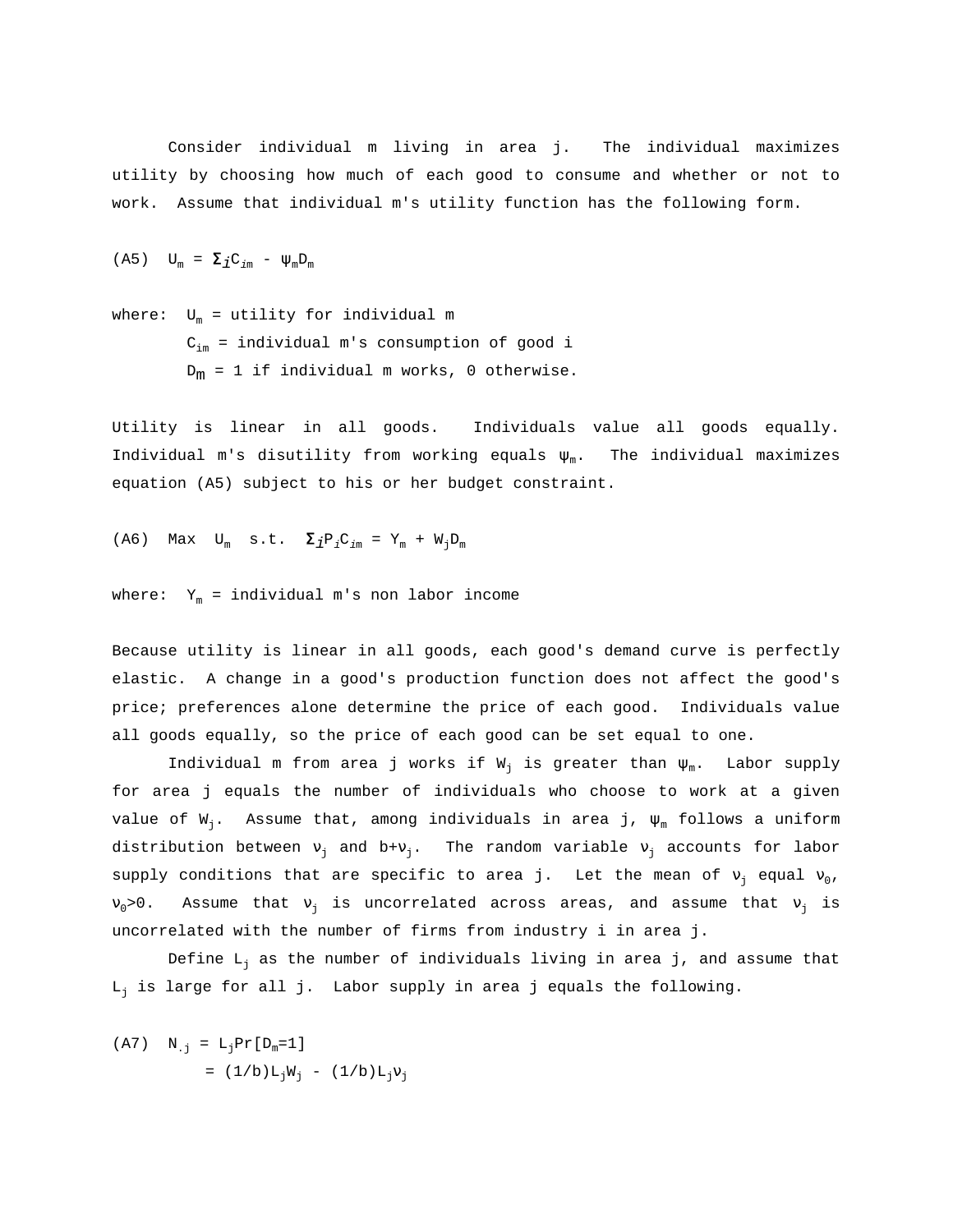#### **3. Equilibrium**

Area j's equilibrium wage rate is found by setting area j's labor demand equal to area j's labor supply. Define  $q_{.j}$  as the total number of firms in area j.

(A8)  $q_{.i} = \sum_{i} q_{ii}$ 

where:  $q_i$  = Number of firms in area j

To simplify the model's solution, assume that firms and individuals are allocated to areas such that the ratio of the number of firms in an area to the number of individuals living in the area is the same for all areas. That is, assume  $q_{i,j}/L_j$  equals a constant  $\lambda$  for all j. Factors of production other than labor are fixed, so the number of firms in an area proxies for the quantity of an area's non-labor factors of production. Thus, I assume that the ratio of an area's non labor factors of production to the area's population is the same for all areas. Setting equation (A7) equal to equation (A4) gives the wage rate for area j.

$$
(A9) \quad W_j = [\eta^d / (\eta^d + \eta^s)] \Sigma_j (q_{ij}/q_{.j}) \phi_i + [\eta^s / (\eta^d + \eta^s)] v_j
$$

where: 
$$
\eta^s = (\lambda b)^{-1}
$$

In equation (A4), the slope of an area's labor demand curve, η**<sup>d</sup>**q.j, depends on the total number of firms in area j. Similarly, in equation (A7), the slope of an area's labor supply curve,  $(1/b)L_i$ , depends on the number of individuals living in area j. However, with the assumption that  $q_{.j}/L_j$  equals  $\lambda$  in all areas, the rescaled labor supply parameter η**s** is constant across areas.

The average value of  $\phi_i$  across firms,  $\Sigma_j(q_{ij}/q_{.j})\phi_i$ , determines area j's wage rate. Plugging the wage rate from equation (A9) into equation (A4) gives employment for area j, expressed in equation (A10) as a ratio to the number of firms in area j.

$$
\text{(A10)} \quad \text{N}_{\cdot \text{j}}/\text{q}_{\cdot \text{j}} \; = \; \text{[}\; \eta^{\text{d}} \eta^{\text{s}}/\,(\, \eta^{\text{d}} + \eta^{\text{s}})\; \text{]} \Sigma_{\text{j}}\,(\, \text{q}_{\text{i}\text{j}}/\text{q}_{\cdot \text{j}})\varphi_{\text{i}} \; - \; \text{[}\; \eta^{\text{d}} \eta^{\text{s}}/\,(\, \eta^{\text{d}} + \eta^{\text{s}})\; \text{]} \text{v}_{\text{j}}
$$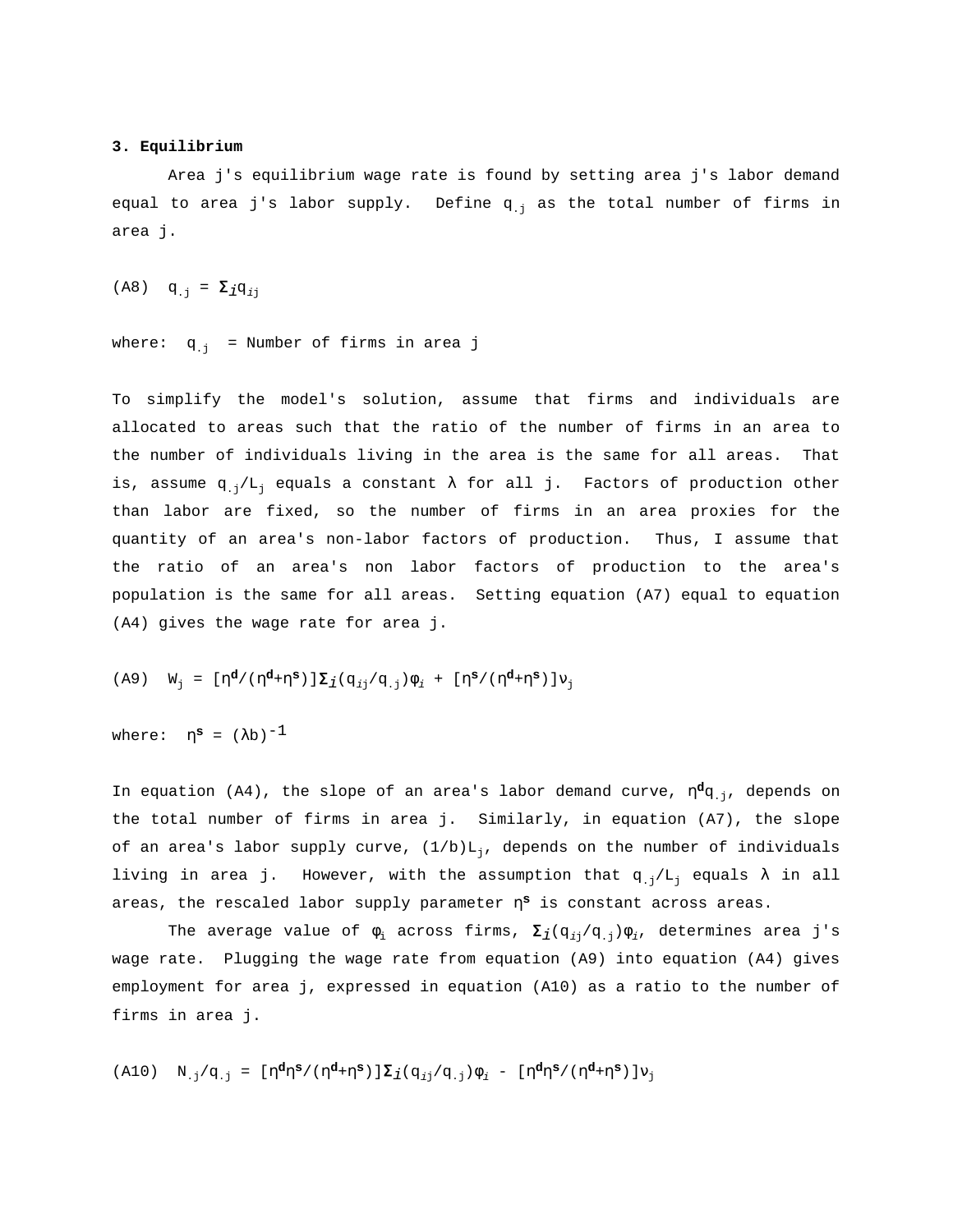All firms in area j pay the same wage rate, so the solution for  $W_i$  gives employment for industry i in area j, expressed in equation (A11) as a ratio to the number of firms from industry i in area j.

$$
\text{(A11)} \quad \ \ N_{ij}/q_{ij} \; = \; \eta^d\phi_i \; \; - \; \eta^d [\, \eta^d / \, (\, \eta^d + \eta^s \, ) \; ] \Sigma_j \, (\, q_{ij}/q_{\, , \, j} \, ) \, \phi_i \; \; - \; \, [\, \eta^d \eta^s / \, (\, \eta^d + \eta^s \, ) \; ] v_j
$$

The results in equations (A9), (A10), and (A11) match the intuition from Figure 2. Average labor demand among industries in an area determines the area's wage rate and total employment. A combination of an industry's labor demand and average labor demand among industries in an area determines employment for the industry in the area.

Aggregate employment for industry i equals the sum of employment in industry i across areas.

$$
(A12) \tN_i = \Sigma_j N_{ij}
$$

where:  $N_i$  = employment for industry i

Define  $q_i$  as the total number of firms from industry i.

$$
(A13) \quad q_{i.} = \Sigma_{\dot{J}} q_{i\dot{J}}
$$

The number of areas is assumed to approach infinity. Assume further that the number of firms for an industry in any one area is small relative to total number of the firms for the industry. More formally, assume that  $\sum_j (q_{i,j}/q_{i,j})^2$ approaches zero as the number of areas approaches infinity for all i. Then, from equation (A11), aggregate employment for industry i equals the following, expressed as a ratio to the number of firms from industry i.

(A14) Ni./qi. = η**d**φi - η**d**[η**d**/(η**d**+η**s**)]Σj(qij/qi.)[Σi(qij/q.j)φi] - [η**d**η**s**/(η**d**+η**s**)]ν<sup>0</sup>

For all industries,  $\Sigma_j(q_{i,j}/q_{i.})v_j$  equals  $v_0$ . However, because the number of industries is finite,  $\Sigma_j(q_{i,j}/q_{i.})[\Sigma_j(q_{i,j}/q_{i.})\phi_i]$  will not equal  $\phi_0$ . Let  $W_{i.}$ equal the average wage across firms from industry i.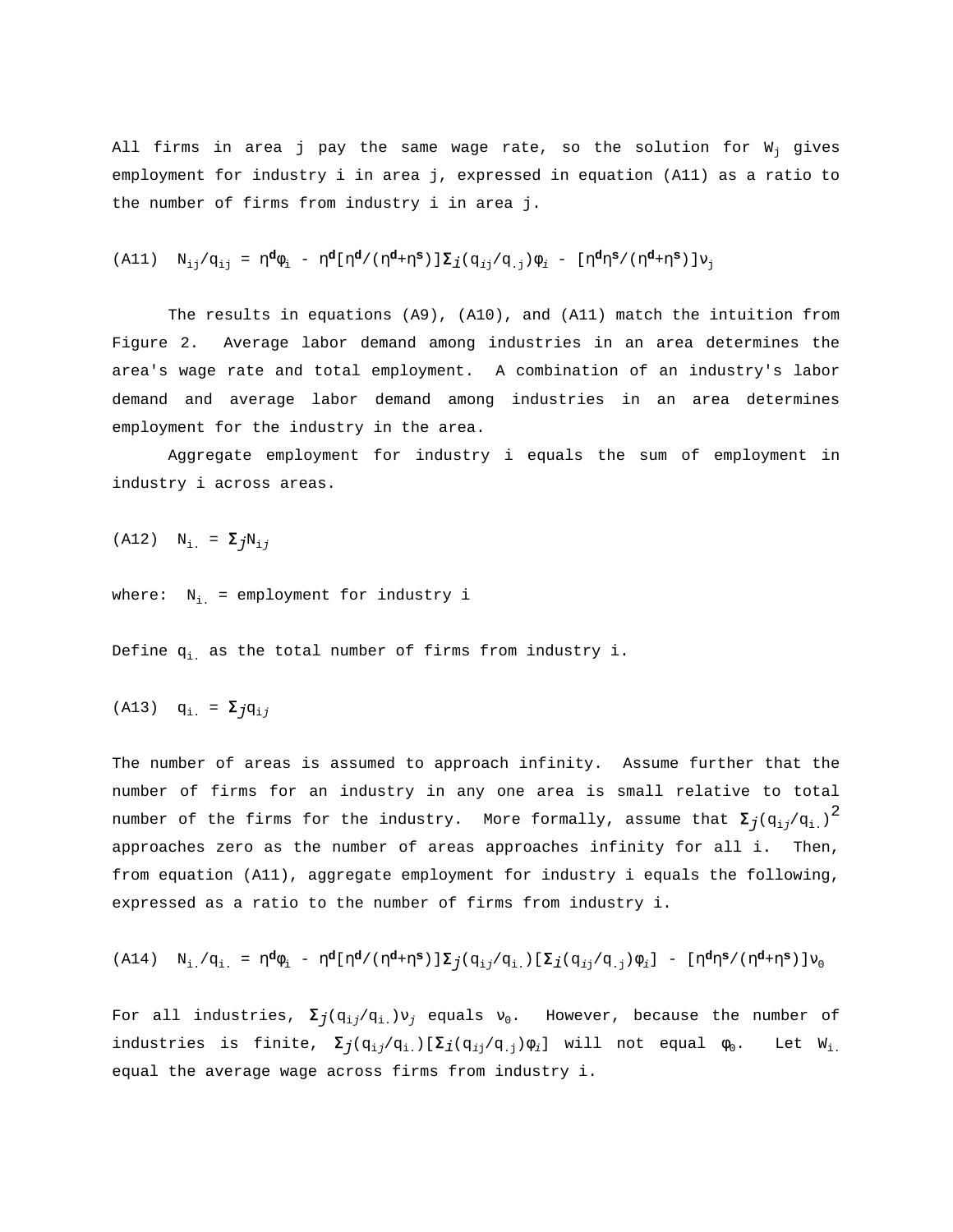$$
\text{(A15)} \quad \text{W}_\text{i.} \ = \ [\, \eta^\text{d} / \, (\, \eta^\text{d} + \eta^\text{s} \, ) \, ] \boldsymbol{\Sigma}_j ( \, \text{q}_\text{i\,j} / \text{q}_\text{i\,.) \, | \, \boldsymbol{\Sigma}_j \, (\, \text{q}_\text{i\,j} / \text{q}_\text{i\,j} \, ) \, \varphi_i \, ] \ \ + \ \ [\, \eta^\text{s} / \, (\, \eta^\text{d} + \eta^\text{s} \, ) \, ] \text{v}_0
$$

Equations (A14) and (A15) imply the following.

$$
(\text{A16}) \quad \phi_i \ = \ (\eta^d)^{-1} (N_i \ / q_i \ ) \ + \ W_i \, .
$$

Under the model's assumptions, an industry's labor demand shock  $\phi_i$  can be expressed as a linear function of  $N_i / q_i$  and  $W_i$ . Thus, for the empirical work in Section IV, an industry's U.S. employment and U.S. average hourly earnings instrument for the industry's labor demand in a metropolitan area.

#### **4. Empirical Specification**

To estimate the area model's parameters, structure must be placed on the time paths of technology (labor demand) and preferences (labor supply). For the area model, replace  $\phi_i$  from equation (A1) with  $\phi_{i\,it}$ , where t indexes for time periods. Assume that  $\phi_{i,t}-\phi_{i,t-1}$  is the sum of three random variables;

$$
(A17) \quad \phi_{ijt} - \phi_{ijt-1} = \varepsilon_t + \varepsilon_{it} + \varepsilon_{ijt}
$$

 $\epsilon_t$  is common to all industries in all areas,  $\epsilon_{it}$  is common to an industry in all areas, and  $\varepsilon_{i,jt}$  is unique to an industry in an area. To identify the model's parameters, assume the expected value of  $\varepsilon_{i,jt}$  is zero and that  $\varepsilon_{i,jt}$  is uncorrelated with  $\varepsilon_t$  and  $\varepsilon_{it}$  for all i, j, and t. Also, assume there is no correlation among the  $\varepsilon_{i j t}$ 's for observations from different areas or for observations from the same area but different time periods. The  $\varepsilon_{\text{ijt}}$ 's may be correlated for observations from the same area and time period but different industries.

Replace  $v_i$  from equation (A7) with  $v_{it}$ , where  $v_{it} - v_{it-1}$  is the sum of two random variables;

$$
(A18) \tV_{jt} - V_{jt-1} = \pi_t + \pi_{jt}
$$

 $\pi_t$  is common to all areas, while  $\pi_{jt}$  is unique to an area. Assume the expected value of  $\pi_{it}$  is zero and that  $\pi_{it}$  is uncorrelated with  $\pi_t$  for all j. Also assume that there is no correlation among the  $\pi_{it}$ 's.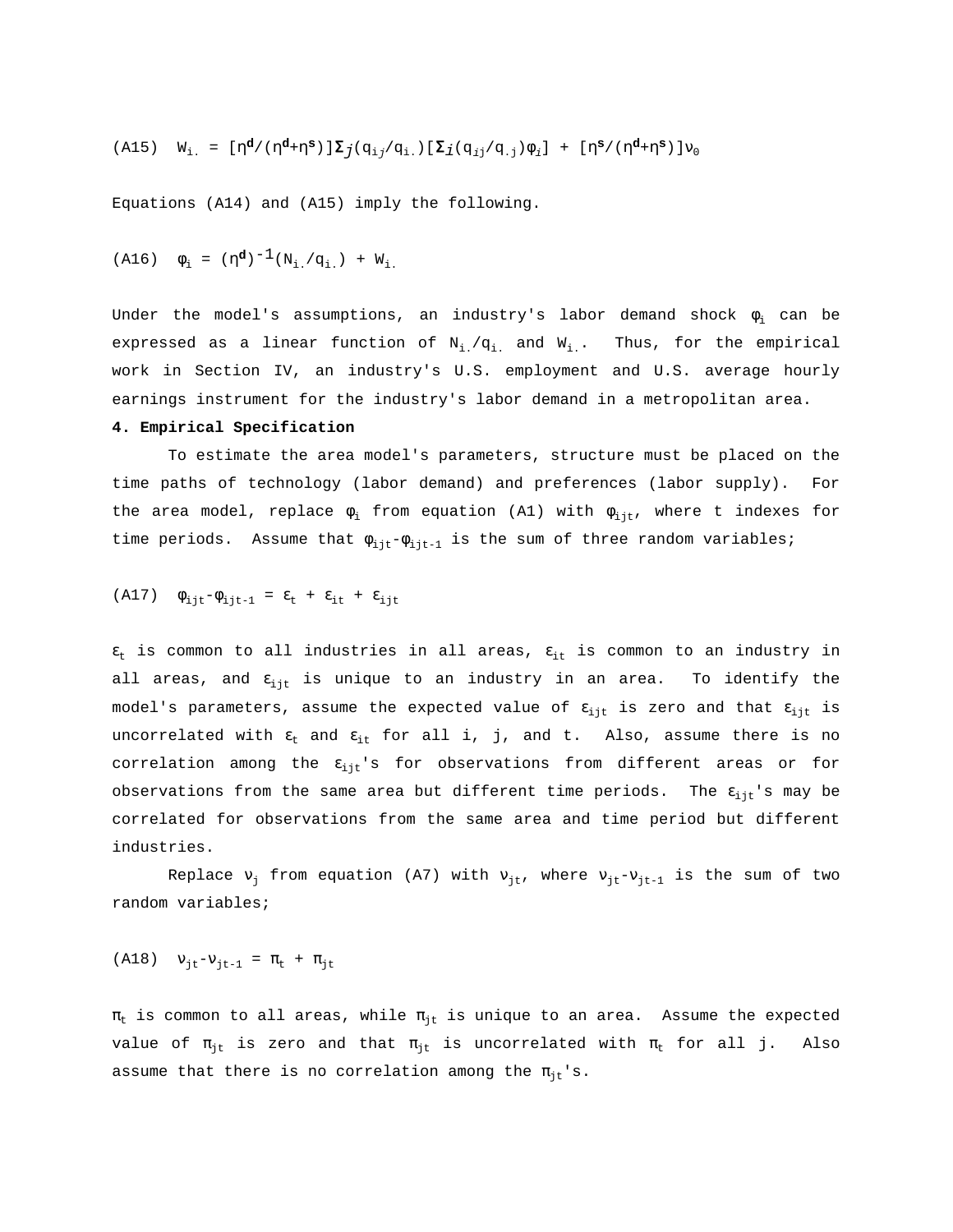With the assumptions in equations (A17) and (A18), plus the results from equations (A10), (A9), (A11), and (A16), the area model implies the following.

\n
$$
(A19) \left( N_{\cdot j t} - N_{\cdot j t - 1} \right) / q_{\cdot j} = -\left[ \eta^{\mathbf{d}} \eta^{\mathbf{g}} / (\eta^{\mathbf{d}} + \eta^{\mathbf{g}}) \right] \pi_t + \left[ \eta^{\mathbf{g}} / (\eta^{\mathbf{d}} + \eta^{\mathbf{g}}) \right] \sum_j \left( q_{ij} / q_{\cdot j} \right) \left[ \left( N_{i \cdot t} - N_{i \cdot t - 1} \right) / q_i \right]
$$
\n

\n\n
$$
+ \left[ \eta^{\mathbf{d}} \eta^{\mathbf{g}} / (\eta^{\mathbf{d}} + \eta^{\mathbf{g}}) \right] \sum_j \left( q_{ij} / q_{\cdot j} \right) \left( W_{i \cdot t} - W_{i \cdot t - 1} \right) + u_{1 \cdot j t}
$$
\n

\n\n
$$
w \text{here:} \quad u_{1 \cdot j t} = \left[ \eta^{\mathbf{d}} \eta^{\mathbf{g}} / (\eta^{\mathbf{d}} + \eta^{\mathbf{g}}) \right] \sum_j \left( q_{ij} / q_{\cdot j} \right) \varepsilon_{j j t} - \left[ \eta^{\mathbf{d}} \eta^{\mathbf{g}} / (\eta^{\mathbf{d}} + \eta^{\mathbf{g}}) \right] \pi_{j t}
$$
\n

(A20) 
$$
W_{jt} - W_{jt-1} = \left[ \eta^s / (\eta^d + \eta^s) \right] \pi_t + \left[ \frac{1}{(\eta^d + \eta^s)} \right] \Sigma_j (q_{ij}/q_{.j}) \left[ (N_{i,t} - N_{i,t-1}) / q_{i} \right]
$$
\n
$$
+ \left[ \eta^d / (\eta^d + \eta^s) \right] \Sigma_j (q_{ij}/q_{.j}) (W_{i,t} - W_{i,t-1}) + u_{2jt}
$$
\nwhere: 
$$
u_{2jt} = \left[ \eta^d / (\eta^d + \eta^s) \right] \Sigma_j (q_{ij}/q_{.j}) \varepsilon_{jjt} + \left[ \eta^s / (\eta^d + \eta^s) \right] \pi_{jt}
$$

(A21)

\n
$$
(N_{ijt} - N_{ijt-1}) / q_{ij} = -[\eta^{d}\eta^{g} / (\eta^{d} + \eta^{g})] \pi_{t} + (N_{i.t} - N_{i.t-1}) / q_{i.} + \eta^{d}(W_{i.t} - W_{i.t-1})
$$
\n
$$
- [\eta^{d} / (\eta^{d} + \eta^{g})] \Sigma_{i} (q_{ij}/q_{.j}) [ (N_{i.t} - N_{i.t-1}) / q_{i.}] - \eta^{d} [\eta^{d} / (\eta^{d} + \eta^{g})] \Sigma_{i} (q_{ij}/q_{.j}) (W_{i.t} - W_{i.t-1}) + u_{1ijt}
$$
\nwhere:

\n
$$
u_{1ijt} = \eta^{d} \varepsilon_{ijt} - \eta^{d} [\eta^{d} / (\eta^{d} + \eta^{g})] \Sigma_{i} (q_{ij}/q_{.j}) \varepsilon_{ijt} - [\eta^{d}\eta^{g} / (\eta^{d} + \eta^{g})] \pi_{jt}
$$

Also, for estimation, I relax the area model's restriction that all industries in an area pay the same wage rate by adding a second residual to equation (A20).

$$
\begin{array}{lll} \text{(A22)} & \text{W}_{ijt} - \text{W}_{ijt-1} = \left[ \eta^{\mathbf{S}} / \left( \eta^{\mathbf{d}} + \eta^{\mathbf{S}} \right) \right] \pi_{t} + \left[ \frac{1}{\eta^{\mathbf{d}} + \eta^{\mathbf{S}}} \right] \left[ \sum_{j} \left( q_{ij} / q_{.j} \right) \left[ \left( N_{j,t} - N_{j,t-1} \right) / q_{j} \right] \right] \\ & + \left[ \eta^{\mathbf{d}} / \left( \eta^{\mathbf{d}} + \eta^{\mathbf{S}} \right) \left[ \sum_{j} \left( q_{ij} / q_{.j} \right) \left( W_{j,t} - W_{j,t-1} \right) \right. \right. + \left. \left( u_{2ijt} + \xi_{ijt} \right) \right] \end{array}
$$

Assume the expected value of  $\xi_{ijt}$  is zero and that there is no correlation among the  $\xi_{i,jt}$ 's for observations from different areas or for observations from the same area but different time periods. The  $\xi_{i\dot{1}t}$ 's may be correlated for observations from the same area and time period but different industries.

 In equations (A19) through (A22), I scale employment changes by the number of firms in the industry and/or the area. For the empirical work, however, I divide the change in employment by the previous period's employment rather than by the number of firms; that is, I use  $(N_{ijt}-N_{ijt-1})/N_{ijt-1}$  rather than  $(N_{ijt}-N_{ijt-1})/q_{ij}$ , etc. Scaling employment changes by the previous period's employment has at least two advantages. First, the model is not rich enough to explain variation in the average size of firms across industries. Scaling employment changes by the previous period's employment rather than by the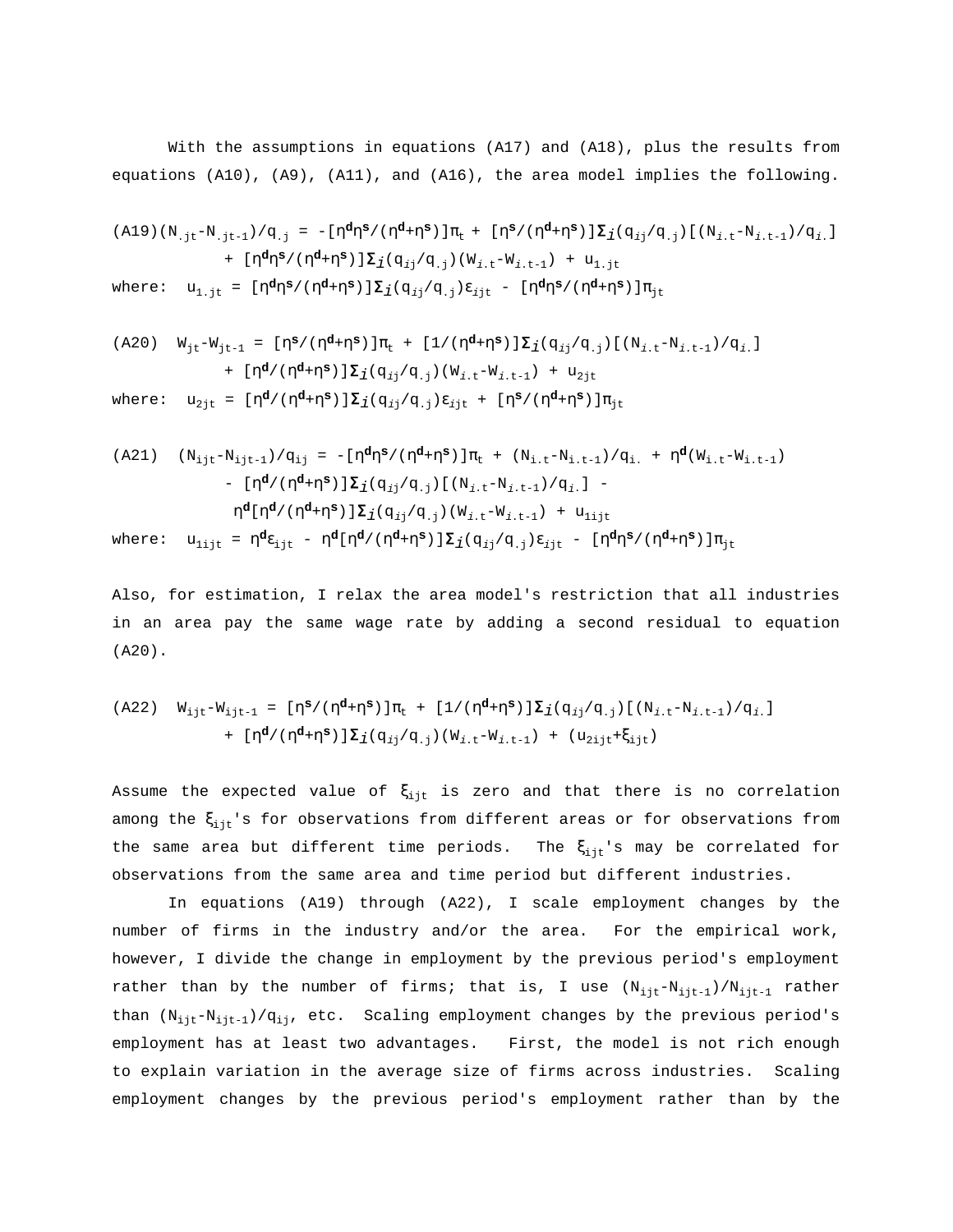number of firms abstracts from differences in average firm size among industries and areas. Second, because employment changes are expressed in percent terms, the models' parameters become semi-elasticities. Consequently, η**s** multiplied by an area's wage rate equals the area's elasticity of labor supply, and η**d** multiplied by an area's wage rate equals the area's elasticity of labor demand. Moreover, because η**d** is constant across industries, η**<sup>d</sup>** multiplied by an industry's wage rate in an area equals the elasticity of labor demand for the industry in the area. I also replace  $\Sigma_i(q_{ij}/q_{ij})\cdots$  with  $\Sigma_{i}$ (N<sub>ijt-1</sub>/N<sub>.jt-1</sub>)(·).

Equations (A19) through (A22) are rewritten in a more general form as equations (1) through (4) in Section II, with employment changes are scaled by the previous period's employment.

#### **B. Alternative Model**

The setup for the alternative model is much the same as the setup for the area model. However, I assume additionally that industry-specific human capital ties an individual to a particular industry, so wage rates may vary among industries in an area.

#### **1. Labor Demand**

The labor demand setup for the alternative model is the same as for the area model. Labor demand for industry i in area j equals the following.

(A23) 
$$
N_{ij} = \eta^{d} q_{ij} \phi_{i} - \eta^{d} q_{ij} (W_{ij}/P_{i})
$$

where:  $W_{ij}$  = wage rate for industry i in area j

#### **2. Labor Supply**

Individual m's utility function again has the following form.

$$
(A24) \tU_m = \Sigma_{\underline{i}} C_{\underline{i}m} - \Psi_m D_m
$$

The individual maximizes equation (A24) subject to his or her budget constraint.

$$
(A25) \quad Max \quad U_m \quad s.t. \quad \Sigma_{\dot{\mathbf{I}}} P_{\dot{\mathbf{I}}} C_{\dot{\mathbf{I}}^m} = Y_m + W_{\dot{\mathbf{I}}^{\dot{\mathbf{I}}}} D_m
$$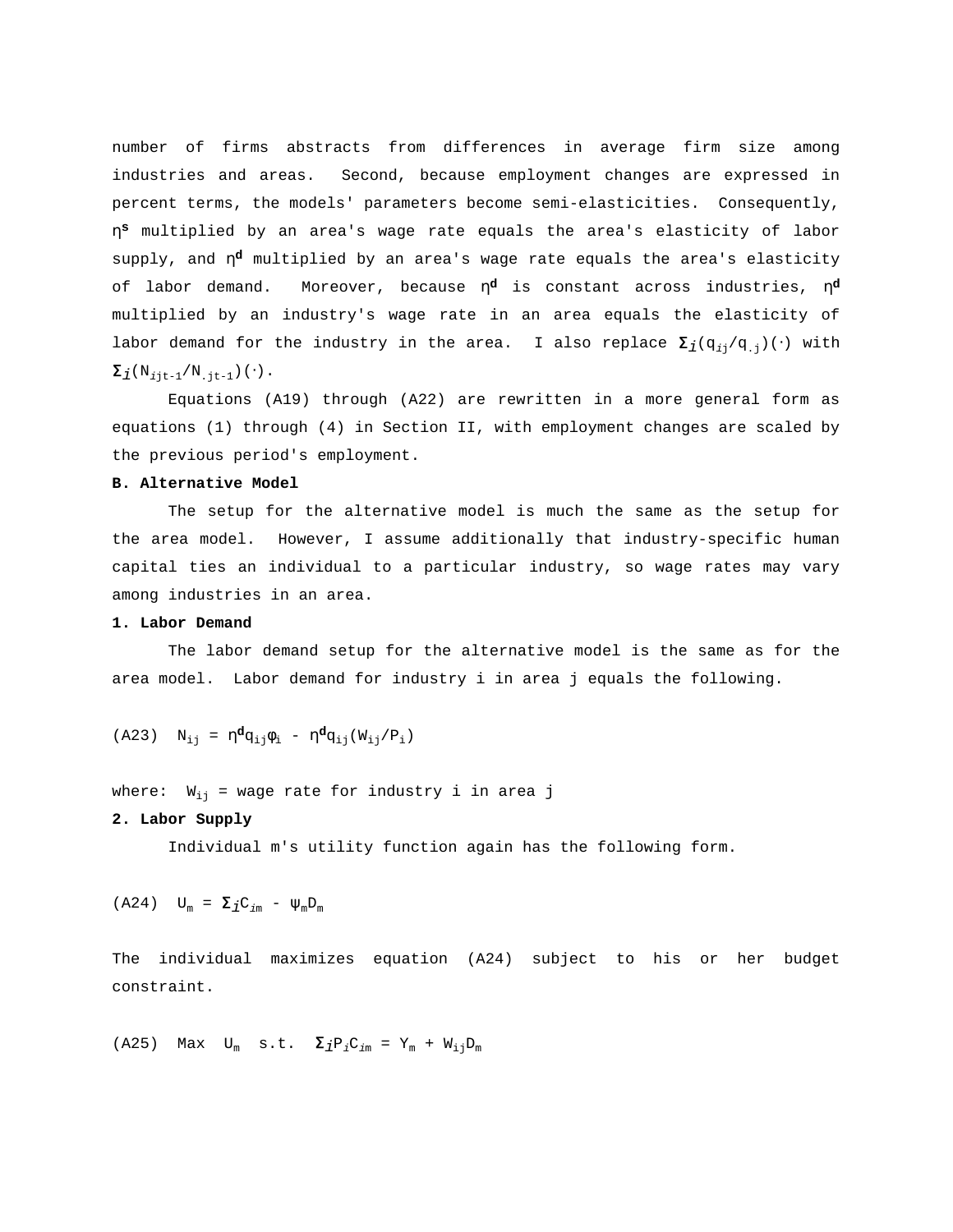Individual m from area j works in industry i if  $W_{i,j}$  is greater than  $\psi_m$ . Labor supply for industry i in area j equals the number of individuals who choose to work at a given value of  $W_{ij}$ . Assume that, among individuals in area j tied to industry i,  $\psi_m$  follows a uniform distribution between  $v_{i,j}$  and b+ $v_{i,j}$ . The random variable  $v_{i,j}$  accounts for labor supply conditions that are specific to industry i in area j. Let the mean of  $v_{i,j}$  equal  $v_0$ ,  $v_0 > 0$ , and assume that  $v_{i,j}$  is uncorrelated for industry/area combinations from different areas. Define L<sub>ij</sub> as the number of individuals living in area j tied to industry i, and assume that  $L_{i,j}$  is large for all i,j. Labor supply for industry i in area j equals the following.

(A26) 
$$
N_{ij} = L_{ij} Pr[D_m=1]
$$
  
= (1/b)  $L_{ij}W_{ij} - (1/b) L_{ij}V_{ij}$ 

#### **3. Equilibrium**

Under the alternative model's assumptions, setting labor demand equal to labor supply for industry i in area j gives the wage rate for industry i in area j. Assume that firms and individuals are allocated to industries and areas such that the ratio of the number of firms from industry i in area j to the number of individuals living in area j and tied to industry i is the same for all industry/area combinations. That is,  $q_{i,j}/L_{i,j}$  equals a constant  $\lambda$  for all i,j. Setting equation (A23) equal to (A26) gives the wage rate for industry i in area j.

$$
\text{(A27)} \quad \ W_{\text{i}\,\text{j}} \ = \ \ [\, \eta^{\text{d}} / \,(\, \eta^{\text{d}} + \eta^{\text{s}}) \,\,] \, \phi_{\text{i}} \ + \ \ [\, \eta^{\text{s}} / \,(\, \eta^{\text{d}} + \eta^{\text{s}}) \,\,] \, v_{\text{i}\,\text{j}}
$$

where:  $\eta^s = (\lambda b)^{-1}$ 

Plugging the wage rate from equation (A27) into equation (A23) gives employment for industry i in area j, expressed in equation (A28) as a ratio to the number of firms from industry i in area j.

$$
\text{(A28)} \quad \ \ \mathbb{N}_{\mathtt{i}\, \mathtt{j}} / \mathtt{q}_{\mathtt{i}\, \mathtt{j}} \,\, = \,\, \text{[} \, \eta^{\text{d}} \eta^{\text{g}} / \, (\, \eta^{\text{d}} \! + \! \eta^{\text{g}} \,) \, \text{]} \varphi_{\mathtt{i}} \ \, - \ \, \text{[} \, \eta^{\text{d}} \eta^{\text{g}} / \, (\, \eta^{\text{d}} \! + \! \eta^{\text{g}} \,) \, \text{]} \mathbf{V}_{\mathtt{i}\, \mathtt{j}}
$$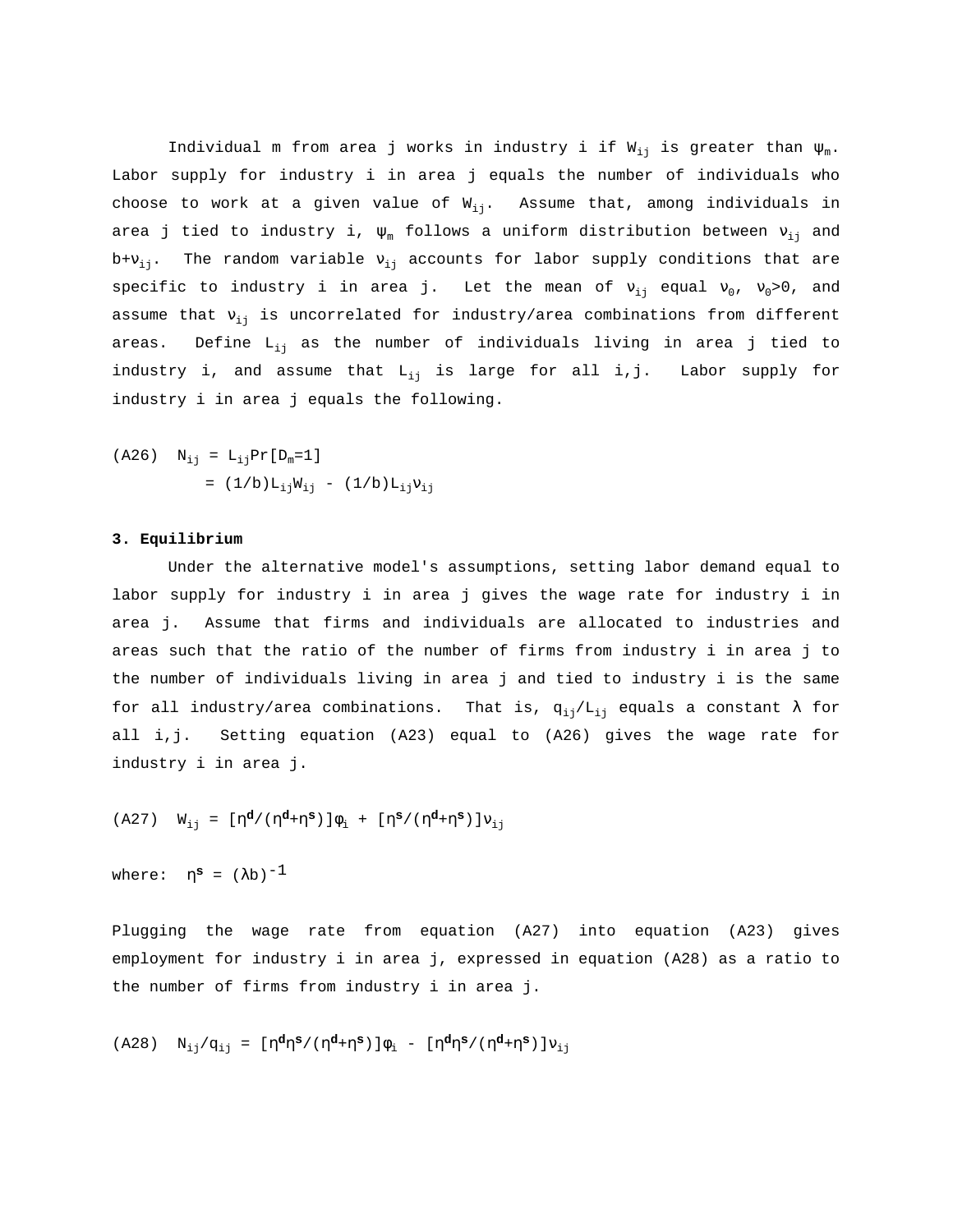The average wage rate and total employment for area j equal the following. Employment for area j is expressed as a ratio to the number of firms in area j.

$$
\text{(A29)} \quad \text{W}_{\cdot j} \ = \ [\, \eta^{\text{d}} / \, (\, \eta^{\text{d}} + \eta^{\text{s}} \, ) \, ] \Sigma_{\text{j}} \, (\, \text{q}_{\text{i} \, j} / \text{q}_{\text{-} \, j} \, ) \, \varphi_{\text{i}} \ + \ [\, \eta^{\text{s}} / \, (\, \eta^{\text{d}} + \eta^{\text{s}} \, ) \, ] \Sigma_{\text{j}} \, (\, \text{q}_{\text{i} \, j} / \text{q}_{\text{-} \, j} \, ) \nu_{\text{i} \, j}
$$

$$
\text{(A30)} \quad \text{N}_{\cdot j}/\text{q}_{\cdot j} \; = \; \text{[}\; \eta^{\text{d}} \eta^{\text{g}}/\,(\, \eta^{\text{d}} + \eta^{\text{g}}\,)\; \text{]} \nonumber \\ \Sigma_{\text{1}}\,(\, \text{q}_{\cdot j}/\text{q}_{\cdot j}\,)\, \varphi_{\text{1}} \; - \; \text{[}\; \eta^{\text{d}} \eta^{\text{g}}/\,(\, \eta^{\text{d}} + \eta^{\text{g}}\,)\; \text{]} \nonumber \\ \Sigma_{\text{1}}\,(\, \text{q}_{\cdot j}/\text{q}_{\cdot j}\,)\, \text{V}_{\text{1}}\,(\, \text{q}_{\cdot j}/\text{q}_{\cdot j}\,)\, \text{V}_{\text{2}}\,(\, \text{q}_{\cdot j}/\text{q}_{\cdot j}\,)\, \text{V}_{\text{3}}\,(\, \text{q}_{\cdot j}/\text{q}_{\cdot j}\,)\, \text{V}_{\text{4}}\,(\, \text{q}_{\cdot j}/\text{q}_{\cdot j}\,)\, \text{V}_{\text{5}}\,(\, \text{q}_{\cdot j}/\text{q}_{\cdot j}\,)\, \text{V}_{\text{6}}\,(\, \text{q}_{\cdot j}/\text{q}_{\cdot j}\,)\, \text{V}_{\text{7}}\,(\, \text{q}_{\cdot j}/\text{q}_{\cdot j}\,)\, \text{V}_{\text{8}}\,(\, \text{q}_{\cdot j}/\text{q}_{\cdot j}\,)\, \text{V}_{\text{9}}\,(\, \text{q}_{\cdot j}/\text{q}_{\cdot j}\,)\, \text{V}_{\text{10}}\,(\, \text{q}_{\cdot j}/\text{q}_{\cdot j}\,)\, \text{V}_{\text{11}}\,(\, \text{q}_{\cdot j}/\text{q}_{\cdot j}\,)\, \text{V}_{\text{12}}\,(\, \text{q}_{\cdot j}/\text{q}_{\cdot j}\,)\, \text{V}_{\text{13}}\,(\, \text{q}_{\cdot j}/\text{q}_{\cdot j}\,)\, \text{V}_{\text{14}}\,(\, \text{q}_{\cdot j}/\text{q}_{\cdot j}\,)\, \text{V}_{\text{15}}\,(\, \text{q}_{\cdot j}/\text{q}_{\cdot j}\,)\, \text{V}_{\text
$$

Equations (A29) and (A30) are virtually identical to equations (A9) and (A10). However, equations (A27) and (A28) differ substantively from equations (A9) and (A11). In the alternative model, each industry/area combination is a separate labor market. Industry i's employment and wage rate in area j are functions of labor demand only for industry i. Labor demand for other industries in the area is not relevant.

Aggregate employment for industry i equals the following, expressed as a ratio to the number of firms from industry i.

(A31) Ni./qi. = [η**d**η**s**/(η**d**+η**s**)]φi - [η**d**η**s**/(η**d**+η**s**)]Σj(qij/qi.)ν<sup>i</sup><sup>j</sup>

The average wage rate among firms from industry i equals the following.

$$
\text{(A32)} \quad \ W_{i.} \ = \ \ [\, \eta^{\bm{d}} / \, (\, \eta^{\bm{d}} + \eta^{\bm{s}}) \,\ ] \varphi_{i} \ + \ \ [\, \eta^{\bm{s}} / \, (\, \eta^{\bm{d}} + \eta^{\bm{s}}) \,\ ] \boldsymbol{\Sigma}_{\, \bm{j}} (\, \textbf{q}_{i \, \bm{j}} / \textbf{q}_{i \, \bm{l}} \, \,) \, \textbf{v}_{i \, \bm{j}}
$$

Equations (A9) and (A10) imply the following.

$$
\text{(A33)} \quad \ \ \, \phi_i \ = \ (\, \eta^{\bm{d}}\,)^{\, - \, 1}\, (\, N_{i_{\perp}}\,/\,q_{i_{\perp}}\,)\ \ + \ \, W_{i_{\perp}}
$$

Equation (A33) is identical equation (A16). They restate industry i's labor demand curve. Note, however, that the alternative model implies that  $W_i$  and  $N_i$ . are perfectly correlated, so the labor demand shock  $\phi_i$  could alternatively be expressed as a linear function of either  $W_{i}$  and  $N_{i}/q_{i}$ .

The empirical work in Section IV is based primarily on the area model. Further, the empirical measures of industry's national employment and national wage rate will not correlate perfectly. Therefore, for the empirical work in Section IV, I use both an industry's national employment and an industry's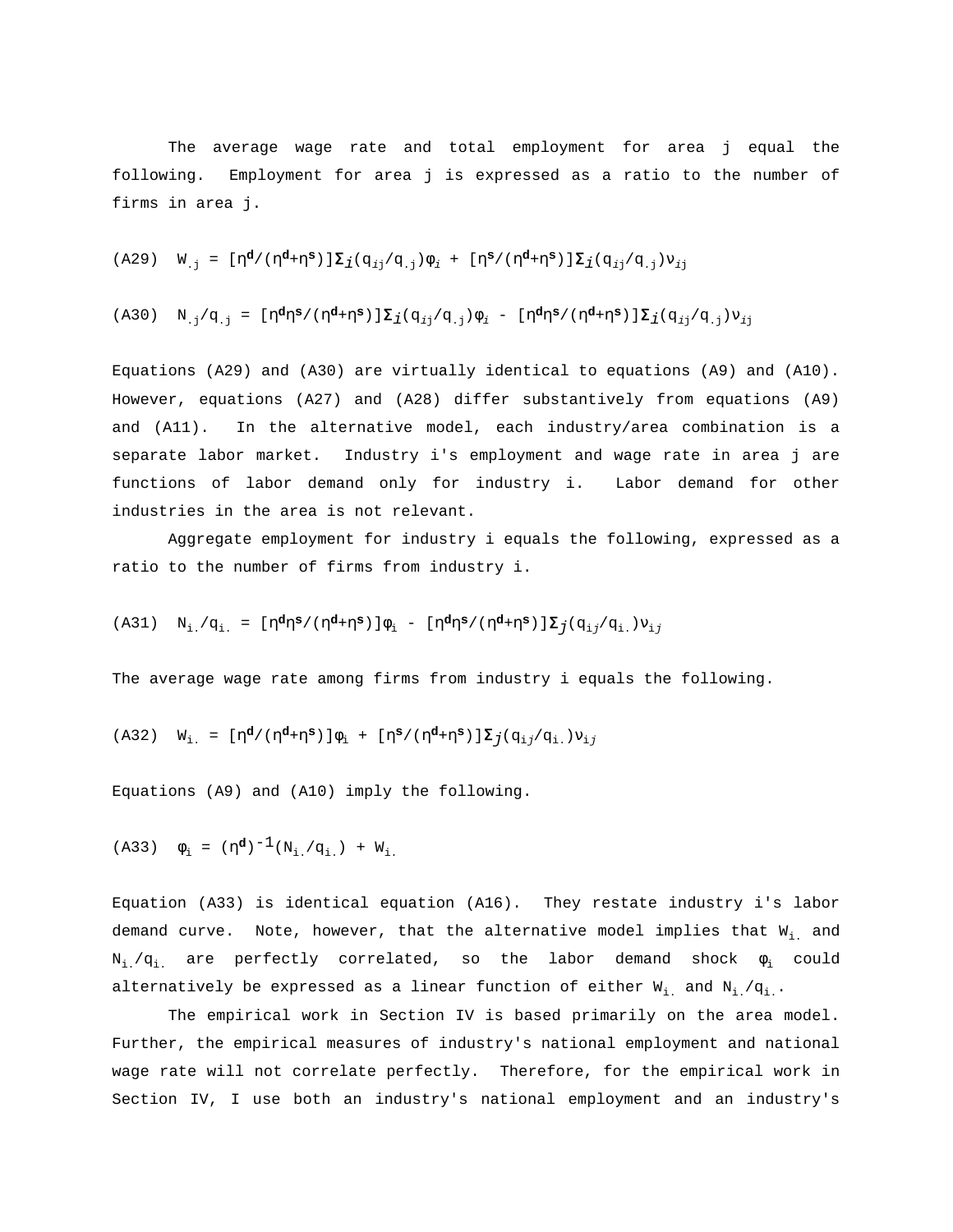national average hourly earnings to instrument for the industry's labor demand.

#### **4. Empirical Specification**

Replace  $\phi_i$  from equation (A23) with  $\phi_{i\,it}$ , and assume that  $\phi_{i\,it}$ - $\phi_{i\,it-1}$  is the sum of three random variables;

$$
(A34) \quad \phi_{ijt} - \phi_{ijt-1} = \varepsilon_t + \varepsilon_{it} + \varepsilon_{ijt}
$$

Replace  $v_{ij}$  from equation (A26) with  $v_{ijt}$ , where  $v_{ijt}-v_{ijt-1}$  is the sum of two random variables;

$$
(A35) \tV_{ijt} - V_{ijt-1} = \pi_t + \pi_{ijt}
$$

With the assumptions in equations (A34) and (A35), plus the results from equations (A30), (A29), (A28), and (A27), the alternative model implies the following.

$$
(A36)(N_{\text{.jt}}-N_{\text{.jt-1}})/q_{\text{.j}} = -[\eta^d \eta^s / (\eta^d + \eta^s) ]\pi_t + [\eta^s / (\eta^d + \eta^s) ]\Sigma_i(q_{ij}/q_{\text{.j}}) [ (N_{i\text{.t}}-N_{i\text{.t-1}}) /q_{\text{.j}} ]
$$
  
+ 
$$
[\eta^d \eta^s / (\eta^d + \eta^s) ]\Sigma_i(q_{ij}/q_{\text{.j}}) (N_{i\text{.t}}-N_{i\text{.t-1}}) + u_{3\text{.jt}}
$$
  
where: 
$$
u_{3\text{.jt}} = [\eta^d \eta^s / (\eta^d + \eta^s) ]\Sigma_i(q_{ij}/q_{\text{.j}}) \varepsilon_{ijt} - [\eta^d \eta^s / (\eta^d + \eta^s) ]\Sigma_i(q_{ij}/q_{\text{.j}}) \pi_{ijt}
$$

(A37)

\n
$$
W_{\text{.jt}} - W_{\text{.jt-1}} = \left[ \eta^{\mathbf{S}} / (\eta^{\mathbf{d}} + \eta^{\mathbf{S}}) \right] \pi_{\text{t}} + \left[ \frac{1}{(\eta^{\mathbf{d}} + \eta^{\mathbf{S}})} \right] \sum_{i} (q_{ij}/q_{\text{.j}}) \left[ (N_{i,\text{t}} - N_{i,\text{t-1}}) / q_{i} \right]
$$
\n
$$
+ \left[ \eta^{\mathbf{d}} / (\eta^{\mathbf{d}} + \eta^{\mathbf{S}}) \right] \sum_{i} (q_{ij}/q_{\text{.j}}) (W_{i,\text{t}} - W_{i,\text{t-1}}) + u_{4,\text{jt}}
$$

where:  $u_{4,jt} = [\eta^d/(\eta^d + \eta^s)]\Sigma_i(q_{ij}/q_{.j})\epsilon_{ijt} + [\eta^s/(\eta^d + \eta^s)]\Sigma_i(q_{ij}/q_{.j})\pi_{ijt}$ 

(A38) 
$$
(N_{ijt} - N_{ijt-1}/q_{ij}) = -[\eta^d \eta^s / (\eta^d + \eta^s)]\pi_t + [\eta^s / (\eta^d + \eta^s)][(N_{i,t} - N_{i,t-1})/q_{i,}]
$$

\n
$$
+ [\eta^d \eta^s / (\eta^d + \eta^s)][(N_{i,t} - N_{i,t-1}) + U_{3ijt}
$$

\nwhere: 
$$
u_{3ijt} = [\eta^d \eta^s / (\eta^d + \eta^s)]\epsilon_{ijt} - [\eta^d \eta^s / (\eta^d + \eta^s)]\pi_{ijt}
$$

(A39) 
$$
W_{ijt} - W_{ijt-1} = [\eta^s / (\eta^d + \eta^s)] \pi_t + [1 / (\eta^d + \eta^s)] [ (N_{i \cdot t} - N_{i \cdot t-1}) / q_i ]
$$

\n $+ [\eta^d / (\eta^d + \eta^s)] (W_{i \cdot t} - W_{i \cdot t-1}) + u_{4ijt}$ 

where:  $u_{4\text{i}j\text{t}} = [\eta^d/(\eta^d + \eta^s)]\epsilon_{\text{i}j\text{t}} + [\eta^s/(\eta^d + \eta^s)]\pi_{\text{i}j\text{t}}$ 

With employment changes scaled by the previous period's employment and  $\Sigma_j(q_{ij}/q_{.j})(\cdot)$  replaced with  $\Sigma_j(N_{ijt-1}/N_{.jt-1})(\cdot)$ , the general specification in